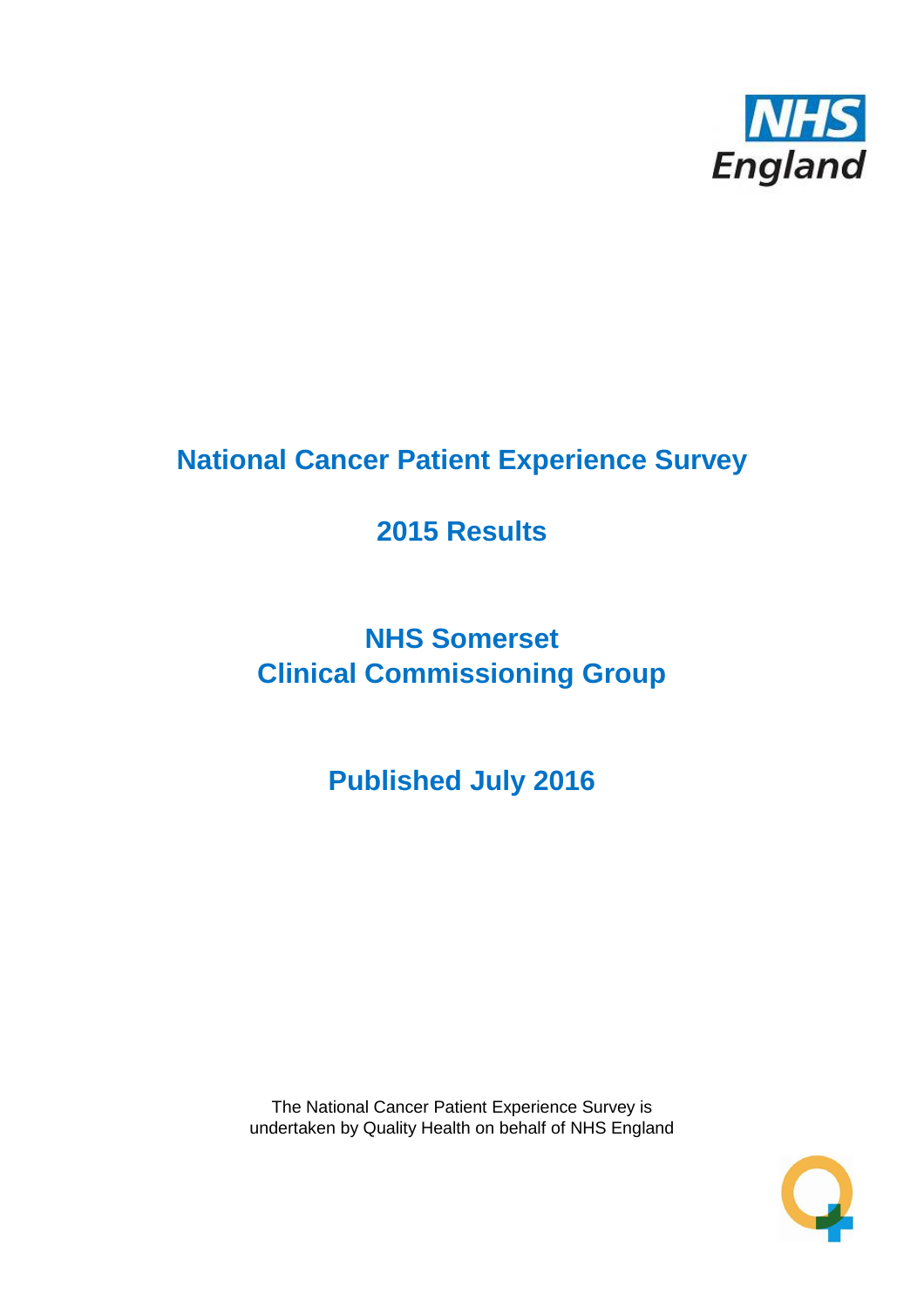#### **Introduction**

The National Cancer Patient Experience Survey 2015 is the fifth iteration of the survey first undertaken in 2010. It has been designed to monitor national progress on cancer care; to provide information to drive local quality improvements; to assist commissioners and providers of cancer care; and to inform the work of the various charities and stakeholder groups supporting cancer patients.

The survey was overseen by a national Cancer Patient Experience Advisory Group. This Advisory Group set the principles and objectives of the survey programme and guided questionnaire development.

The survey was commissioned and managed by NHS England. The survey provider, Quality Health, is responsible for designing, running and analysing the survey.

Full national results and other reports are available at www.ncpes.co.uk

Further details on the survey methodology and changes to the 2015 survey can be found in the Annex. Note that a number of significant changes were made to the 2015 survey so caution should be taken in directly comparing data from the 2015 survey to the findings of the previous CPES surveys. No comparisons with previous surveys are presented in this report.

#### **This report**

The report shows how this CCG scored for each question in the survey, compared with national results. It is aimed at helping individual CCGs to understand their performance and identify areas for local improvement.

Note that responses for questions with 1-20 respondents have been suppressed. This is to protect patient confidentiality and because uncertainty around the result is too great.

#### **Data tables**

The data tables presented in this report show the following for each question:

- **Column 1** shows the number of respondents to this question
- **Column 2** shows the unadjusted 2015 score for this CCG
- **Column 3** shows the case-mix adjusted 2015 score for this CCG
- **Column 4** shows the lower limit of the expected range of scores for this CCG (the top of the pale blue section on the Comparability chart - see below)
- **Column 5** shows the upper limit of the expected range of scores for this CCG (the bottom of the dark blue section on the Comparability chart - see below)
- **Column 6** shows the National Average score for this question.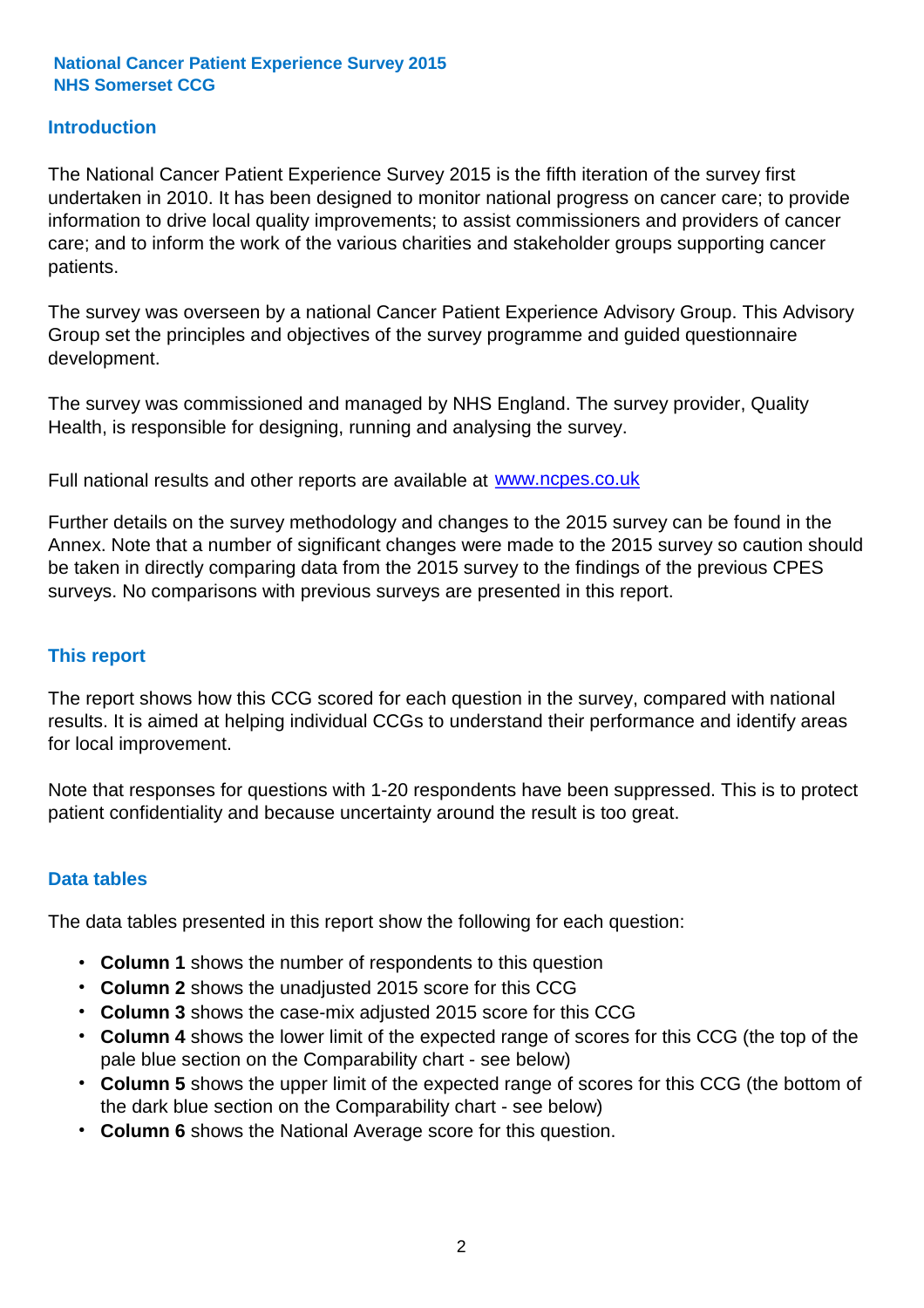Results for individual response options are presented in the detailed data tables **WWW.ncpes.co.uk** Confidence Intervals for unadjusted and case-mix adjusted data are provided in these tables.

Expected ranges and 95% Confidence Intervals highlight the uncertainty around the results. The size of the expected ranges and confidence intervals will be different for each question, and depends on the number of respondents and the range of their responses.

For further details on case-mix adjustment and the scoring methodology used, please refer to the Annex.

#### **Comparability charts**

For the 2015 survey, we have adopted the CQC standard for reporting comparative performance, based on calculation of "expected ranges". This means that CCGs will be flagged as outliers only if there is statistical evidence that their scores deviate (positively or negatively) from the range of scores that would be expected for CCGs of the same size.

The Comparability charts in this report show a bar with these expected ranges (in grey), higher than expected (in dark blue), and lower than expected (in pale blue). A black dot represents the actual score of this CCG.

The same colour convention has been used in Column 3 of the Data tables.

For further details on expected ranges, please refer to the technical document at **www.ncpes.co.uk** 

#### **Tumour group tables**

The final set of tables in this report show the scores for each question for each of the 13 tumour groups, with a comparative national score for that tumour group.

These breakdowns are intended as additional information for CCGs to understand the differences between the experiences of patients with different types of cancer. The numbers are generally relatively small and may not be statistically significant. They should therefore be treated with some caution.

#### **Notes on specific questions**

Question 5 in the survey has not been scored. However, the unscored data is useful and has been published alongside the other results in this report. This question asked respondents to "tick all that apply". The results show all of the responses given including where respondents chose two or more options.

Questions used to direct respondents to different parts of the survey (questions 4, 17, 24, 27, 40, 43, 46) and other demographic and information questions are not reported.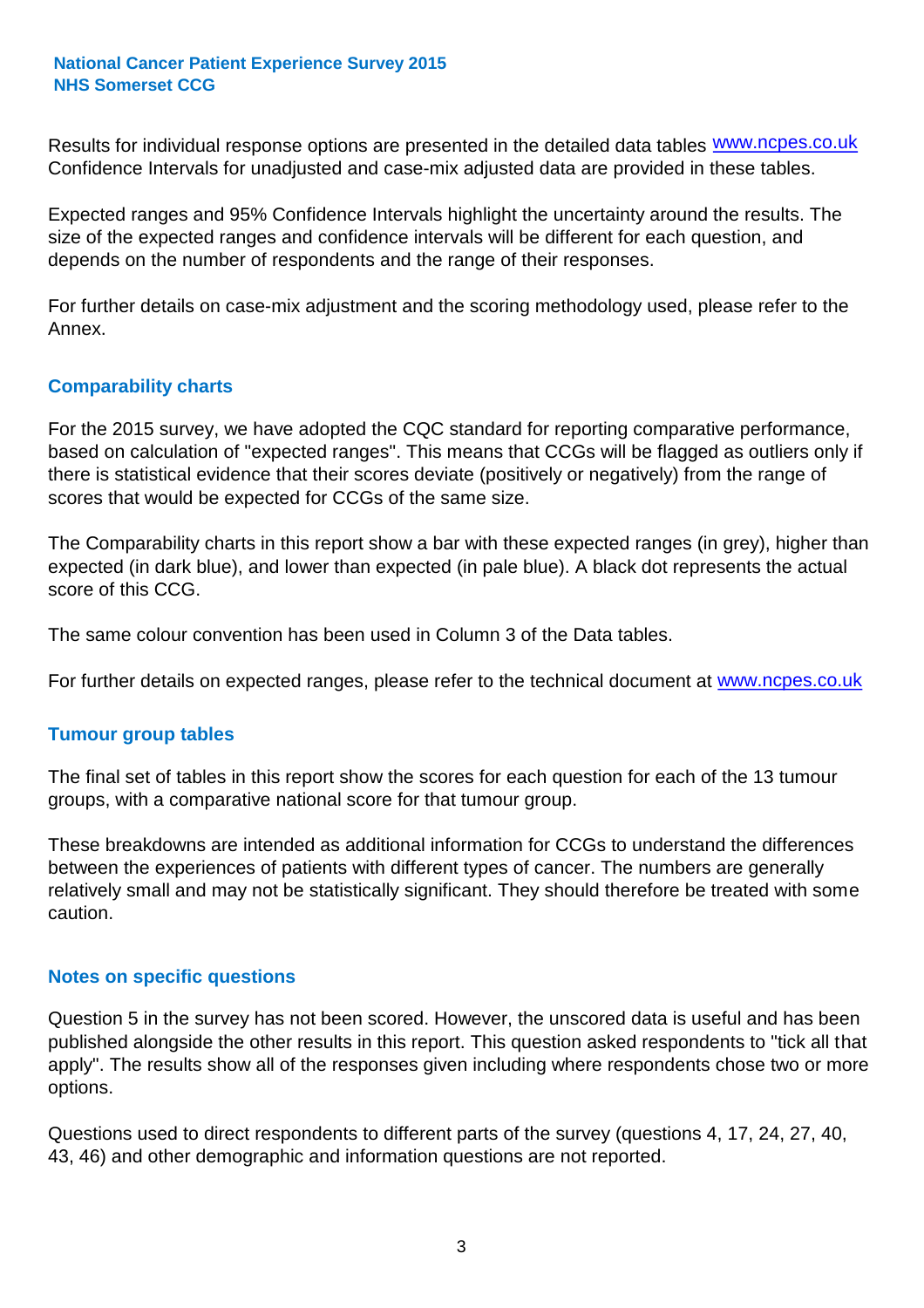#### **How to use the data**

Unadjusted data should be used to see the actual responses from patients relating to the CCG.

Case-mix adjusted data, together with expected ranges, should be used to understand whether the results are significantly higher or lower than national results.

Case-mix adjusted data, together with (case-mix adjusted) Confidence Intervals (presented in the detailed data tables **www.ncpes.co.uk**), should be used to understand whether the results are significantly higher or lower than the results for another CCG.

#### **Response rates**

Numbers of respondents by tumour group, age and gender can be found in the Annex.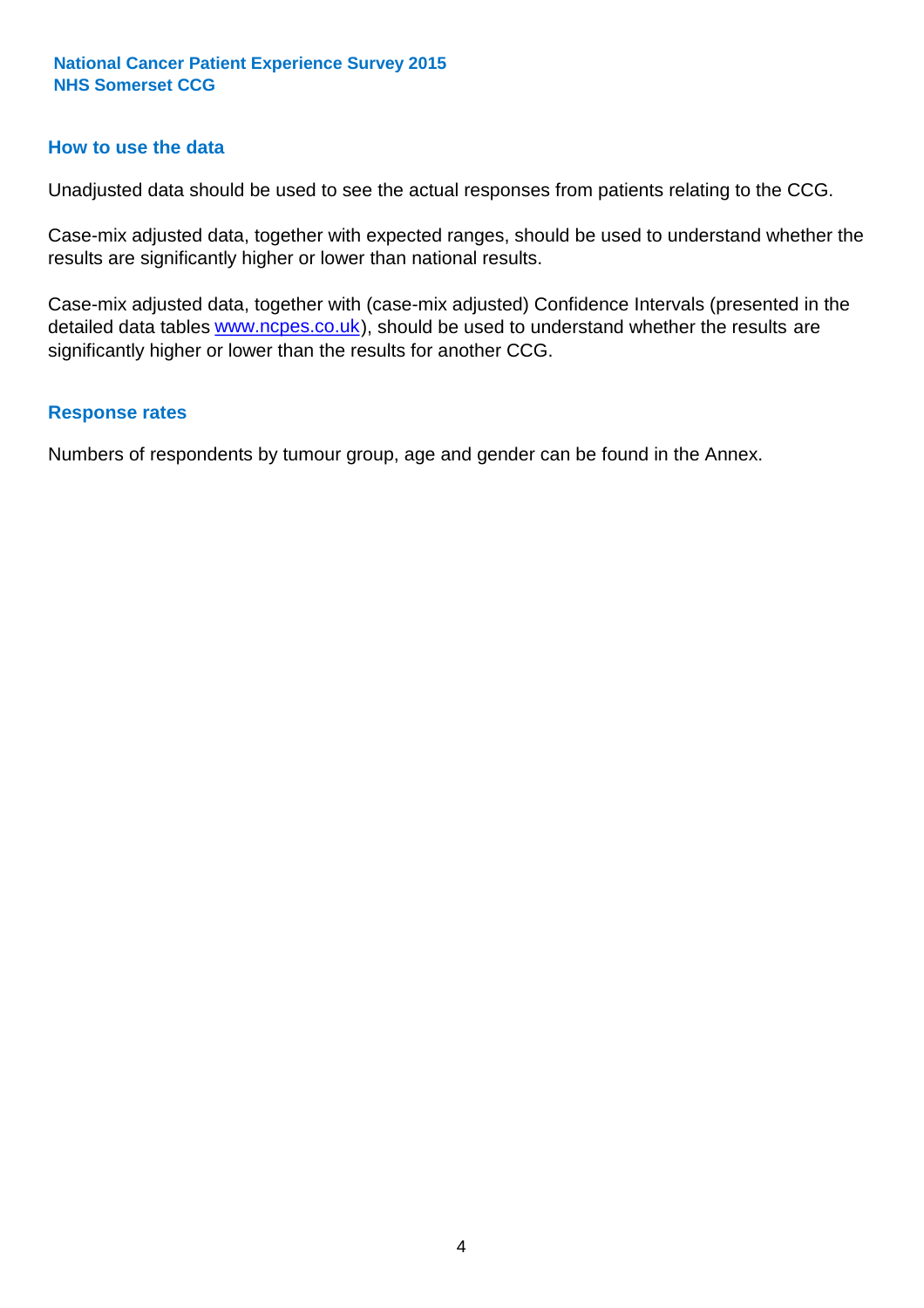#### **Executive Summary**

average rating of **8.9**. Asked to rate their care on a scale of zero (very poor) to 10 (very good), respondents gave an

The following questions are included in phase 1 of the Cancer Dashboard developed by Public Health England and NHS England\*:

- **82%** of respondents said that they were definitely involved as much as they wanted to be in decisions about their care and treatment
- **92%** of respondents said that they were given the name of a Clinical Nurse Specialist who would support them through their treatment
- when asked how easy or difficult it had been to contact their Clinical Nurse Specialist 92% of respondents said that it had been 'quite easy' or 'very easy'
- **91%** of respondents said that, overall, they were always treated with dignity and respect they were in hospital
- **94%** of respondents said that hospital staff told them who to contact if they were worried about their condition or treatment after they left hospital
- **68%** of respondents said that they thought the GPs and nurses at their general practice definitely did everything they could to support them while they were having cancer treatment.

Detailed results for these and other questions are set out in the sections that follow.

#### \* www.cancerdata.nhs.uk/dashboard

The questions were selected in discussion with the national Cancer Patient Experience Advisory Group and reflect four key patient experience domains: provision of information; involvement in decisions; care transition; interpersonal relations, respect and dignity. The figures presented above are all case-mix adjusted.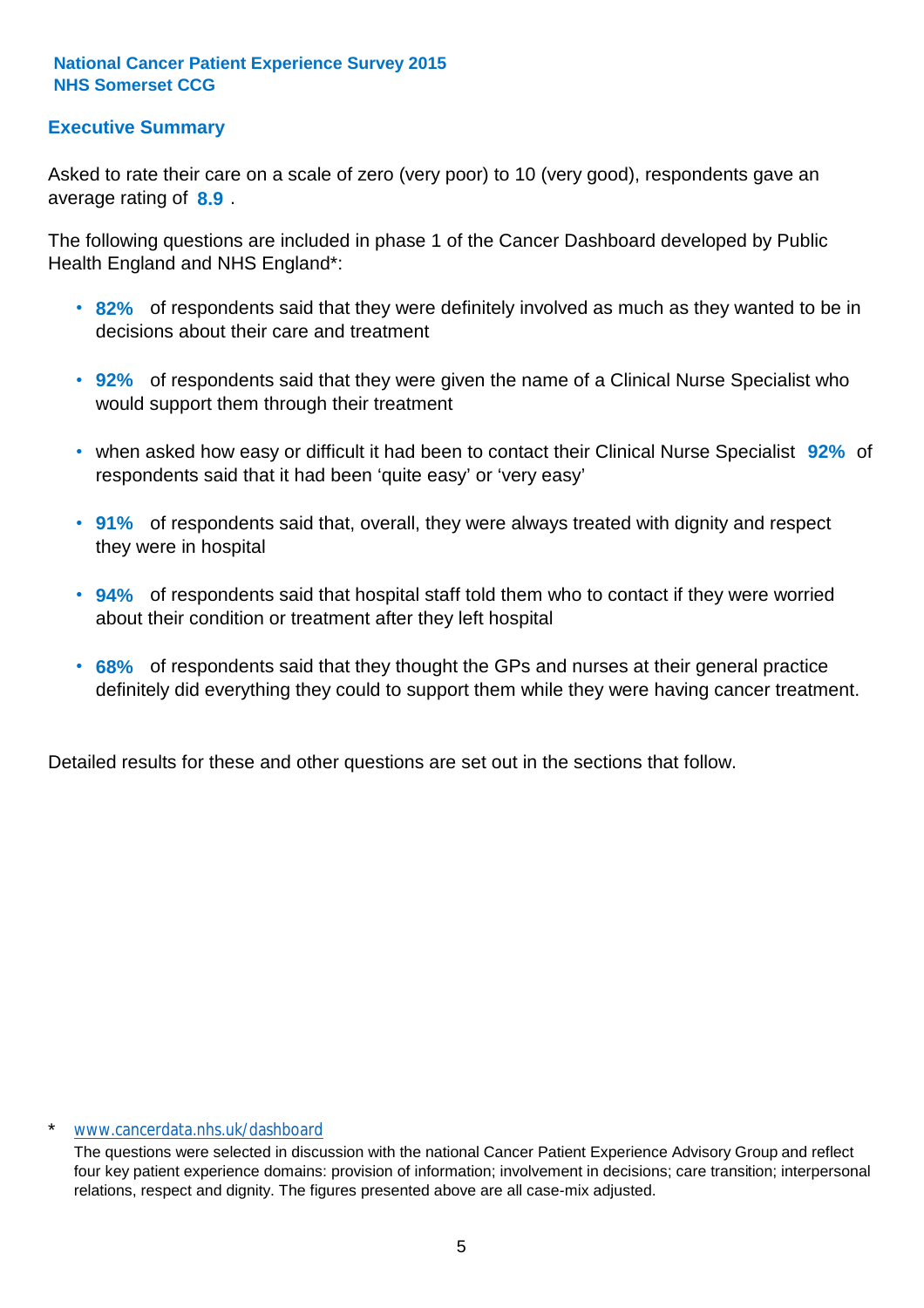# **Questions which scored outside expected range**

|                   |                                                                                            |                                          | 2015 Case-mix Adjusted             |                                     |                                     |                             |
|-------------------|--------------------------------------------------------------------------------------------|------------------------------------------|------------------------------------|-------------------------------------|-------------------------------------|-----------------------------|
| Question          |                                                                                            | respondents<br>for this CCG<br>Number of | Percentage for<br>this CCG<br>2015 | Lower limit of<br>expected<br>range | Upper limit of<br>expected<br>range | Average<br>Nationa<br>Score |
|                   | <b>Diagnostic tests</b>                                                                    |                                          |                                    |                                     |                                     |                             |
| Q <sub>6</sub>    | The length of time waiting for the test to be done was about<br>right                      | 867                                      | 90%                                | 84%                                 | 89%                                 | 87%                         |
|                   | Finding out what was wrong with you                                                        |                                          |                                    |                                     |                                     |                             |
| Q <sub>9</sub>    | Patient felt they were told sensitively that they had cancer                               | 1,028                                    | 87%                                | 82%                                 | 86%                                 | 84%                         |
| Q11               | Patient given easy to understand written information about the<br>type of cancer they had  | 906                                      | 78%                                | 69%                                 | 75%                                 | 72%                         |
|                   | Deciding the best treatment for you                                                        |                                          |                                    |                                     |                                     |                             |
| Q13               | Possible side effects explained in an understandable way                                   | 990                                      | 77%                                | 70%                                 | 76%                                 | 73%                         |
| Q14               | Patient given practical advice and support in dealing with side<br>effects of treatment    | 985                                      | 72%                                | 63%                                 | 69%                                 | 66%                         |
| Q15               | Patient definitely told about side effects that could affect them in<br>the future         | 912                                      | 58%                                | 51%                                 | 58%                                 | 54%                         |
| Q16               | Patient definitely involved in decisions about care and treatment                          | 992                                      | 82%                                | 75%                                 | 80%                                 | 78%                         |
|                   | <b>Clinical Nurse Specialist</b>                                                           |                                          |                                    |                                     |                                     |                             |
| Q18               | Patient found it easy to contact their CNS                                                 | 779                                      | 92%                                | 83%                                 | 90%                                 | 87%                         |
| Q19               | Get understandable answers to important questions all or most<br>of the time               | 732                                      | 92%                                | 86%                                 | 91%                                 | 89%                         |
|                   | Support for people with cancer                                                             |                                          |                                    |                                     |                                     |                             |
| Q <sub>21</sub>   | Hospital staff gave information about impact cancer could have<br>on day to day activities | 656                                      | 87%                                | 78%                                 | 84%                                 | 81%                         |
| <b>Operations</b> |                                                                                            |                                          |                                    |                                     |                                     |                             |
| Q26               | Staff explained how operation had gone in understandable way                               | 558                                      | 82%                                | 74%                                 | 81%                                 | 78%                         |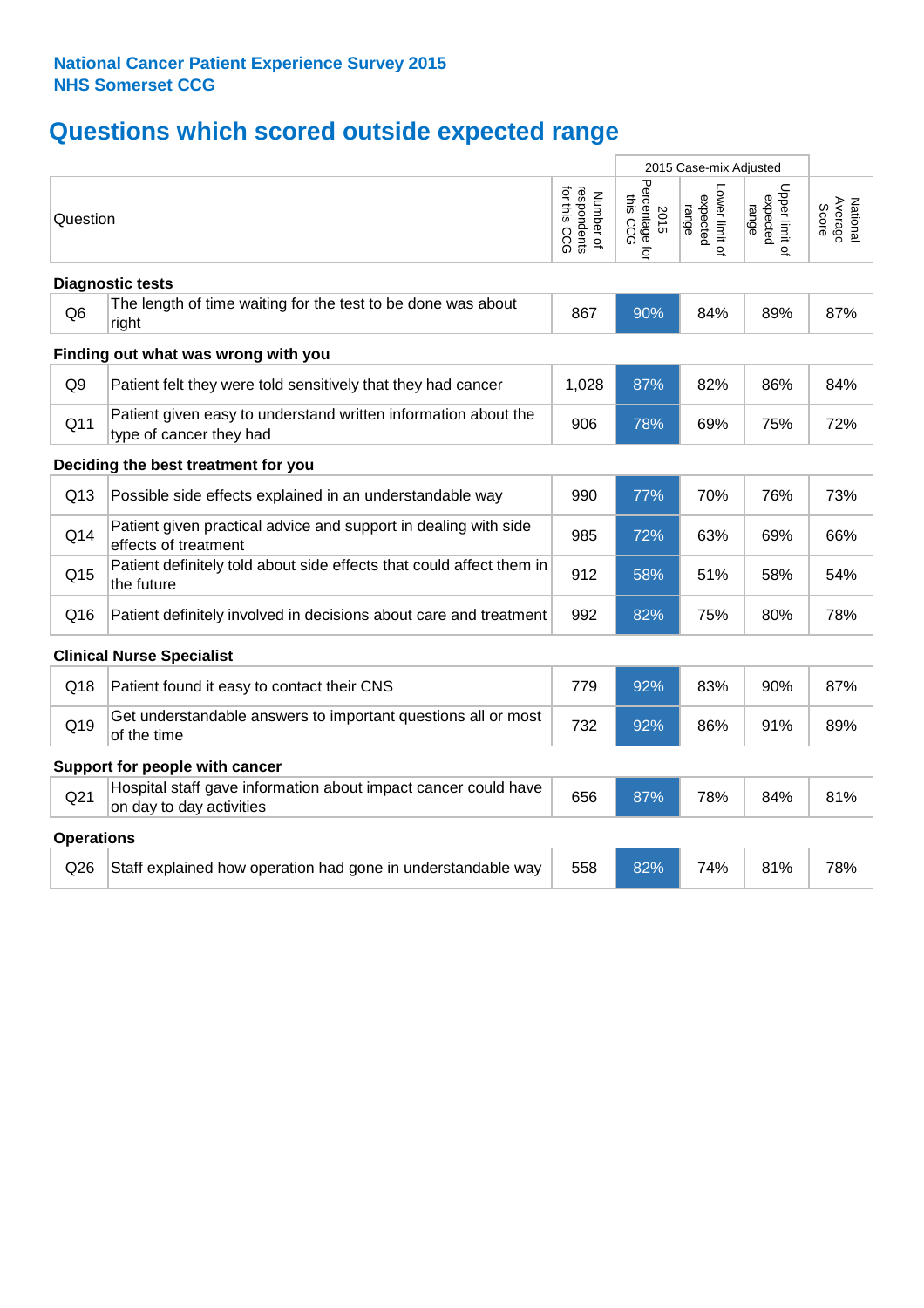|                 |                                                                                                     |                                          |                                             | 2015 Case-mix Adjusted              |                                     |                              |
|-----------------|-----------------------------------------------------------------------------------------------------|------------------------------------------|---------------------------------------------|-------------------------------------|-------------------------------------|------------------------------|
| Question        |                                                                                                     | respondents<br>for this CCG<br>Number of | Percentage<br>this CCG<br>2015<br>$\vec{c}$ | Lower limit of<br>expected<br>range | Upper limit of<br>expected<br>range | National<br>Average<br>Score |
|                 | Hospital care as an inpatient                                                                       |                                          |                                             |                                     |                                     |                              |
| Q28             | Groups of doctors or nurses did not talk in front of patient as if<br>they were not there           | 627                                      | 85%                                         | 78%                                 | 84%                                 | 81%                          |
| Q29             | Patient had confidence and trust in all doctors treating them                                       | 629                                      | 88%                                         | 81%                                 | 87%                                 | 84%                          |
| Q <sub>31</sub> | Patient had confidence and trust in all ward nurses                                                 | 625                                      | 77%                                         | 69%                                 | 76%                                 | 72%                          |
| Q <sub>32</sub> | Always / nearly always enough nurses on duty                                                        | 620                                      | 75%                                         | 62%                                 | 70%                                 | 66%                          |
| Q <sub>34</sub> | Always given enough privacy when discussing condition or<br>treatment                               | 624                                      | 89%                                         | 82%                                 | 88%                                 | 85%                          |
| Q35             | Patient was able to discuss worries or fears with staff during<br>visit                             | 445                                      | 58%                                         | 47%                                 | 57%                                 | 52%                          |
| Q36             | Hospital staff definitely did everything to help control pain                                       | 543                                      | 87%                                         | 81%                                 | 87%                                 | 84%                          |
| Q <sub>37</sub> | Always treated with respect and dignity by staff                                                    | 623                                      | 91%                                         | 85%                                 | 90%                                 | 87%                          |
|                 | Hospital care as a day patient / outpatient                                                         |                                          |                                             |                                     |                                     |                              |
| Q41             | Patient was able to discuss worries or fears with staff during<br>visit                             | 739                                      | 76%                                         | 66%                                 | 74%                                 | 70%                          |
| Q44             | Beforehand patient had all information needed about<br>radiotherapy treatment                       | 239                                      | 93%                                         | 82%                                 | 90%                                 | 86%                          |
|                 | Home care and support                                                                               |                                          |                                             |                                     |                                     |                              |
| Q49             | Hospital staff gave family or someone close all the information<br>needed to help with care at home | 804                                      | 64%                                         | 54%                                 | 61%                                 | 58%                          |
|                 | Care from your general practice                                                                     |                                          |                                             |                                     |                                     |                              |
| Q53             | Practice staff definitely did everything they could to support<br>patient                           | 732                                      | 68%                                         | 59%                                 | 66%                                 | 63%                          |
|                 | Your overall NHS care                                                                               |                                          |                                             |                                     |                                     |                              |
| Q54             | Hospital and community staff always worked well together                                            | 1,003                                    | 67%                                         | 57%                                 | 64%                                 | 61%                          |
| Q56             | Overall the administration of the care was very good / good                                         | 1,029                                    | 91%                                         | 87%                                 | 91%                                 | 89%                          |
| Q57             | Length of time for attending clinics and appointments was right                                     | 1,019                                    | 81%                                         | 60%                                 | 72%                                 | 66%                          |
| Q59             | Patient's average rating of care scored from very poor to very<br>good                              | 1,003                                    | 8.9                                         | 8.6                                 | 8.8                                 | 8.7                          |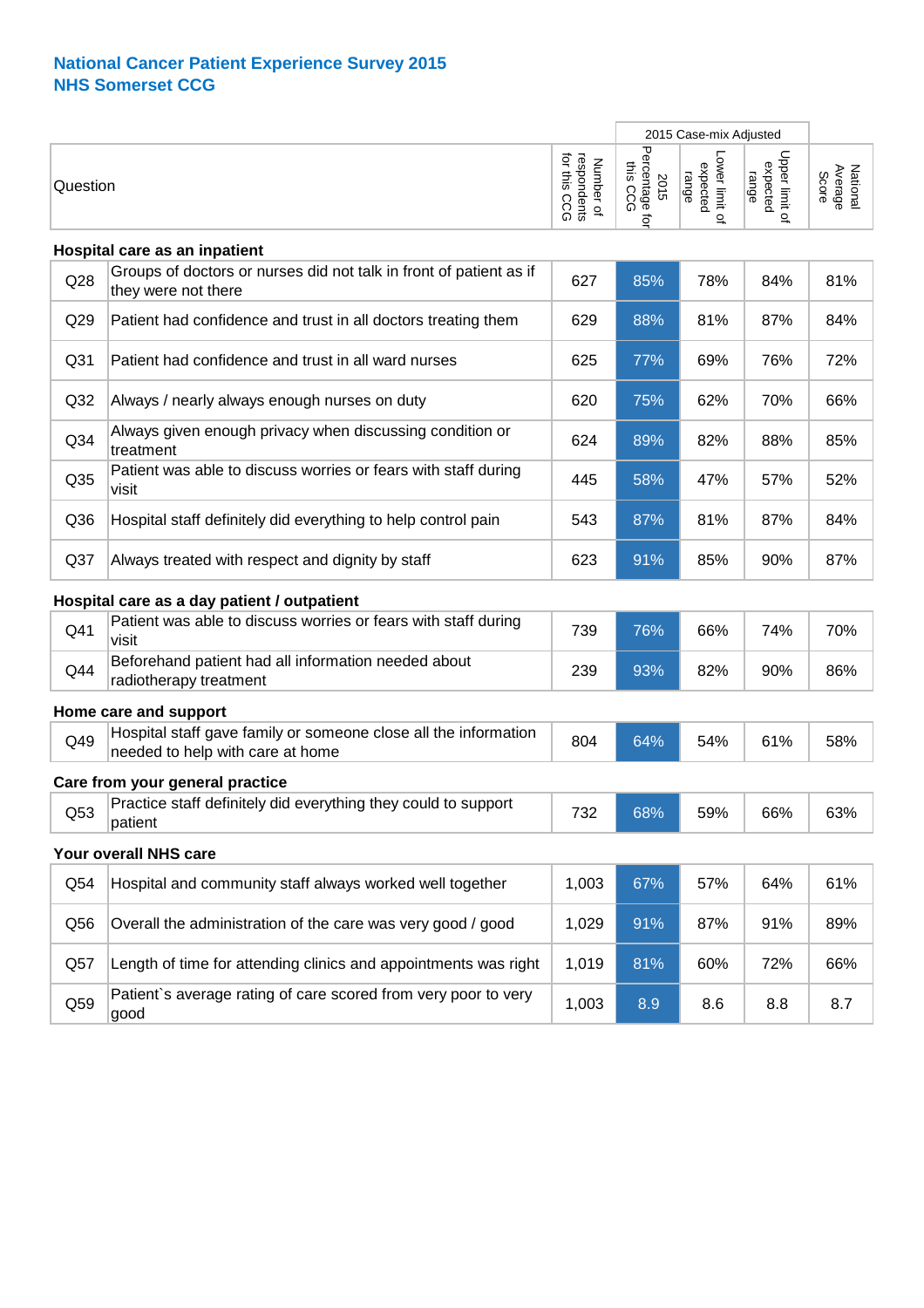### **CCG results**

#### **Seeing your GP**



|    |                                                                |                                              |                             |               | 2015 Case-mix Adjusted     |                            |                           |
|----|----------------------------------------------------------------|----------------------------------------------|-----------------------------|---------------|----------------------------|----------------------------|---------------------------|
|    | Question                                                       | respondents<br>Number<br>$\overline{\sigma}$ | 2015<br>Unadjusted<br>Score | 2015<br>Score | Expected<br>range<br>lower | Expected<br>range<br>nbber | National Average<br>Score |
| Q1 | Saw GP once / twice before being told had to go to<br>hospital | 767                                          | 77%                         | 76%           | 73%                        | 79%                        | 76%                       |
| Q2 | Patient thought they were seen as soon as necessary            | 1,022                                        | 85%                         | 85%           | 80%                        | 85%                        | 82%                       |

|    |                                                                             |                                                 | No. |
|----|-----------------------------------------------------------------------------|-------------------------------------------------|-----|
|    | Beforehand, did you have all the<br>information you needed about your test? | Yes                                             | 808 |
|    |                                                                             | No, I would have liked more written information | 28  |
| Q5 |                                                                             | No, I would have liked more verbal information  | 25  |
|    |                                                                             | I did not need / want any information           | 19  |
|    |                                                                             | Don't know / can't remember                     | 18  |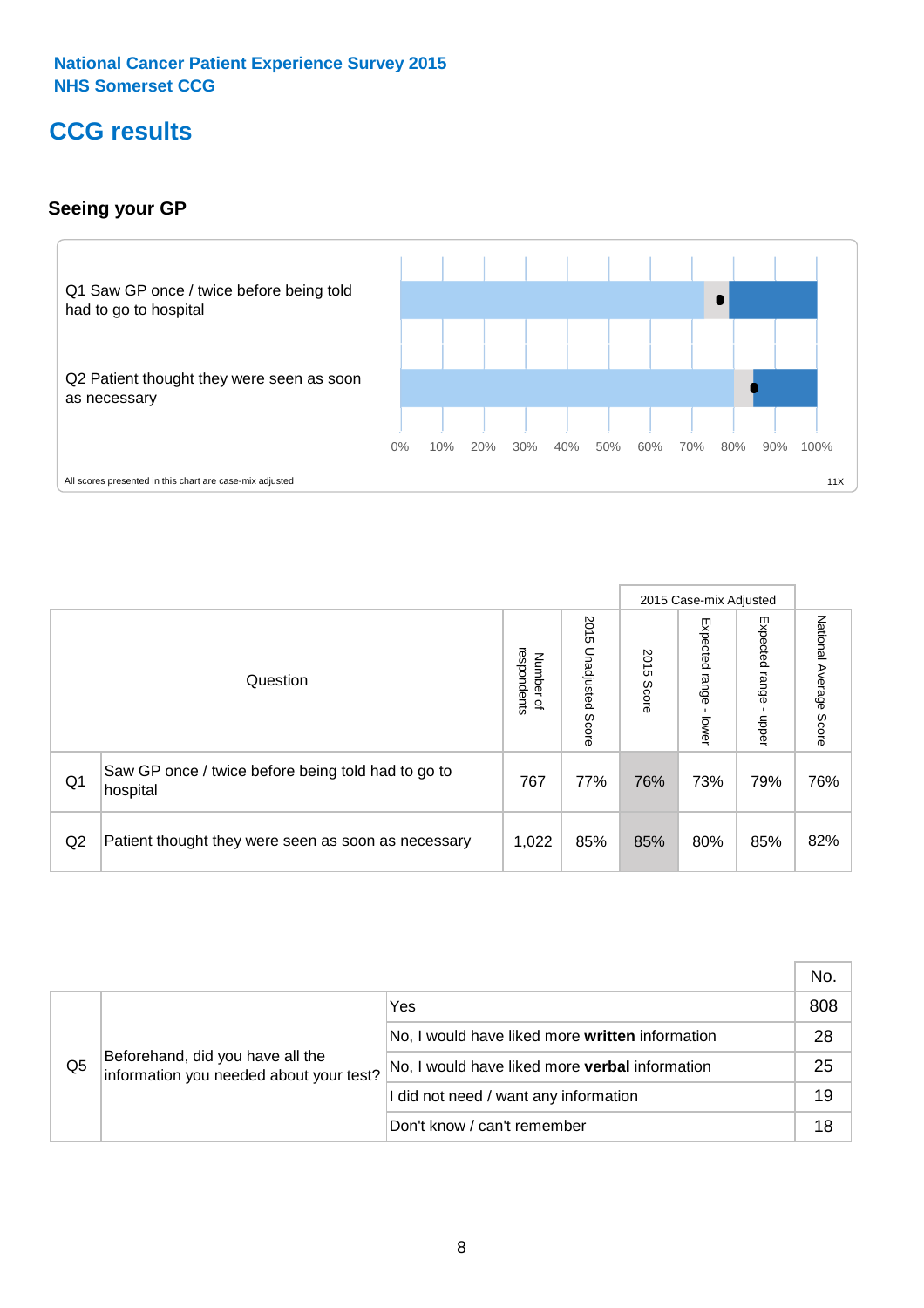### **Diagnostic tests**



|                |                                                                       |                                       |                             |               | 2015 Case-mix Adjusted  |                         |                           |
|----------------|-----------------------------------------------------------------------|---------------------------------------|-----------------------------|---------------|-------------------------|-------------------------|---------------------------|
|                | Question                                                              | respondents<br>Number<br>$\mathbf{Q}$ | 2015<br>Unadjusted<br>Score | 2015<br>Score | Expected range<br>lower | Expected range<br>nbber | National Average<br>Score |
| Q <sub>6</sub> | The length of time waiting for the test to be done was<br>about right | 867                                   | 91%                         | 90%           | 84%                     | 89%                     | 87%                       |
| Q7             | Given complete explanation of test results in<br>understandable way   | 865                                   | 82%                         | 81%           | 76%                     | 82%                     | 79%                       |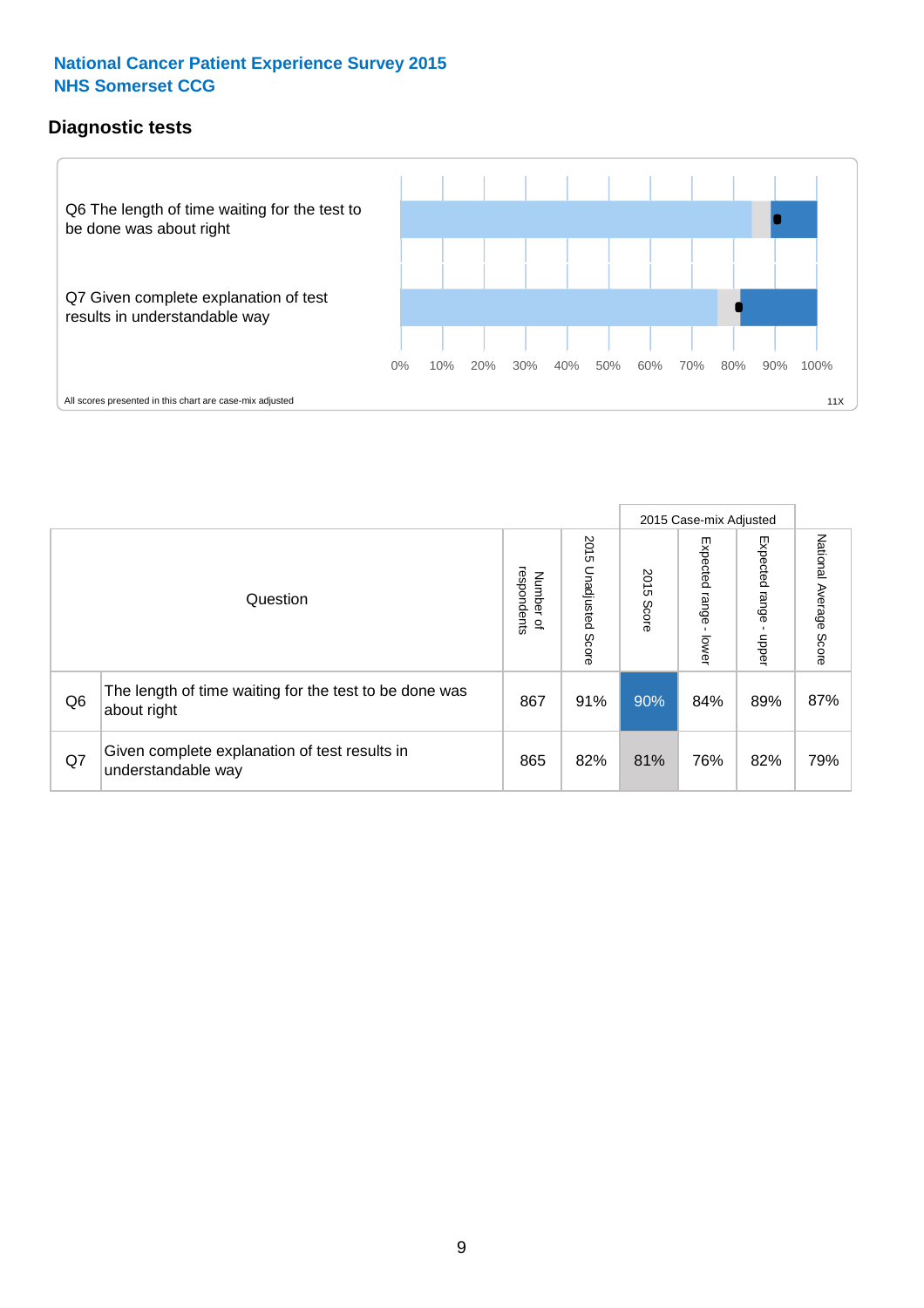#### **Finding out what was wrong with you**



|     |                                                                                            |                          |                       |            | 2015 Case-mix Adjusted |                                         |                        |
|-----|--------------------------------------------------------------------------------------------|--------------------------|-----------------------|------------|------------------------|-----------------------------------------|------------------------|
|     | Question                                                                                   | respondents<br>Number of | 2015 Unadjusted Score | 2015 Score | Expected range - lower | Expected range<br>$\mathbf{I}$<br>nbber | National Average Score |
| Q8  | Patient told they could bring a family member or friend<br>when first told they had cancer | 837                      | 81%                   | 81%        | 76%                    | 82%                                     | 79%                    |
| Q9  | Patient felt they were told sensitively that they had cancer                               | 1,028                    | 87%                   | 87%        | 82%                    | 86%                                     | 84%                    |
| Q10 | Patient completely understood the explanation of what<br>was wrong                         | 1,034                    | 75%                   | 75%        | 70%                    | 76%                                     | 73%                    |
| Q11 | Patient given easy to understand written information<br>about the type of cancer they had  | 906                      | 78%                   | 78%        | 69%                    | 75%                                     | 72%                    |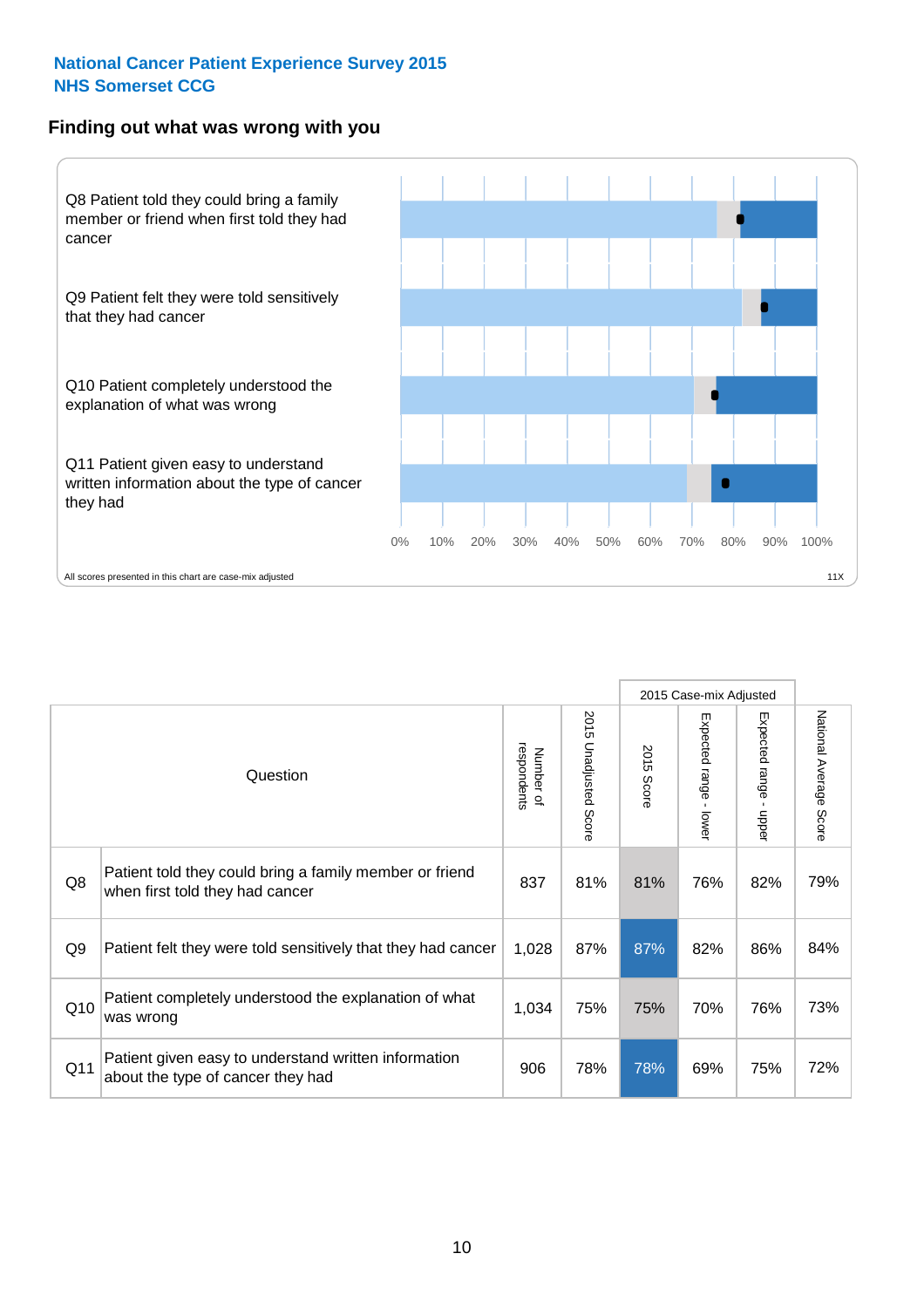#### **Finding out what was wrong with you**



|                 |                                                                                         |                          |                       |               | 2015 Case-mix Adjusted                    |                           |                        |
|-----------------|-----------------------------------------------------------------------------------------|--------------------------|-----------------------|---------------|-------------------------------------------|---------------------------|------------------------|
| Question        |                                                                                         | respondents<br>Number of | 2015 Unadjusted Score | 2015<br>Score | Expected range<br>$\blacksquare$<br>lower | Expected range -<br>nbber | National Average Score |
| Q12             | Patient felt that treatment options were completely<br>explained                        | 895                      | 85%                   | 85%           | 80%                                       | 85%                       | 83%                    |
| Q13             | Possible side effects explained in an understandable way                                | 990                      | 77%                   | 77%           | 70%                                       | 76%                       | 73%                    |
| Q14             | Patient given practical advice and support in dealing with<br>side effects of treatment | 985                      | 71%                   | 72%           | 63%                                       | 69%                       | 66%                    |
| Q <sub>15</sub> | Patient definitely told about side effects that could affect<br>them in the future      | 912                      | 58%                   | 58%           | 51%                                       | 58%                       | 54%                    |
| Q16             | Patient definitely involved in decisions about care and<br>treatment                    | 992                      | 82%                   | 82%           | 75%                                       | 80%                       | 78%                    |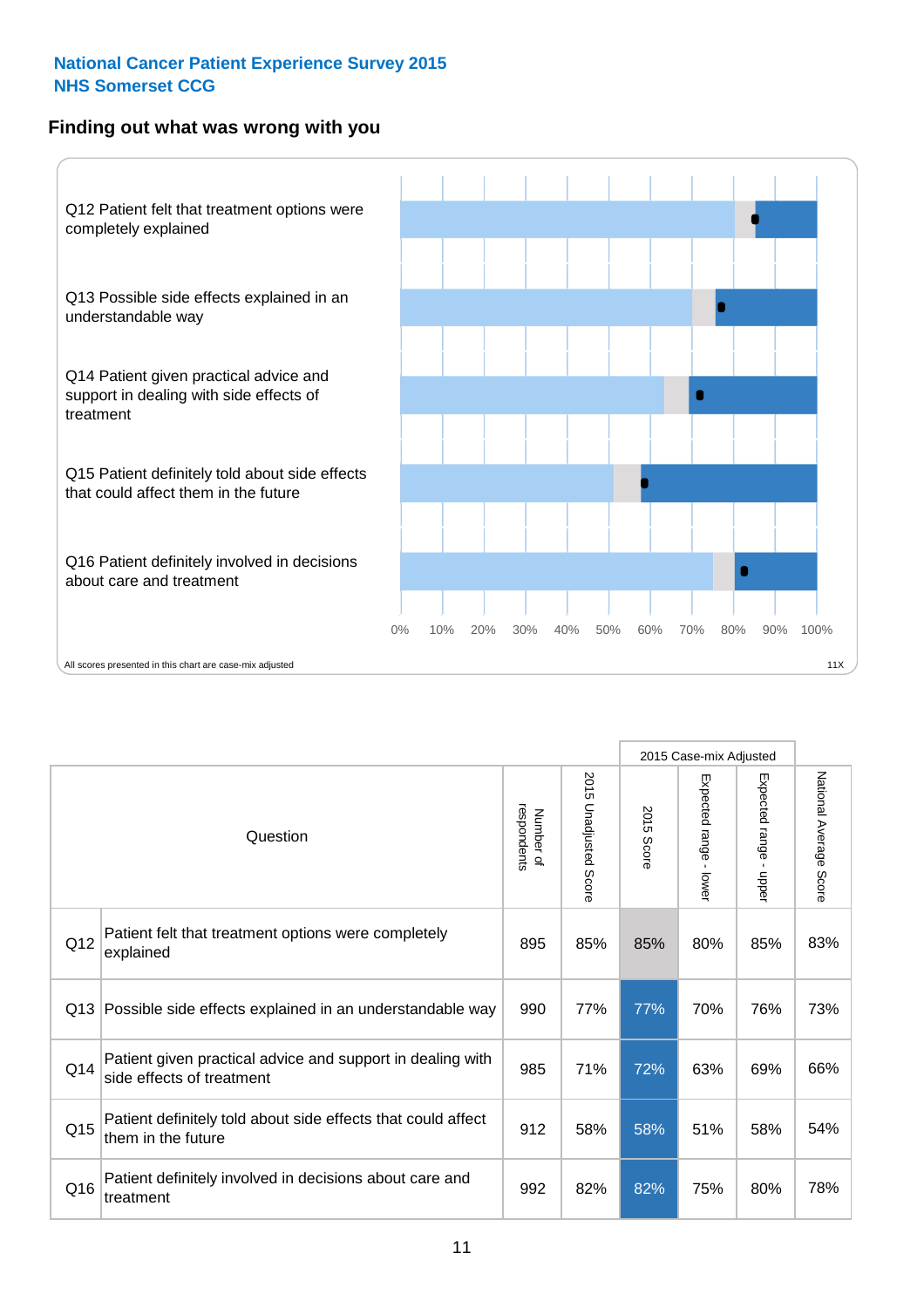#### **Clinical Nurse Specialist**



|     |                                                                                     |                          |                       | 2015 Case-mix Adjusted |                         |                            |                           |
|-----|-------------------------------------------------------------------------------------|--------------------------|-----------------------|------------------------|-------------------------|----------------------------|---------------------------|
|     | Question                                                                            | respondents<br>Number of | 2015 Unadjusted Score | 2015<br>Score          | Expected range<br>lower | Expected<br>range<br>nbber | National Average<br>Score |
| Q17 | Patient given the name of the CNS who would support<br>them through their treatment | 989                      | 91%                   | 92%                    | 88%                     | 92%                        | 90%                       |
| Q18 | Patient found it easy to contact their CNS                                          | 779                      | 92%                   | 92%                    | 83%                     | 90%                        | 87%                       |
| Q19 | Get understandable answers to important questions all or<br>most of the time        | 732                      | 92%                   | 92%                    | 86%                     | 91%                        | 89%                       |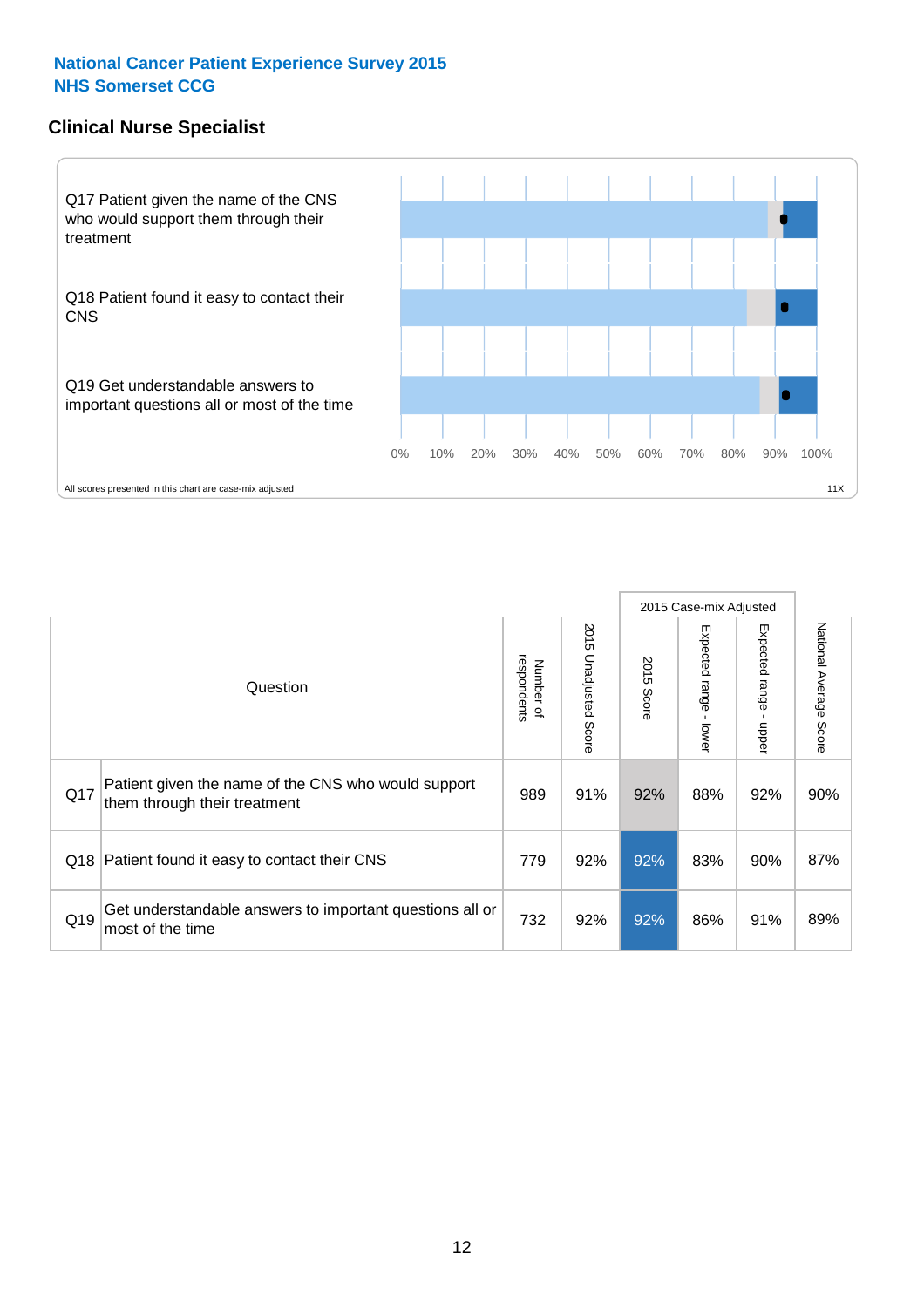#### **Support for people with cancer**



|                 |                                                                                            |                          |                                 |               | 2015 Case-mix Adjusted  |                                         |                        |
|-----------------|--------------------------------------------------------------------------------------------|--------------------------|---------------------------------|---------------|-------------------------|-----------------------------------------|------------------------|
|                 | Question                                                                                   | respondents<br>Number of | 2015<br><b>Unadjusted Score</b> | 2015<br>Score | Expected range<br>lower | Expected range<br>$\mathbf{I}$<br>nbber | National Average Score |
| Q <sub>20</sub> | Hospital staff gave information about support groups                                       | 727                      | 84%                             | 84%           | 80%                     | 86%                                     | 83%                    |
| Q <sub>21</sub> | Hospital staff gave information about impact cancer could<br>have on day to day activities | 656                      | 87%                             | 87%           | 78%                     | 84%                                     | 81%                    |
| Q22             | Hospital staff gave information on getting financial help                                  | 500                      | 58%                             | 59%           | 50%                     | 59%                                     | 55%                    |
| Q <sub>23</sub> | Hospital staff told patient they could get free prescriptions                              | 450                      | 82%                             | 83%           | 76%                     | 84%                                     | 80%                    |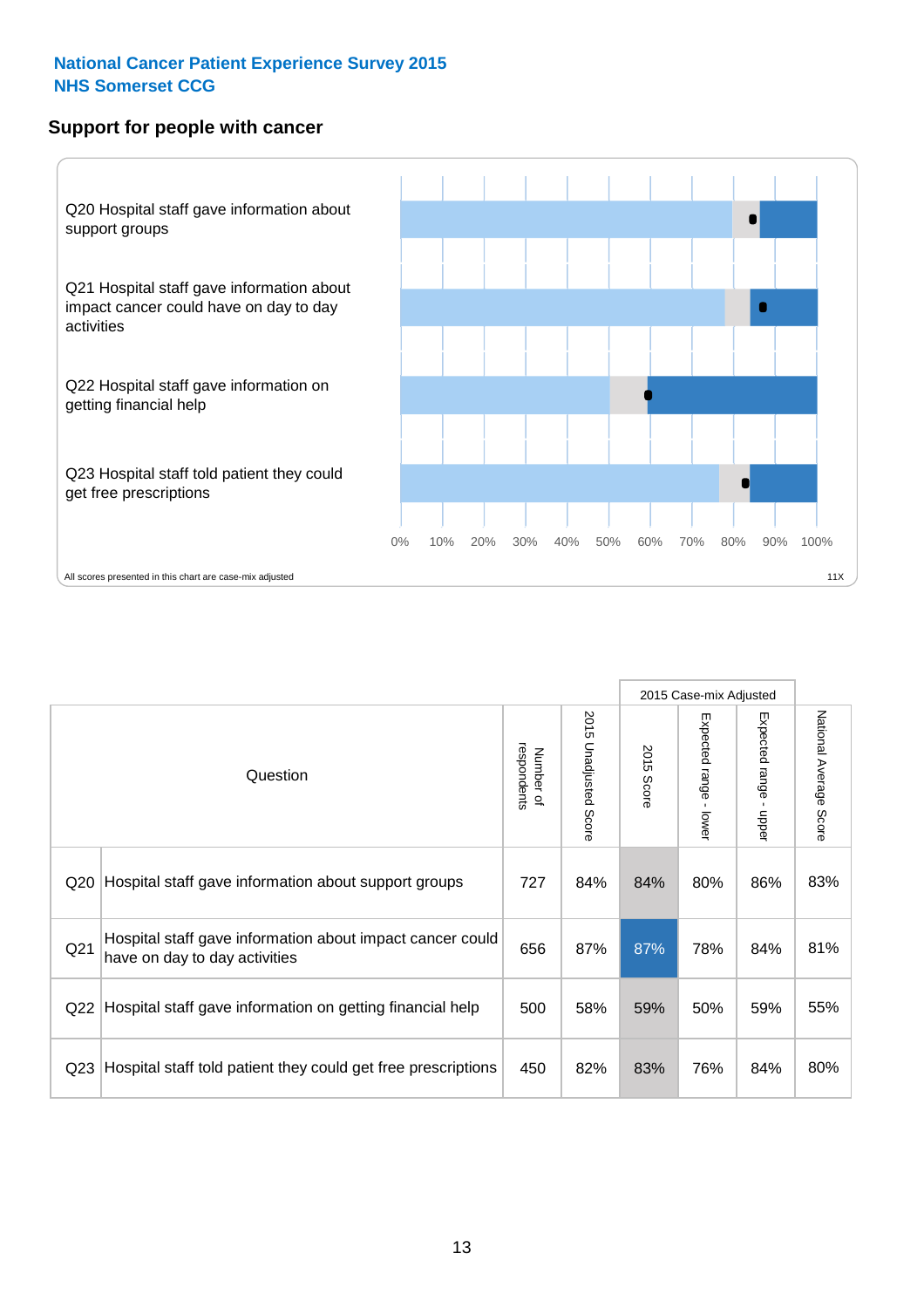#### **Operations**



|     |                                                                 |                                              |                             |                       | 2015 Case-mix Adjusted     |                           |                              |
|-----|-----------------------------------------------------------------|----------------------------------------------|-----------------------------|-----------------------|----------------------------|---------------------------|------------------------------|
|     | Question                                                        | respondents<br>Number<br>$\overline{\sigma}$ | 2015<br>Unadjusted<br>Score | SO<br>∸<br>ທ<br>Score | Expected<br>range<br>lower | Expected<br>range<br>ddoe | National<br>Average<br>Score |
| Q26 | Staff explained how operation had gone in<br>understandable way | 558                                          | 82%                         | 82%                   | 74%                        | 81%                       | 78%                          |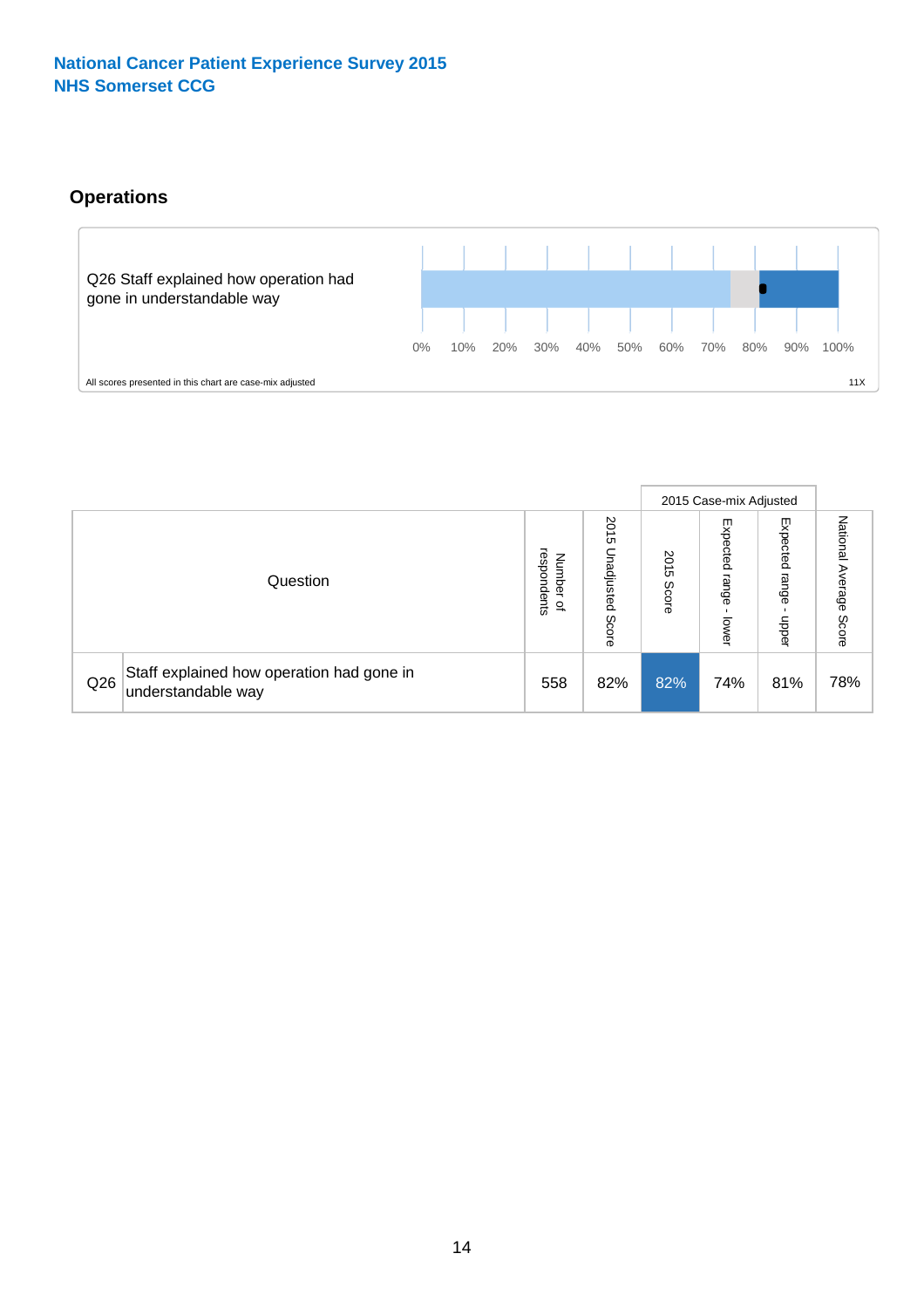#### **Hospital care as an inpatient (Part 1 of 3)**



All scores presented in this chart are case-mix adjusted  $11X$ 

|                 |                                                                                           |                          |                                 |                      | 2015 Case-mix Adjusted                  |                                         |                        |
|-----------------|-------------------------------------------------------------------------------------------|--------------------------|---------------------------------|----------------------|-----------------------------------------|-----------------------------------------|------------------------|
|                 | Question                                                                                  | respondents<br>Number of | 2015<br><b>Unadjusted Score</b> | 2015<br><b>Score</b> | Expected range<br>$\mathbf{r}$<br>lower | Expected range<br>$\mathbf{I}$<br>nbber | National Average Score |
| Q28             | Groups of doctors or nurses did not talk in front of patient<br>as if they were not there | 627                      | 86%                             | 85%                  | 78%                                     | 84%                                     | 81%                    |
| Q29             | Patient had confidence and trust in all doctors treating<br>them                          | 629                      | 88%                             | 88%                  | 81%                                     | 87%                                     | 84%                    |
| Q30             | Patient's family or someone close definitely had<br>opportunity to talk to doctor         | 508                      | 76%                             | 76%                  | 68%                                     | 76%                                     | 72%                    |
| Q <sub>31</sub> | Patient had confidence and trust in all ward nurses                                       | 625                      | 78%                             | 77%                  | 69%                                     | 76%                                     | 72%                    |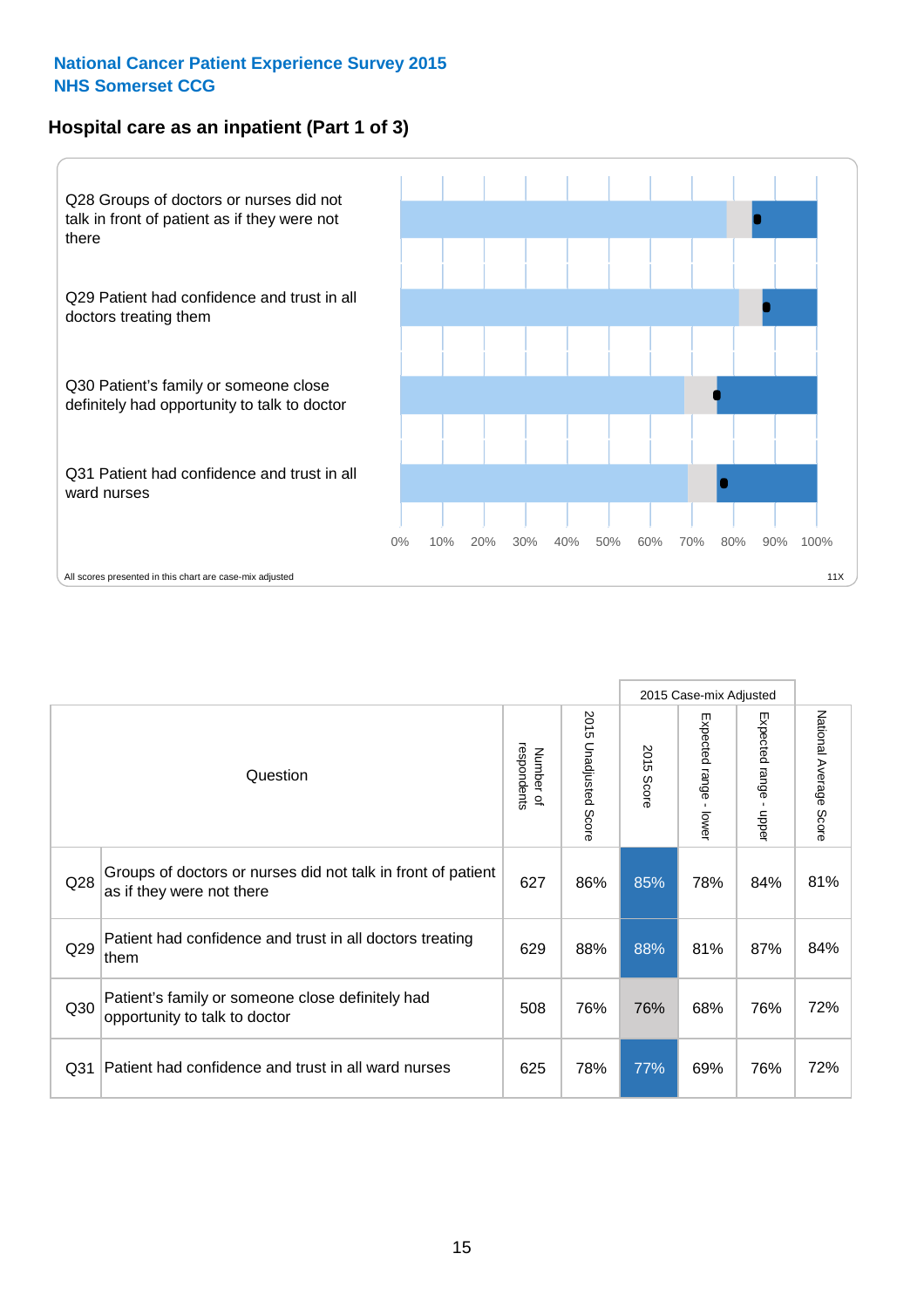#### **Hospital care as an inpatient (Part 2 of 3)**



|                 |                                                                         |                          |                       |               | 2015 Case-mix Adjusted     |                                           |                        |
|-----------------|-------------------------------------------------------------------------|--------------------------|-----------------------|---------------|----------------------------|-------------------------------------------|------------------------|
|                 | Question                                                                | respondents<br>Number of | 2015 Unadjusted Score | 2015<br>Score | Expected range -<br>-lower | Expected range<br>$\blacksquare$<br>nbber | National Average Score |
| Q <sub>32</sub> | Always / nearly always enough nurses on duty                            | 620                      | 75%                   | 75%           | 62%                        | 70%                                       | 66%                    |
| Q <sub>33</sub> | All staff asked patient what name they preferred to be<br>called by     | 622                      | 69%                   | 69%           | 58%                        | 75%                                       | 67%                    |
| Q <sub>34</sub> | Always given enough privacy when discussing condition<br>or treatment   | 624                      | 89%                   | 89%           | 82%                        | 88%                                       | 85%                    |
| Q <sub>35</sub> | Patient was able to discuss worries or fears with staff<br>during visit | 445                      | 58%                   | 58%           | 47%                        | 57%                                       | 52%                    |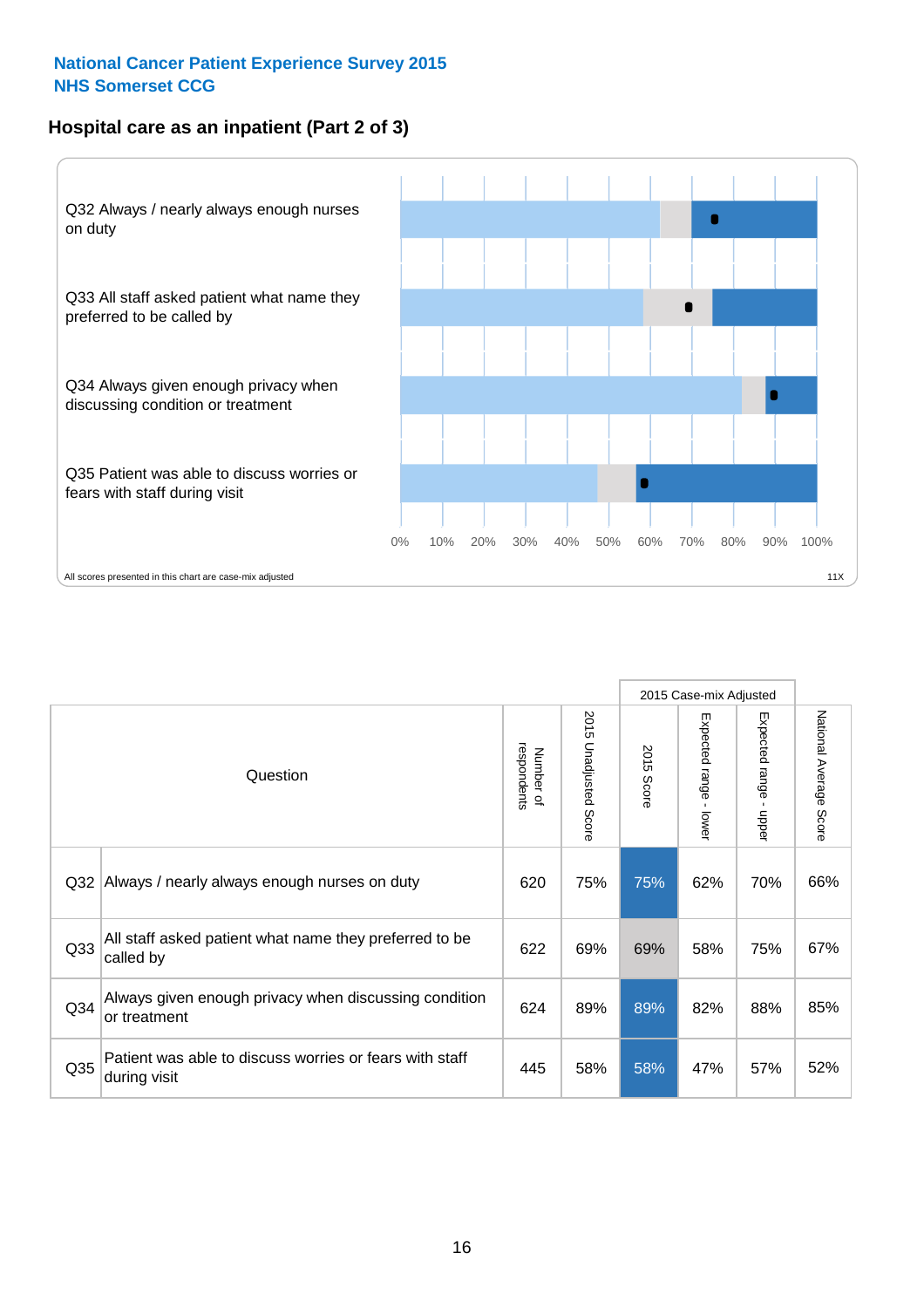#### **Hospital care as an inpatient (Part 3 of 3)**



|                 |                                                                                     |                          |                                 | 2015 Case-mix Adjusted |                                           |                           |                        |
|-----------------|-------------------------------------------------------------------------------------|--------------------------|---------------------------------|------------------------|-------------------------------------------|---------------------------|------------------------|
|                 | Question                                                                            | respondents<br>Number of | 2015<br><b>Unadjusted Score</b> | 2015<br>Score          | Expected range<br>$\blacksquare$<br>lower | Expected range -<br>nbber | National Average Score |
| Q36             | Hospital staff definitely did everything to help control pain                       | 543                      | 87%                             | 87%                    | 81%                                       | 87%                       | 84%                    |
| Q37             | Always treated with respect and dignity by staff                                    | 623                      | 91%                             | 91%                    | 85%                                       | 90%                       | 87%                    |
| Q38             | Given clear written information about what should / should<br>not do post discharge | 578                      | 84%                             | 84%                    | 82%                                       | 87%                       | 84%                    |
| Q <sub>39</sub> | Staff told patient who to contact if worried post discharge                         | 602                      | 94%                             | 94%                    | 92%                                       | 96%                       | 94%                    |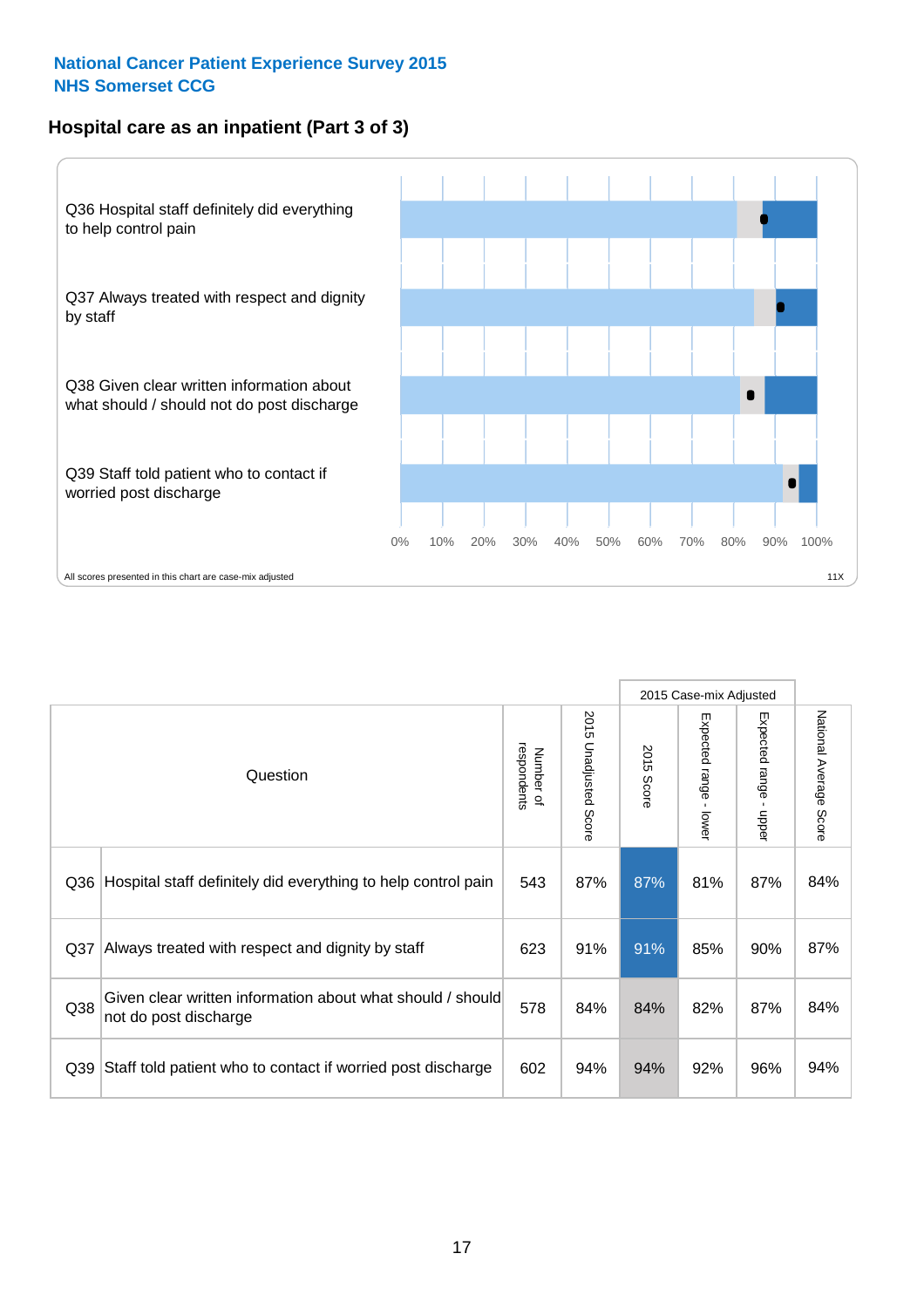#### **Hospital care as a day patient / outpatient (Part 1 of 2)**



|     |                                                                                    |                          |                          | 2015 Case-mix Adjusted |                         |                                           |                        |
|-----|------------------------------------------------------------------------------------|--------------------------|--------------------------|------------------------|-------------------------|-------------------------------------------|------------------------|
|     | Question                                                                           | respondents<br>Number of | 2015<br>Unadjusted Score | 2015<br>Score          | Expected range<br>lower | Expected range<br>$\blacksquare$<br>nbber | National Average Score |
| Q41 | Patient was able to discuss worries or fears with staff<br>during visit            | 739                      | 76%                      | 76%                    | 66%                     | 74%                                       | 70%                    |
| Q42 | Doctor had the right notes and other documentation with<br>them                    | 915                      | 97%                      | 97%                    | 94%                     | 97%                                       | 96%                    |
| Q44 | Beforehand patient had all information needed about<br>radiotherapy treatment      | 239                      | 92%                      | 93%                    | 82%                     | 90%                                       | 86%                    |
| Q45 | Patient given understandable information about whether<br>radiotherapy was working | 204                      | 66%                      | 66%                    | 53%                     | 66%                                       | 60%                    |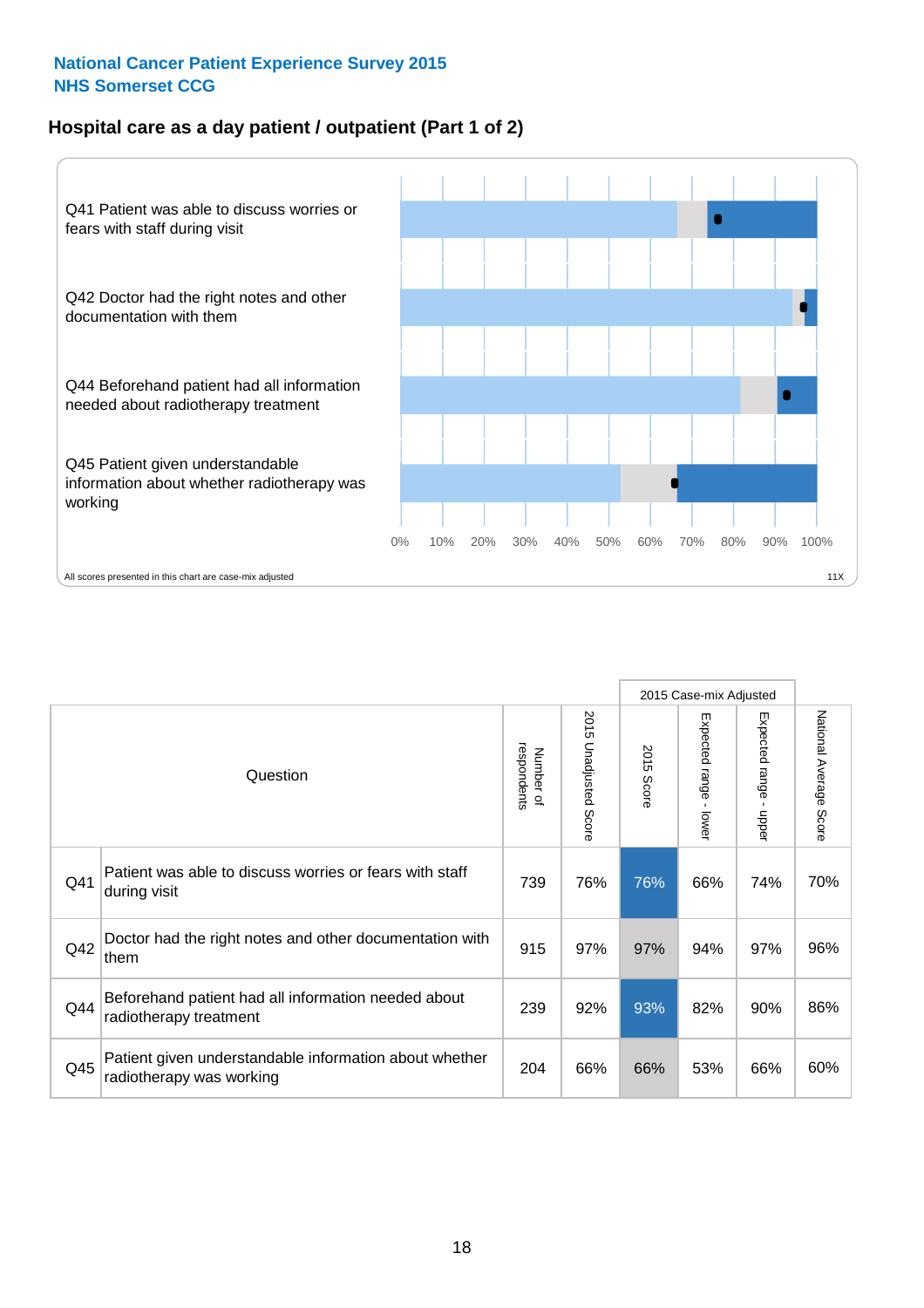#### **Hospital care as a day patient / outpatient (Part 2 of 2)**



|     |                                                                                    |                                       |                             | 2015 Case-mix Adjusted |                             |                         |                           |
|-----|------------------------------------------------------------------------------------|---------------------------------------|-----------------------------|------------------------|-----------------------------|-------------------------|---------------------------|
|     | Question                                                                           | respondents<br>Number<br>$\mathbf{Q}$ | 2015<br>Unadjusted<br>Score | 2015<br>Score          | Expected<br>Irange<br>lower | Expected range<br>doper | National Average<br>Score |
| Q47 | Beforehand patient had all information needed about<br>chemotherapy treatment      | 524                                   | 84%                         | 84%                    | 81%                         | 87%                     | 84%                       |
| Q48 | Patient given understandable information about whether<br>chemotherapy was working | 482                                   | 71%                         | 71%                    | 64%                         | 72%                     | 68%                       |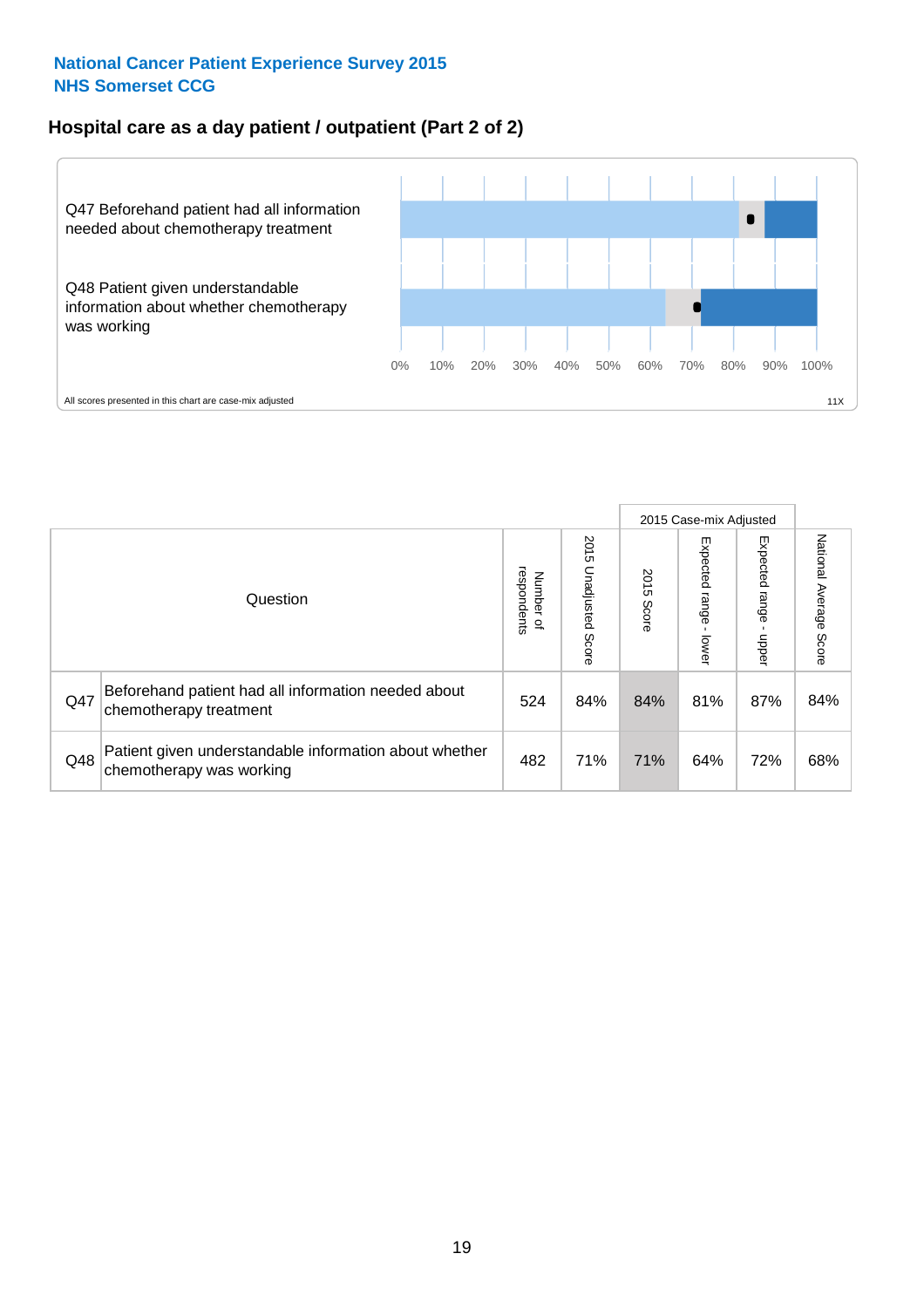#### **Home care and support**



2015 Case-mix Adjusted 2015 Unadjusted Score Expected range - upper National Average Score 2015 Unadjusted Score Expected range - lower National Average Score Expected range - lower Expected range - upper Number of<br>respondents respondents 2015 Score 2015 Score Number of Question Hospital staff gave family or someone close all the  $Q49$  information needed to help with care at home  $Q49$  64% 64% 64% 61% 61% 58% Patient definitely given enough support from health or Q50 social services during treatment 390 49% 49% 47% 60% 54% Patient definitely given enough support from health or Q51 social services after treatment 233 47% 46% 38% 51% 45%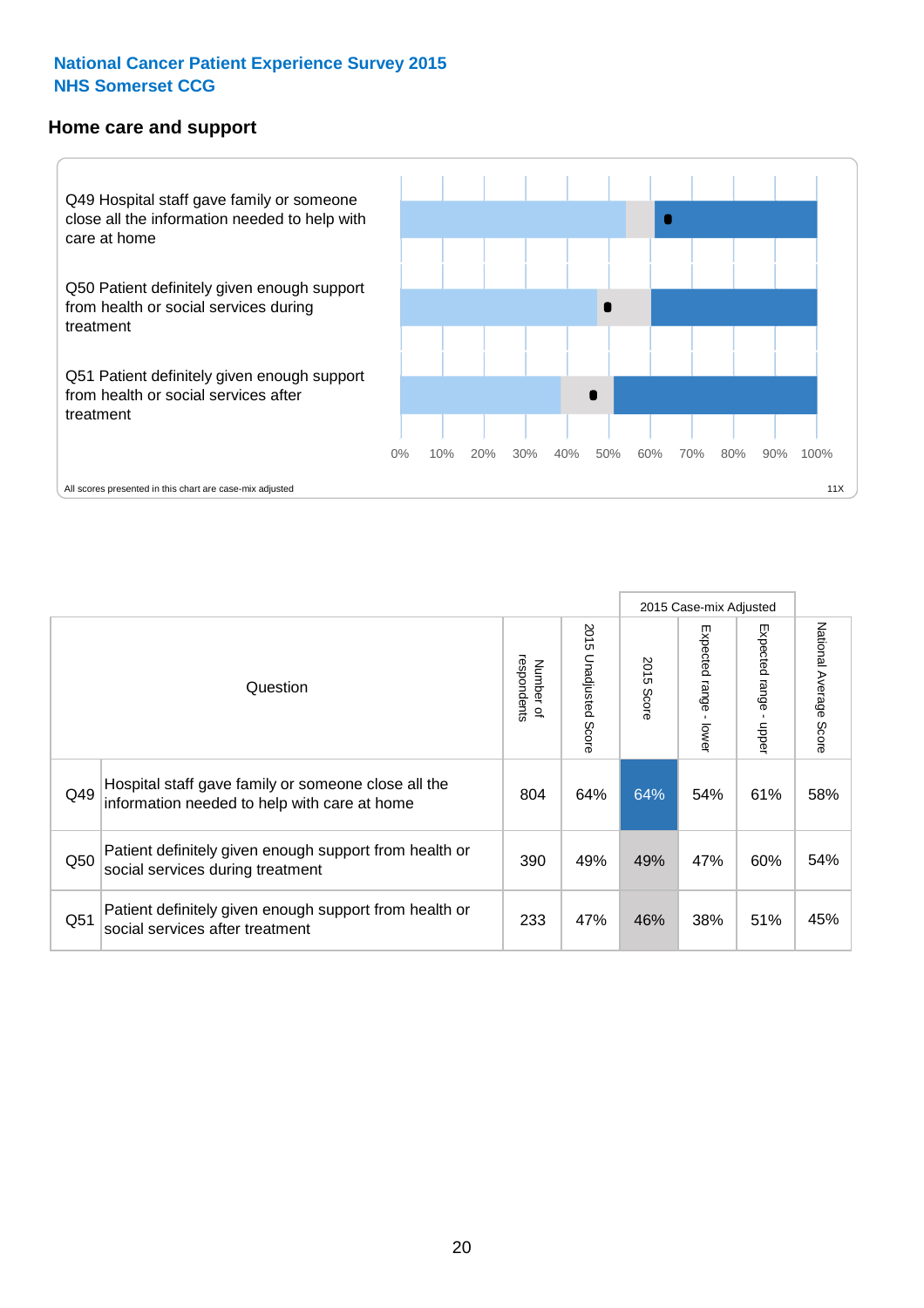#### **Care from your general practice**



|     |                                                                           |                                   |                             | 2015 Case-mix Adjusted |                             |                            |                           |
|-----|---------------------------------------------------------------------------|-----------------------------------|-----------------------------|------------------------|-----------------------------|----------------------------|---------------------------|
|     | Question                                                                  | respondents<br>Number<br>$\Omega$ | 2015<br>Unadjusted<br>Score | 2015<br>Score          | Expected<br> range<br>lower | Expected<br>range<br>nbber | National Average<br>Score |
| Q52 | GP given enough information about patient's condition<br>and treatment    | 929                               | 97%                         | 97%                    | 94%                         | 97%                        | 95%                       |
| Q53 | Practice staff definitely did everything they could to<br>support patient | 732                               | 68%                         | 68%                    | 59%                         | 66%                        | 63%                       |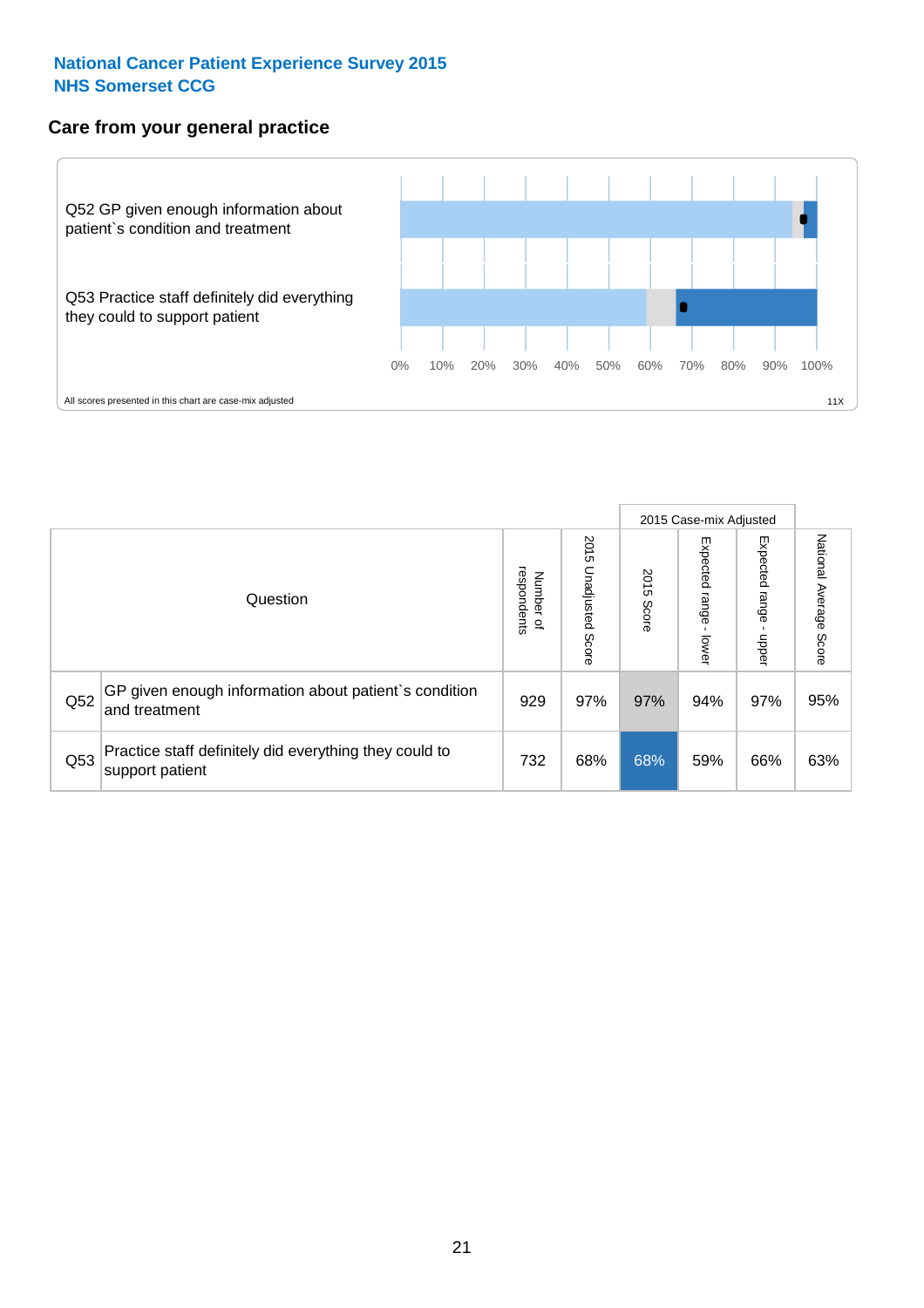#### **Your overall NHS care (Part 1 of 2)**



|     |                                                                    |                          |                                 | 2015 Case-mix Adjusted |                         |                                           |                        |
|-----|--------------------------------------------------------------------|--------------------------|---------------------------------|------------------------|-------------------------|-------------------------------------------|------------------------|
|     | Question                                                           | respondents<br>Number of | 2015<br><b>Unadjusted Score</b> | 2015<br><b>Score</b>   | Expected range<br>lower | Expected range<br>$\blacksquare$<br>nbber | National Average Score |
| Q54 | Hospital and community staff always worked well together           | 1,003                    | 67%                             | 67%                    | 57%                     | 64%                                       | 61%                    |
| Q55 | Patient given a care plan                                          | 794                      | 34%                             | 34%                    | 29%                     | 37%                                       | 33%                    |
| Q56 | Overall the administration of the care was very good /<br>good     | 1,029                    | 91%                             | 91%                    | 87%                     | 91%                                       | 89%                    |
| Q57 | Length of time for attending clinics and appointments was<br>right | 1,019                    | 81%                             | 81%                    | 60%                     | 72%                                       | 66%                    |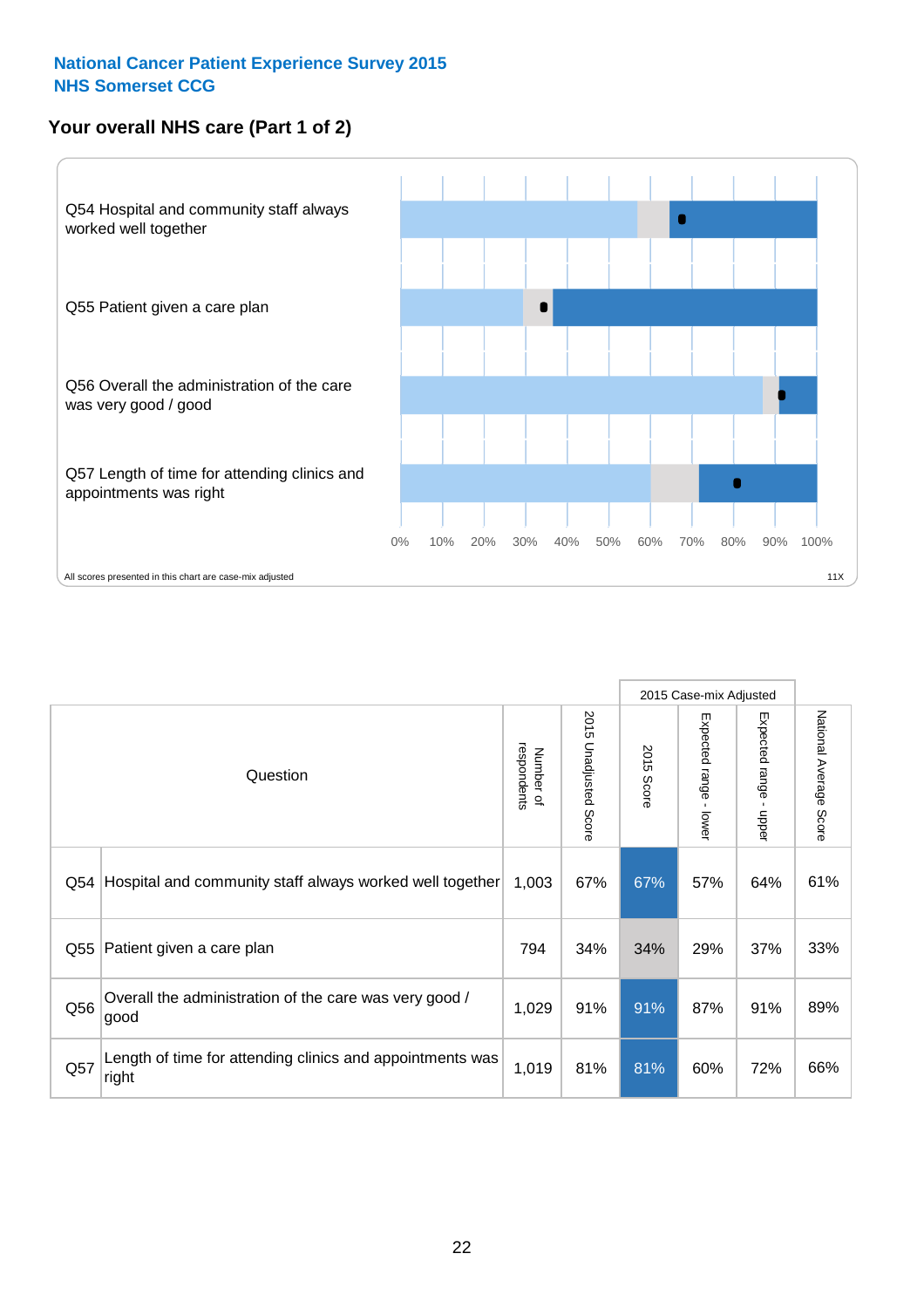#### **Your overall NHS care (Part 2 of 2)**



|     |                                                       |                                   |                             | 2015 Case-mix Adjusted |                            |                            |                        |
|-----|-------------------------------------------------------|-----------------------------------|-----------------------------|------------------------|----------------------------|----------------------------|------------------------|
|     | Question                                              | respondents<br>Number<br>$\Omega$ | 2015<br>Unadjusted<br>Score | 2015<br>Score          | Expected<br>range<br>lower | Expected<br>range<br>nbber | National Average Score |
| Q58 | Taking part in cancer research discussed with patient | 980                               | 25%                         | 26%                    | 22%                        | 34%                        | 28%                    |



|     |                                                                        |                                              |                             | 2015 Case-mix Adjusted |                                                    |                                                       |                              |
|-----|------------------------------------------------------------------------|----------------------------------------------|-----------------------------|------------------------|----------------------------------------------------|-------------------------------------------------------|------------------------------|
|     | Question                                                               | respondents<br>Number<br>$\overline{\sigma}$ | 2015<br>Jnadjusted<br>Score | 2015<br>Score          | OWer<br>limit<br>range<br>$\mathsf{a}$<br>expected | Upper<br>limit<br>range<br>$\overline{a}$<br>expected | National<br>Average<br>Score |
| Q59 | Patient's average rating of care scored from very poor to<br>very good | 1,003                                        | 8.9                         | 8.9                    | 8.6                                                | 8.8                                                   | 8.7                          |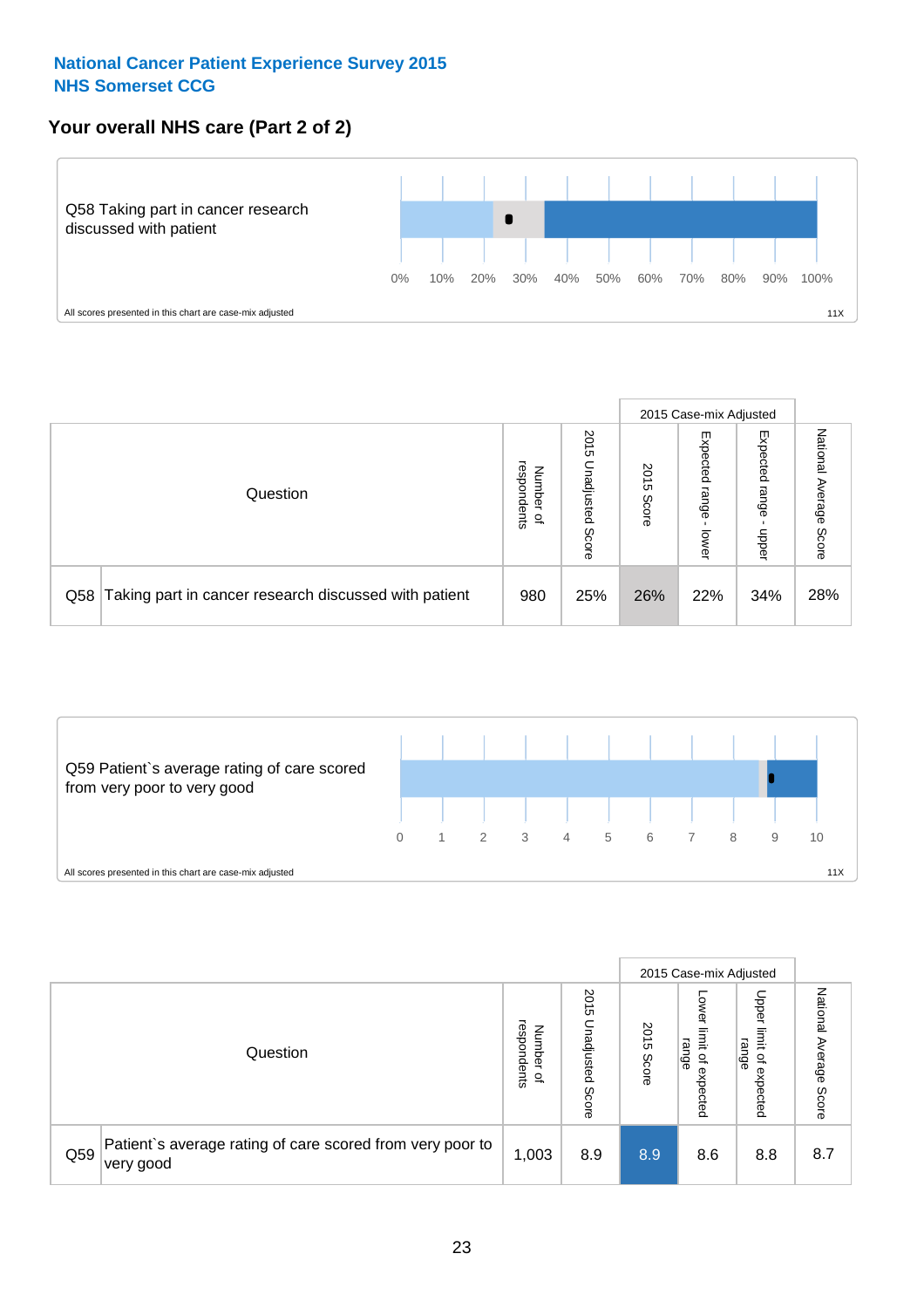### **Comparisons by tumour group for this CCG**

The following tables show the unadjusted CCG and the national percentage scores for each question broken down by tumour group. Where a cell in the table contains an asterisk this indicates that the number of patients in that group was below 21 and too small to display. Where a cell in the table contains "n.a." this indicates that there were no respondents for that tumour group.

### **Seeing your GP**

|                      | Q1. Saw GP once /<br>had to go to hospital | twice before being told | Q2. Patient thought<br>they were seen as<br>soon as necessary |                 |  |
|----------------------|--------------------------------------------|-------------------------|---------------------------------------------------------------|-----------------|--|
| <b>Cancer type</b>   | This CCG <sup>\$</sup>                     | <b>National</b>         | This CCG <sup>\$</sup>                                        | <b>National</b> |  |
| Brain / CNS          | $\star$                                    | 60%                     | $\star$                                                       | 77%             |  |
| <b>Breast</b>        | 96%                                        | 93%                     | 93%                                                           | 88%             |  |
| Colorectal / LGT     | 68%                                        | 72%                     | 84%                                                           | 80%             |  |
| Gynaecological       | 76%                                        | 75%                     | 88%                                                           | 78%             |  |
| Haematological       | 64%                                        | 64%                     | 78%                                                           | 80%             |  |
| <b>Head and Neck</b> | $\star$                                    | 77%                     | $\star$                                                       | 79%             |  |
| Lung                 | 71%                                        | 69%                     | 80%                                                           | 83%             |  |
| Prostate             | 82%                                        | 79%                     | 89%                                                           | 85%             |  |
| Sarcoma              | $\star$                                    | 64%                     | $\star$                                                       | 69%             |  |
| <b>Skin</b>          | 97%                                        | 91%                     | 84%                                                           | 87%             |  |
| <b>Upper Gastro</b>  | 69%                                        | 70%                     | 87%                                                           | 78%             |  |
| Urological           | 86%                                        | 81%                     | 89%                                                           | 84%             |  |
| Other                | 61%                                        | 70%                     | 77%                                                           | 78%             |  |
| <b>All Cancers</b>   | 77%                                        | 76%                     | 85%                                                           | 82%             |  |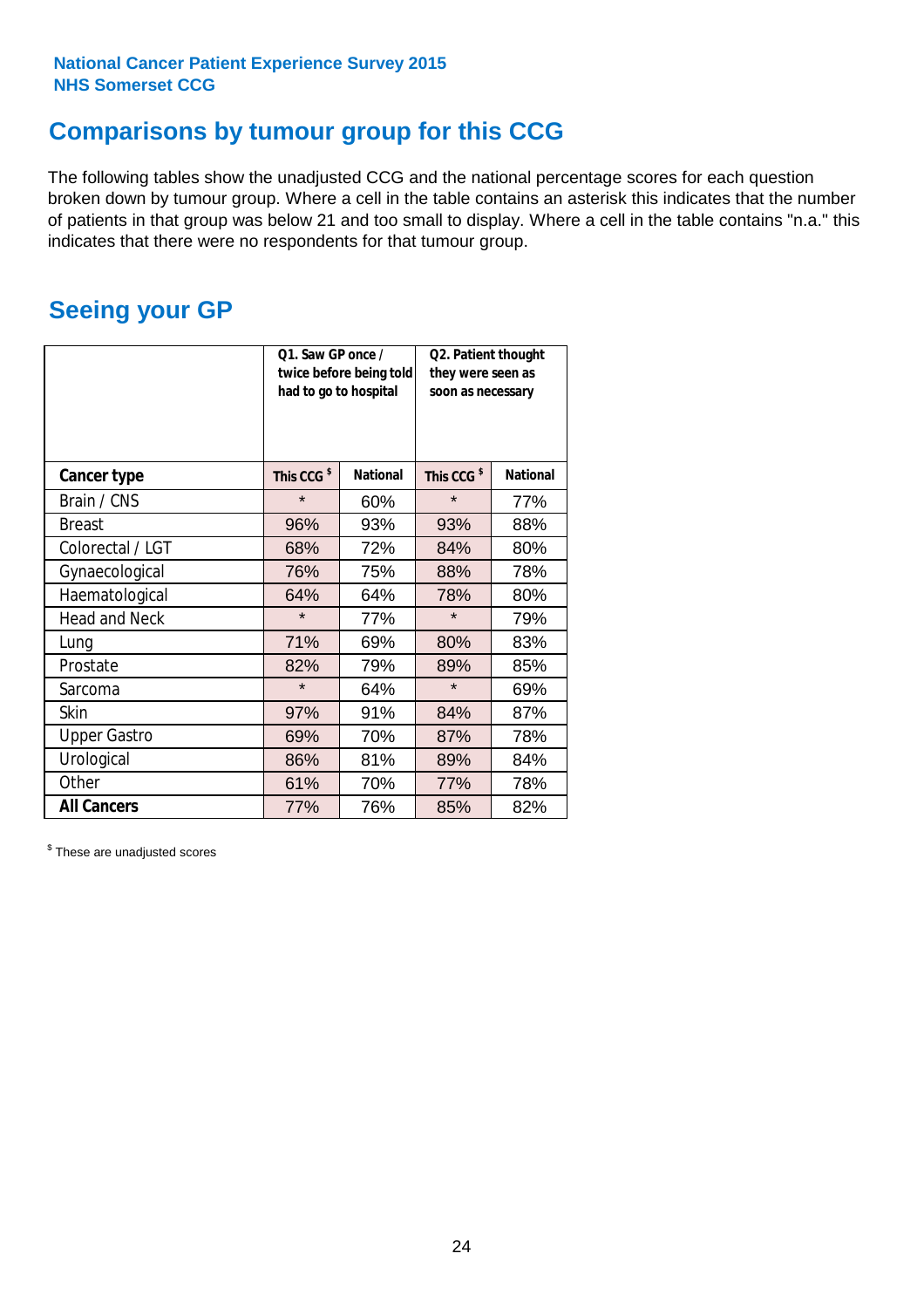### **Diagnostic tests**

|                      | be done was about<br>right | Q6. The length of time<br>waiting for the test to | Q7. Given complete<br>explanation of test<br>results in<br>understandable way |                 |  |
|----------------------|----------------------------|---------------------------------------------------|-------------------------------------------------------------------------------|-----------------|--|
| <b>Cancer type</b>   | This CCG <sup>\$</sup>     | <b>National</b>                                   | This CCG <sup>\$</sup>                                                        | <b>National</b> |  |
| Brain / CNS          | $\star$                    | 87%                                               | $\star$                                                                       | 69%             |  |
| <b>Breast</b>        | 94%                        | 90%                                               | 84%                                                                           | 82%             |  |
| Colorectal / LGT     | 89%                        | 86%                                               | 93%                                                                           | 81%             |  |
| Gynaecological       | 92%                        | 84%                                               | 80%                                                                           | 76%             |  |
| Haematological       | 86%                        | 87%                                               | 75%                                                                           | 76%             |  |
| <b>Head and Neck</b> | $\star$                    | 84%                                               | $\star$                                                                       | 77%             |  |
| Lung                 | 84%                        | 87%                                               | 68%                                                                           | 78%             |  |
| Prostate             | 93%                        | 85%                                               | 86%                                                                           | 79%             |  |
| Sarcoma              | $\star$                    | 81%                                               | $\star$                                                                       | 77%             |  |
| Skin                 | 96%                        | 89%                                               | 93%                                                                           | 85%             |  |
| <b>Upper Gastro</b>  | 98%                        | 83%                                               | 73%                                                                           | 77%             |  |
| Urological           | 88%                        | 85%                                               | 84%                                                                           | 78%             |  |
| Other                | 89%                        | 85%                                               | 76%                                                                           | 76%             |  |
| <b>All Cancers</b>   | 91%                        | 87%                                               | 82%                                                                           | 79%             |  |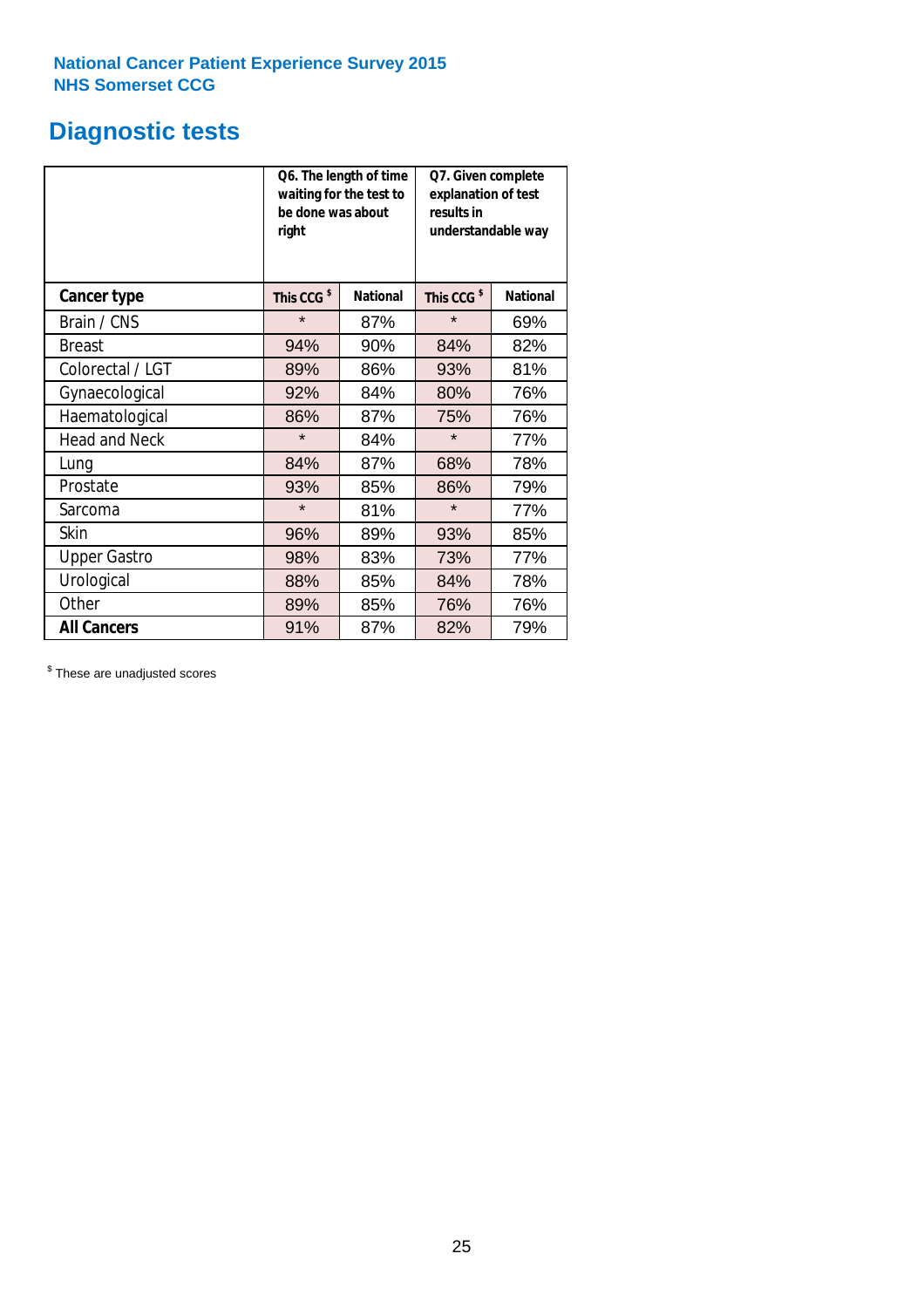### **Finding out what was wrong with you**

|                      | Q8. Patient told they<br>could bring a family<br>member or friend<br>when first told they<br>had cancer |                 | Q9. Patient felt they<br>were told sensitively<br>that they had cancer |                 | Q10. Patient<br>completely understood<br>the explanation of<br>what was wrong |                 | Q11. Patient given<br>easy to understand<br>written information<br>about the type of<br>cancer they had |                 |
|----------------------|---------------------------------------------------------------------------------------------------------|-----------------|------------------------------------------------------------------------|-----------------|-------------------------------------------------------------------------------|-----------------|---------------------------------------------------------------------------------------------------------|-----------------|
| Cancer type          | This CCG <sup>\$</sup>                                                                                  | <b>National</b> | This CCG <sup>\$</sup>                                                 | <b>National</b> | This CCG <sup>\$</sup>                                                        | <b>National</b> | This CCG <sup>\$</sup>                                                                                  | <b>National</b> |
| Brain / CNS          | n.a.                                                                                                    | 85%             | $\star$                                                                | 79%             | $\star$                                                                       | 60%             | $\star$                                                                                                 | 62%             |
| <b>Breast</b>        | 85%                                                                                                     | 83%             | 90%                                                                    | 88%             | 80%                                                                           | 78%             | 84%                                                                                                     | 76%             |
| Colorectal / LGT     | 86%                                                                                                     | 83%             | 90%                                                                    | 85%             | 80%                                                                           | 79%             | 71%                                                                                                     | 71%             |
| Gynaecological       | 80%                                                                                                     | 75%             | 88%                                                                    | 83%             | 70%                                                                           | 73%             | 74%                                                                                                     | 69%             |
| Haematological       | 80%                                                                                                     | 75%             | 82%                                                                    | 83%             | 65%                                                                           | 60%             | 82%                                                                                                     | 74%             |
| <b>Head and Neck</b> | $\star$                                                                                                 | 73%             | $\star$                                                                | 85%             | $\star$                                                                       | 75%             | $\star$                                                                                                 | 61%             |
| Lung                 | 82%                                                                                                     | 80%             | 87%                                                                    | 83%             | 73%                                                                           | 75%             | 63%                                                                                                     | 66%             |
| Prostate             | 81%                                                                                                     | 80%             | 93%                                                                    | 84%             | 76%                                                                           | 78%             | 84%                                                                                                     | 80%             |
| Sarcoma              | $\star$                                                                                                 | 77%             | $\star$                                                                | 82%             | $\star$                                                                       | 63%             | $\star$                                                                                                 | 61%             |
| Skin                 | 82%                                                                                                     | 71%             | 88%                                                                    | 90%             | 88%                                                                           | 83%             | 86%                                                                                                     | 84%             |
| <b>Upper Gastro</b>  | 84%                                                                                                     | 79%             | 80%                                                                    | 79%             | 67%                                                                           | 72%             | 75%                                                                                                     | 64%             |
| Urological           | 71%                                                                                                     | 74%             | 89%                                                                    | 82%             | 83%                                                                           | 76%             | 78%                                                                                                     | 71%             |
| Other                | 81%                                                                                                     | 77%             | 80%                                                                    | 82%             | 76%                                                                           | 72%             | 69%                                                                                                     | 61%             |
| <b>All Cancers</b>   | 81%                                                                                                     | 79%             | 87%                                                                    | 84%             | 75%                                                                           | 73%             | 78%                                                                                                     | 72%             |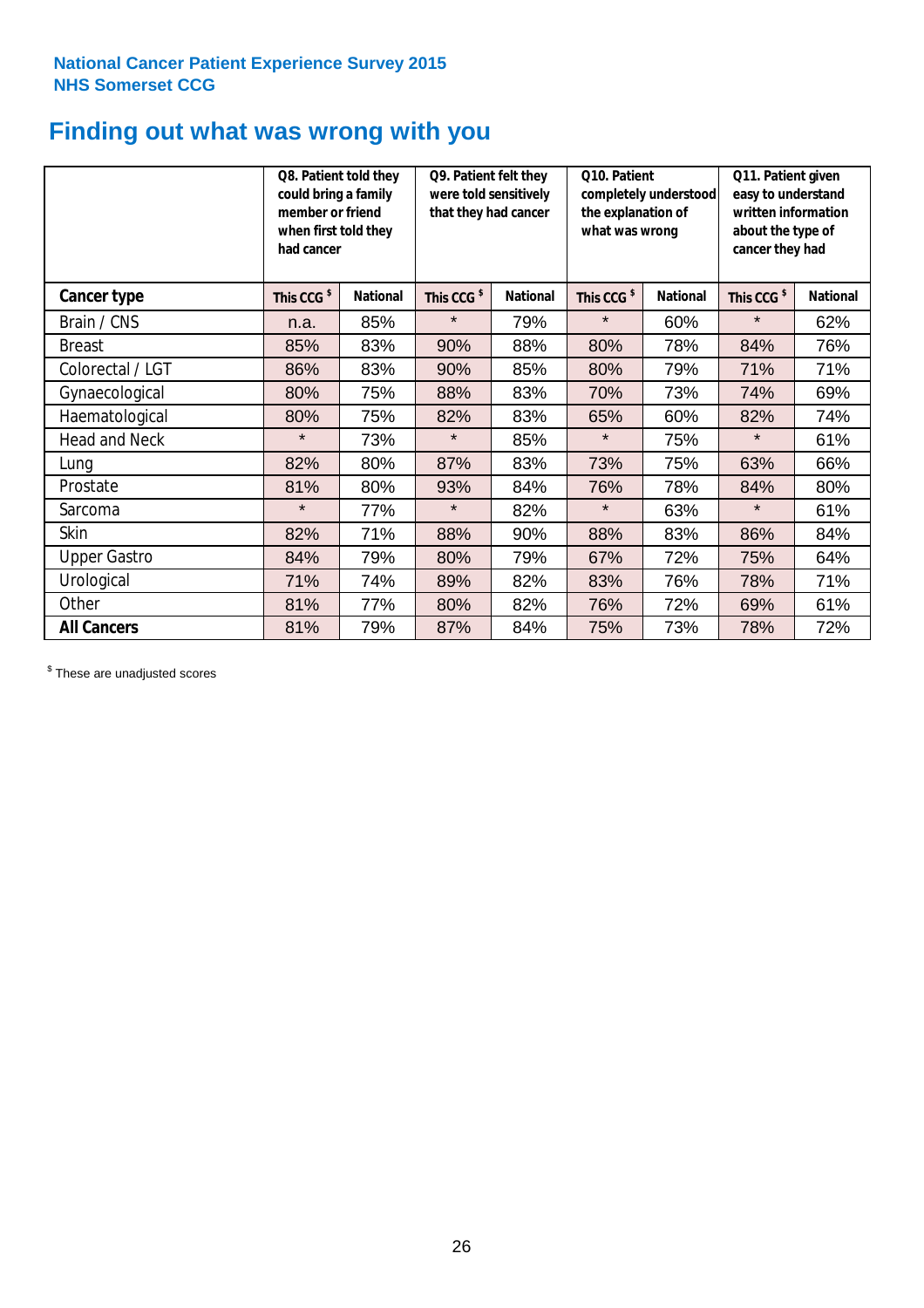# **Deciding the best treatment for you**

|                      | <b>O12. Patient felt that</b><br>treatment options<br>were completely<br>explained |                 | O13. Possible side<br>understandable way | effects explained in an | Q14. Patient given<br>practical advice and<br>support in dealing with<br>side effects of<br>treatment |                 |  |
|----------------------|------------------------------------------------------------------------------------|-----------------|------------------------------------------|-------------------------|-------------------------------------------------------------------------------------------------------|-----------------|--|
| <b>Cancer type</b>   | This CCG <sup>\$</sup>                                                             | <b>National</b> | This CCG <sup>\$</sup>                   | <b>National</b>         | This CCG <sup>\$</sup>                                                                                | <b>National</b> |  |
| Brain / CNS          | n.a.                                                                               | 80%             | $\star$                                  | 71%                     | n.a.                                                                                                  | 62%             |  |
| <b>Breast</b>        | 84%                                                                                | 84%             | 79%                                      | 76%                     | 78%                                                                                                   | 69%             |  |
| Colorectal / LGT     | 93%                                                                                | 85%             | 78%                                      | 75%                     | 84%                                                                                                   | 68%             |  |
| Gynaecological       | 92%                                                                                | 84%             | 90%                                      | 76%                     | 75%                                                                                                   | 68%             |  |
| Haematological       | 83%                                                                                | 81%             | 70%                                      | 69%                     | 70%                                                                                                   | 65%             |  |
| <b>Head and Neck</b> | $\star$                                                                            | 85%             | $\star$                                  | 72%                     | $\star$                                                                                               | 67%             |  |
| Lung                 | 86%                                                                                | 84%             | 71%                                      | 74%                     | 63%                                                                                                   | 69%             |  |
| Prostate             | 87%                                                                                | 80%             | 74%                                      | 71%                     | 63%                                                                                                   | 61%             |  |
| Sarcoma              | $\star$                                                                            | 82%             | $\star$                                  | 75%                     | $\star$                                                                                               | 66%             |  |
| Skin                 | 89%                                                                                | 88%             | 83%                                      | 75%                     | 87%                                                                                                   | 74%             |  |
| <b>Upper Gastro</b>  | 89%                                                                                | 83%             | 89%                                      | 72%                     | 69%                                                                                                   | 66%             |  |
| Urological           | 79%                                                                                | 80%             | 74%                                      | 69%                     | 60%                                                                                                   | 61%             |  |
| Other                | 79%                                                                                | 80%             | 75%                                      | 72%                     | 63%                                                                                                   | 64%             |  |
| <b>All Cancers</b>   | 85%                                                                                | 83%             | 77%                                      | 73%                     | 71%                                                                                                   | 66%             |  |

|                      | in the future          | Q15. Patient definitely<br>told about side effects<br>that could affect them | Q16. Patient definitely<br>involved in decisions<br>about care and<br>treatment |                 |  |
|----------------------|------------------------|------------------------------------------------------------------------------|---------------------------------------------------------------------------------|-----------------|--|
| <b>Cancer type</b>   | This CCG <sup>\$</sup> | <b>National</b>                                                              | This CCG <sup>\$</sup>                                                          | <b>National</b> |  |
| Brain / CNS          | $\star$                | 56%                                                                          | $\star$                                                                         | 74%             |  |
| <b>Breast</b>        | 57%                    | 55%                                                                          | 83%                                                                             | 79%             |  |
| Colorectal / LGT     | 68%                    | 56%                                                                          | 90%                                                                             | 79%             |  |
| Gynaecological       | 54%<br>65%             |                                                                              | 76%                                                                             | 76%             |  |
| Haematological       | 50%                    | 50%                                                                          | 80%                                                                             | 77%             |  |
| <b>Head and Neck</b> | $\star$                | 58%                                                                          | $\star$                                                                         | 76%             |  |
| Lung                 | 58%                    | 54%                                                                          | 80%                                                                             | 78%             |  |
| Prostate             | 72%                    | 63%                                                                          | 85%                                                                             | 79%             |  |
| Sarcoma              | $\star$                | 54%                                                                          | $\star$                                                                         | 77%             |  |
| Skin                 | 68%                    | 66%                                                                          | 95%                                                                             | 86%             |  |
| <b>Upper Gastro</b>  | 60%                    | 53%                                                                          | 83%                                                                             | 77%             |  |
| Urological           | 52%                    | 52%                                                                          | 80%                                                                             | 75%             |  |
| Other                | 52%                    | 51%                                                                          | 77%                                                                             | 75%             |  |
| <b>All Cancers</b>   | 58%                    | 54%                                                                          | 82%                                                                             | 78%             |  |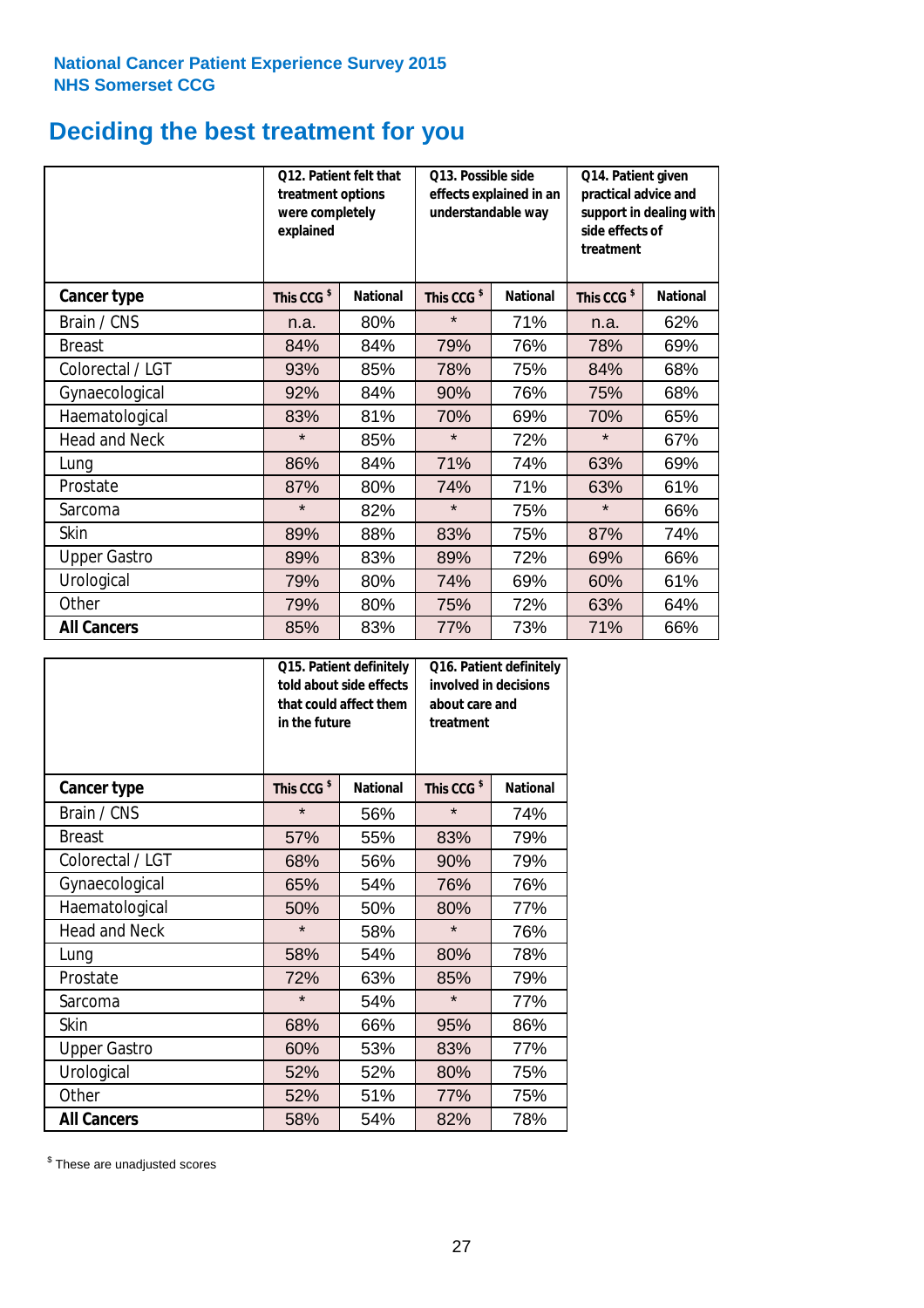### **Clinical Nurse Specialist**

|                      | would support them<br>through their<br>treatment | Q17. Patient given the<br>name of the CNS who | Q18. Patient found it<br>easy to contact their<br><b>CNS</b> |                 | <b>Q19. Get</b><br>understandable<br>answers to important<br>questions all or most<br>of the time |                 |
|----------------------|--------------------------------------------------|-----------------------------------------------|--------------------------------------------------------------|-----------------|---------------------------------------------------------------------------------------------------|-----------------|
| <b>Cancer type</b>   | This CCG <sup>\$</sup>                           | <b>National</b>                               | This CCG <sup>\$</sup>                                       | <b>National</b> | This CCG <sup>\$</sup>                                                                            | <b>National</b> |
| Brain / CNS          | n.a.                                             | 95%                                           | n.a.                                                         | 84%             | n.a.                                                                                              | 85%             |
| <b>Breast</b>        | 96%                                              | 94%                                           | 94%                                                          | 85%             | 94%                                                                                               | 88%             |
| Colorectal / LGT     | 96%                                              | 91%                                           | 99%                                                          | 88%             | 98%                                                                                               | 90%             |
| Gynaecological       | 93%                                              | 93%                                           | 98%                                                          | 86%             | 95%                                                                                               | 87%             |
| Haematological       | 86%                                              | 89%                                           | 84%                                                          | 89%             | 88%                                                                                               | 90%             |
| <b>Head and Neck</b> | $\star$                                          | 88%                                           | $\star$                                                      | 86%             | $\star$                                                                                           | 88%             |
| Lung                 | 93%                                              | 93%                                           | 80%                                                          | 89%             | 94%                                                                                               | 89%             |
| Prostate             | 96%                                              | 89%                                           | 91%                                                          | 83%             | 92%                                                                                               | 88%             |
| Sarcoma              | $\star$                                          | 87%                                           | $\star$                                                      | 86%             | $\star$                                                                                           | 88%             |
| Skin                 | 90%                                              | 88%                                           | 100%                                                         | 90%             | 93%                                                                                               | 92%             |
| <b>Upper Gastro</b>  | 100%                                             | 92%                                           | 86%                                                          | 87%             | 93%                                                                                               | 88%             |
| Urological           | 80%                                              | 80%                                           | 92%                                                          | 85%             | 89%                                                                                               | 88%             |
| Other                | 90%                                              | 86%                                           | 95%                                                          | 86%             | 89%                                                                                               | 87%             |
| <b>All Cancers</b>   | 91%                                              | 90%                                           | 92%                                                          | 87%             | 92%                                                                                               | 88%             |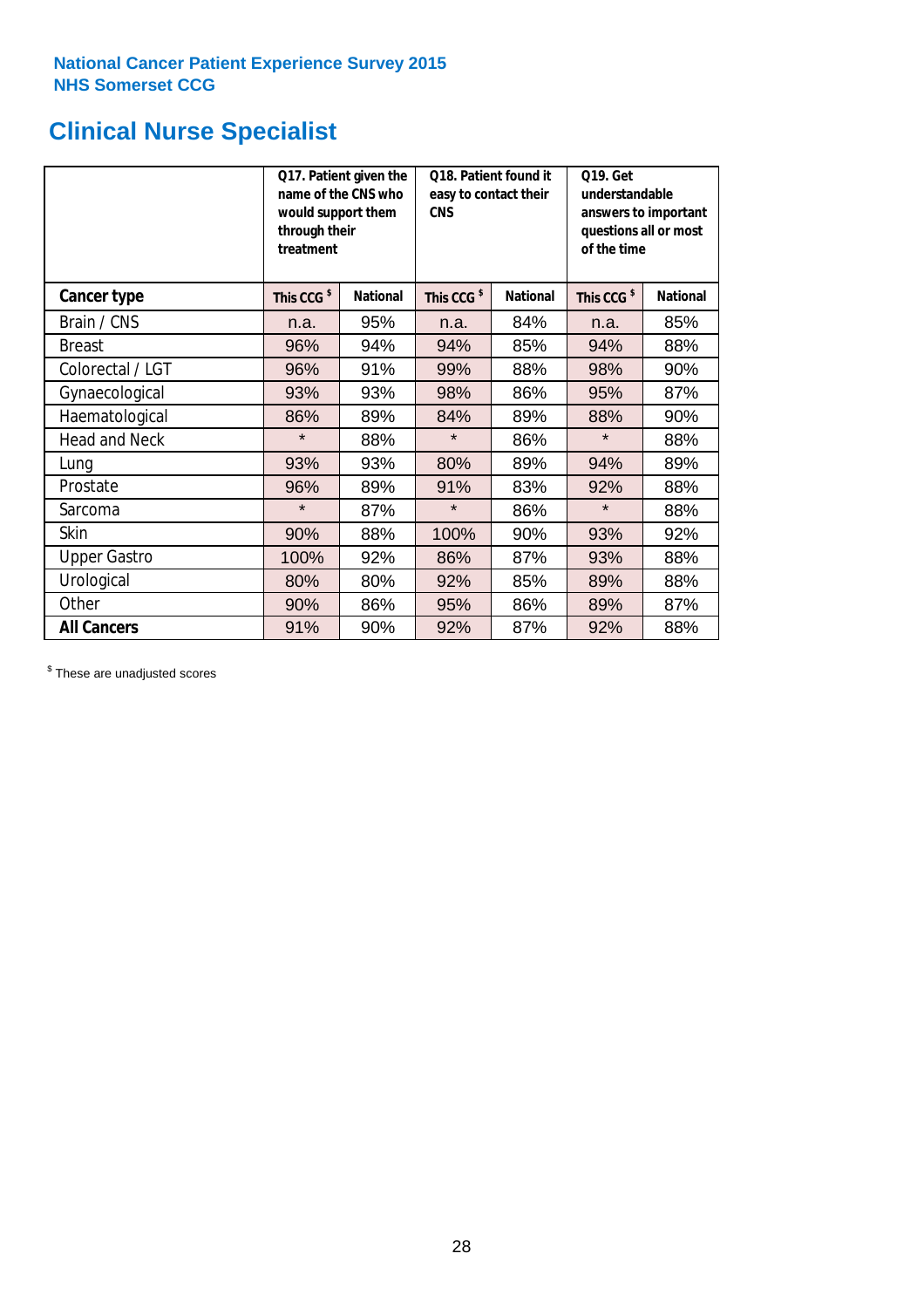### **Support for people with cancer**

|                      | Q20. Hospital staff<br>gave information | about support groups | Q21. Hospital staff<br>gave information<br>about impact cancer<br>could have on day to<br>day activities |                 | Q22. Hospital staff<br>gave information on<br>getting financial help |                 | Q23. Hospital staff told<br>patient they could get<br>free prescriptions |                 |
|----------------------|-----------------------------------------|----------------------|----------------------------------------------------------------------------------------------------------|-----------------|----------------------------------------------------------------------|-----------------|--------------------------------------------------------------------------|-----------------|
| <b>Cancer type</b>   | This CCG <sup>\$</sup>                  | <b>National</b>      | This CCG <sup>\$</sup>                                                                                   | <b>National</b> | This CCG <sup>\$</sup>                                               | <b>National</b> | This CCG <sup>\$</sup>                                                   | <b>National</b> |
| Brain / CNS          | $\star$                                 | 85%                  | n.a.                                                                                                     | 80%             | $\star$                                                              | 72%             | $\star$                                                                  | 79%             |
| <b>Breast</b>        | 90%                                     | 88%                  | 88%                                                                                                      | 85%             | 65%                                                                  | 60%             | 87%                                                                      | 80%             |
| Colorectal / LGT     | 83%                                     | 82%                  | 87%                                                                                                      | 82%             | 65%                                                                  | 52%             | 86%                                                                      | 83%             |
| Gynaecological       | 91%                                     | 83%                  | 94%                                                                                                      | 81%             | 57%                                                                  | 58%             | 72%                                                                      | 76%             |
| Haematological       | 82%                                     | 82%                  | 85%                                                                                                      | 82%             | 46%                                                                  | 56%             | 80%                                                                      | 86%             |
| <b>Head and Neck</b> | $\star$                                 | 83%                  | $\star$                                                                                                  | 80%             | $\star$                                                              | 55%             | $\star$                                                                  | 80%             |
| Lung                 | 83%                                     | 82%                  | 88%                                                                                                      | 80%             | 83%                                                                  | 68%             | $\star$                                                                  | 85%             |
| Prostate             | 91%                                     | 85%                  | 91%                                                                                                      | 81%             | 59%                                                                  | 41%             | 84%                                                                      | 76%             |
| Sarcoma              | $\star$                                 | 82%                  | $\star$                                                                                                  | 80%             | $\star$                                                              | 57%             | $\star$                                                                  | 75%             |
| Skin                 | $\star$                                 | 85%                  | $\star$                                                                                                  | 85%             | $\star$                                                              | 51%             | $\star$                                                                  | 65%             |
| <b>Upper Gastro</b>  | 83%                                     | 82%                  | 91%                                                                                                      | 78%             | 65%                                                                  | 57%             | 91%                                                                      | 83%             |
| Urological           | 70%                                     | 71%                  | 74%                                                                                                      | 70%             | 27%                                                                  | 33%             | 59%                                                                      | 69%             |
| Other                | 80%                                     | 80%                  | 82%                                                                                                      | 77%             | 70%                                                                  | 53%             | 84%                                                                      | 79%             |
| <b>All Cancers</b>   | 84%                                     | 83%                  | 87%                                                                                                      | 81%             | 58%                                                                  | 55%             | 82%                                                                      | 80%             |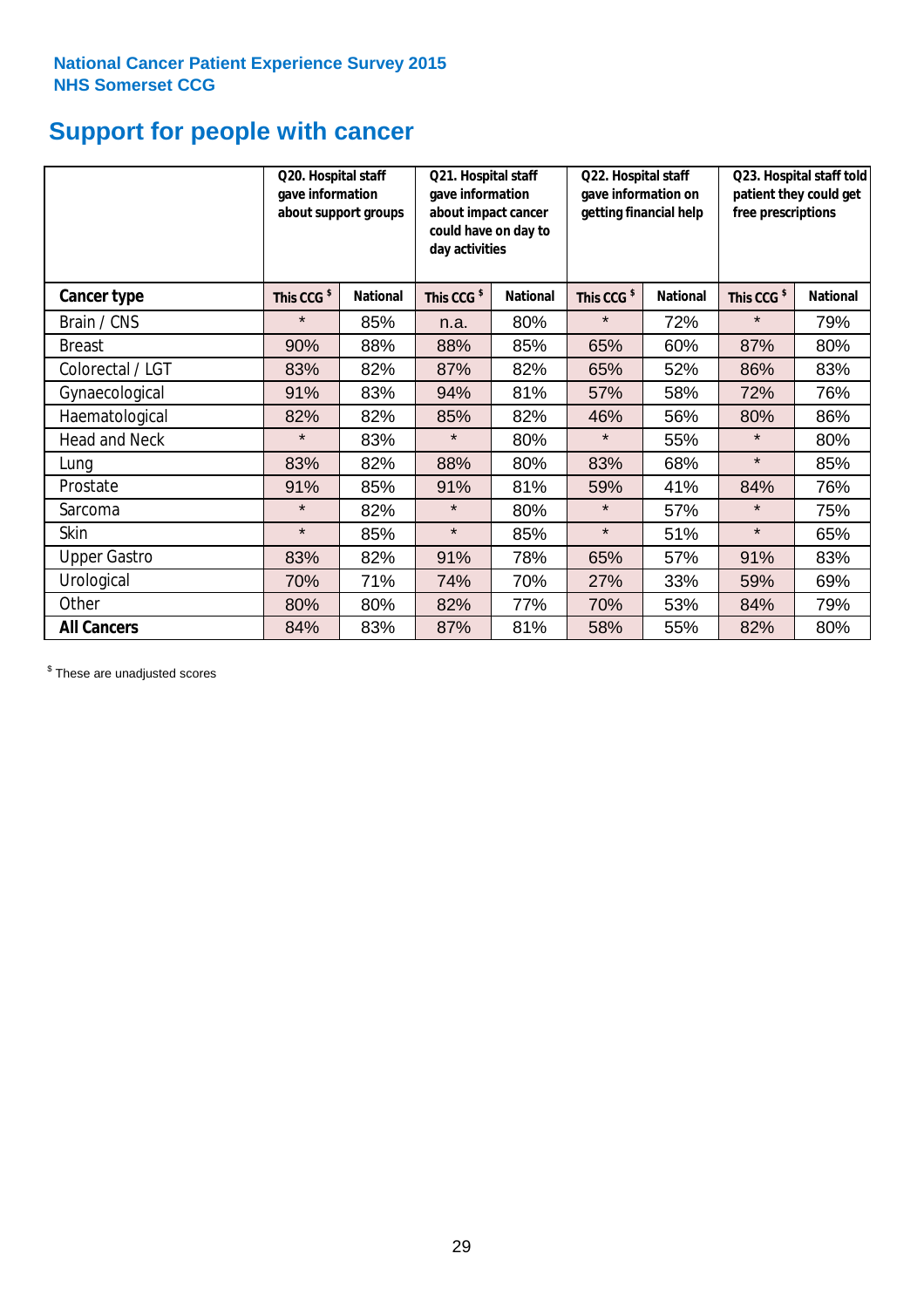### **Operations**

|                      | Q26. Staff explained<br>how operation had<br>gone in<br>understandable way |                 |  |  |
|----------------------|----------------------------------------------------------------------------|-----------------|--|--|
| <b>Cancer type</b>   | This CCG <sup>\$</sup>                                                     | <b>National</b> |  |  |
| Brain / CNS          | n.a.                                                                       | 75%             |  |  |
| <b>Breast</b>        | 83%                                                                        | 77%             |  |  |
| Colorectal / LGT     | 82%                                                                        | 81%             |  |  |
| Gynaecological       | 83%                                                                        | 79%             |  |  |
| Haematological       | $\star$<br>75%                                                             |                 |  |  |
| <b>Head and Neck</b> | $\star$                                                                    | 77%             |  |  |
| Lung                 | $\star$                                                                    | 76%             |  |  |
| Prostate             | 63%                                                                        | 76%             |  |  |
| Sarcoma              | $\star$                                                                    | 80%             |  |  |
| Skin                 | 89%                                                                        | 84%             |  |  |
| <b>Upper Gastro</b>  | $\star$                                                                    | 81%             |  |  |
| Urological           | 83%                                                                        | 74%             |  |  |
| Other                | 83%<br>78%                                                                 |                 |  |  |
| <b>All Cancers</b>   | 82%                                                                        | 78%             |  |  |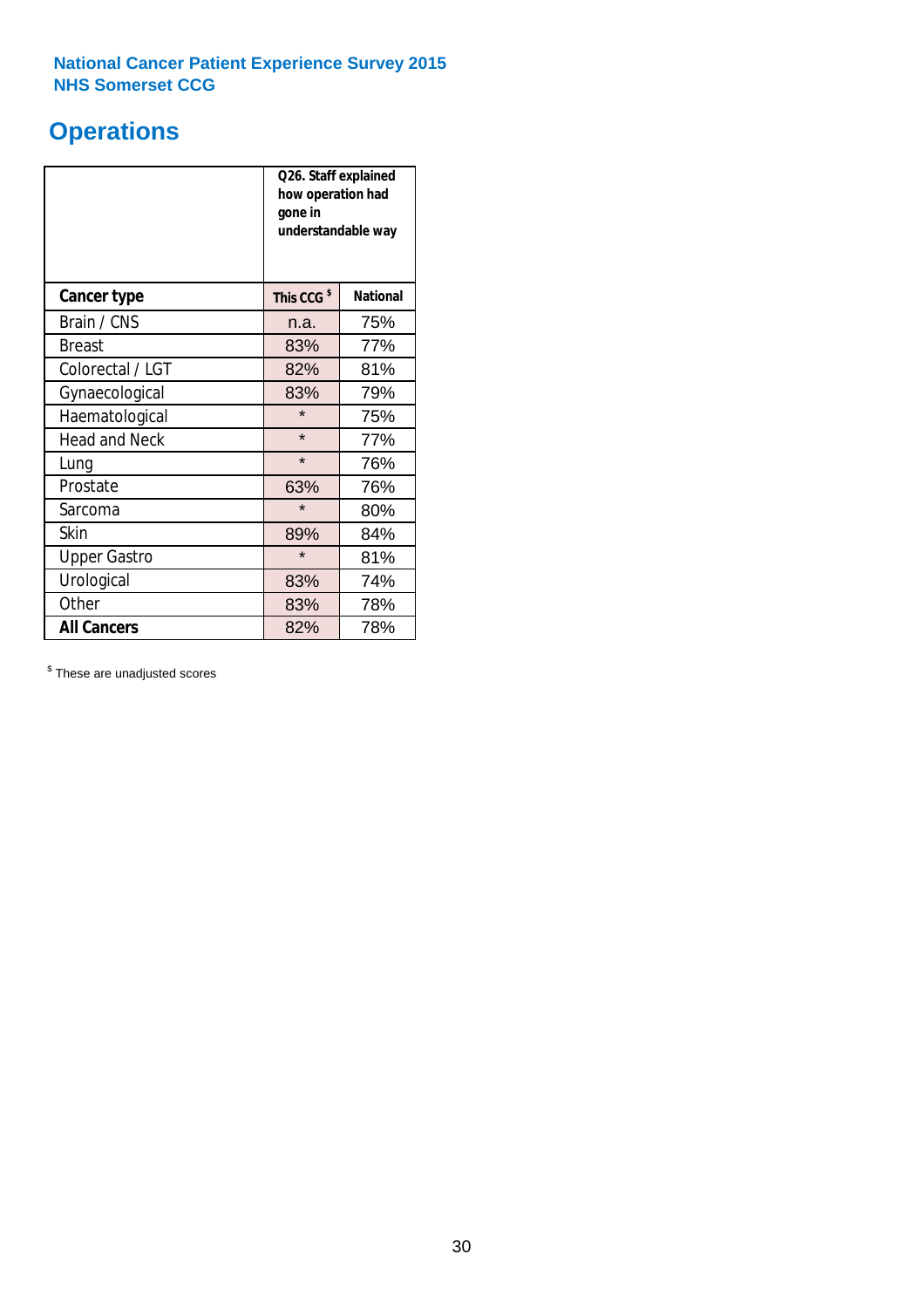# **Hospital care as an inpatient (Part 1 of 2)**

|                      | or nurses did not talk<br>they were not there | Q28. Groups of doctors<br>in front of patient as if | Q29. Patient had<br>confidence and trust in<br>all doctors treating<br>them |                 | Q30. Patient's family<br>or someone close<br>definitely had<br>opportunity to talk to<br>doctor |                 | Q31. Patient had<br>confidence and trust in I<br>all ward nurses |                 |
|----------------------|-----------------------------------------------|-----------------------------------------------------|-----------------------------------------------------------------------------|-----------------|-------------------------------------------------------------------------------------------------|-----------------|------------------------------------------------------------------|-----------------|
| Cancer type          | This CCG <sup>\$</sup>                        | <b>National</b>                                     | This CCG <sup>\$</sup>                                                      | <b>National</b> | This CCG <sup>\$</sup>                                                                          | <b>National</b> | This CCG <sup>\$</sup>                                           | <b>National</b> |
| Brain / CNS          | n.a.                                          | 68%                                                 | n.a.                                                                        | 78%             | n.a.                                                                                            | 65%             | n.a.                                                             | 67%             |
| <b>Breast</b>        | 91%                                           | 89%                                                 | 91%                                                                         | 86%             | 83%                                                                                             | 73%             | 82%                                                              | 74%             |
| Colorectal / LGT     | 79%                                           | 75%                                                 | 92%                                                                         | 85%             | 79%                                                                                             | 72%             | 74%                                                              | 68%             |
| Gynaecological       | 89%                                           | 84%                                                 | 94%                                                                         | 86%             | 79%                                                                                             | 71%             | 78%                                                              | 69%             |
| Haematological       | 90%                                           | 80%                                                 | 81%                                                                         | 81%             | 76%                                                                                             | 75%             | 72%                                                              | 73%             |
| <b>Head and Neck</b> | $\star$                                       | 79%                                                 | $\star$                                                                     | 85%             | $\star$                                                                                         | 73%             | $\star$                                                          | 72%             |
| Lung                 | $\star$                                       | 75%                                                 | $\star$                                                                     | 82%             | $\star$                                                                                         | 71%             | $\star$                                                          | 73%             |
| Prostate             | 89%                                           | 84%                                                 | 83%                                                                         | 87%             | 57%                                                                                             | 72%             | 86%                                                              | 75%             |
| Sarcoma              | $\star$                                       | 82%                                                 | $\star$                                                                     | 85%             | $\star$                                                                                         | 75%             | $\star$                                                          | 70%             |
| Skin                 | 79%                                           | 85%                                                 | 88%                                                                         | 90%             | $\star$                                                                                         | 79%             | 83%                                                              | 84%             |
| <b>Upper Gastro</b>  | 77%                                           | 75%                                                 | 77%                                                                         | 83%             | 79%                                                                                             | 72%             | 65%                                                              | 70%             |
| Urological           | 88%                                           | 80%                                                 | 92%                                                                         | 84%             | 69%                                                                                             | 67%             | 76%                                                              | 75%             |
| Other                | 83%                                           | 79%                                                 | 83%                                                                         | 79%             | 75%                                                                                             | 70%             | 77%                                                              | 69%             |
| <b>All Cancers</b>   | 86%                                           | 81%                                                 | 88%                                                                         | 84%             | 76%                                                                                             | 72%             | 78%                                                              | 72%             |

|                      | Q32. Always / nearly<br>always enough nurses<br>on duty |                 | Q33. All staff asked<br>patient what name<br>they preferred to be<br>called by |                 | Q34. Always given<br>enough privacy when<br>discussing condition or<br>treatment |                 | Q35. Patient was able<br>to discuss worries or<br>fears with staff during<br>visit |                 |
|----------------------|---------------------------------------------------------|-----------------|--------------------------------------------------------------------------------|-----------------|----------------------------------------------------------------------------------|-----------------|------------------------------------------------------------------------------------|-----------------|
| <b>Cancer type</b>   | This CCG <sup>\$</sup>                                  | <b>National</b> | This CCG <sup>\$</sup>                                                         | <b>National</b> | This CCG <sup>\$</sup>                                                           | <b>National</b> | This CCG <sup>\$</sup>                                                             | <b>National</b> |
| Brain / CNS          | n.a.                                                    | 64%             | n.a.                                                                           | 69%             | n.a.                                                                             | 80%             | n.a.                                                                               | 44%             |
| <b>Breast</b>        | 76%                                                     | 69%             | 68%                                                                            | 60%             | 90%                                                                              | 86%             | 65%                                                                                | 53%             |
| Colorectal / LGT     | 78%                                                     | 61%             | 71%                                                                            | 70%             | 95%                                                                              | 84%             | 70%                                                                                | 54%             |
| Gynaecological       | 72%                                                     | 65%             | 58%                                                                            | 63%             | 89%                                                                              | 82%             | 65%                                                                                | 50%             |
| Haematological       | 71%                                                     | 63%             | 73%                                                                            | 67%             | 88%                                                                              | 86%             | 58%                                                                                | 55%             |
| <b>Head and Neck</b> | $\star$                                                 | 67%             | $\star$                                                                        | 66%             | $\star$                                                                          | 85%             | $\star$                                                                            | 50%             |
| Lung                 | $\star$                                                 | 68%             | $\star$                                                                        | 71%             | $\star$                                                                          | 84%             | $\star$                                                                            | 49%             |
| Prostate             | 91%                                                     | 71%             | 71%                                                                            | 67%             | 91%                                                                              | 87%             | 41%                                                                                | 52%             |
| Sarcoma              | $\star$                                                 | 68%             | $\star$                                                                        | 71%             | $\star$                                                                          | 87%             | $\star$                                                                            | 52%             |
| Skin                 | 74%                                                     | 81%             | 63%                                                                            | 67%             | 88%                                                                              | 89%             | $\star$                                                                            | 61%             |
| <b>Upper Gastro</b>  | 71%                                                     | 62%             | 68%                                                                            | 75%             | 84%                                                                              | 83%             | 39%                                                                                | 53%             |
| Urological           | 73%                                                     | 68%             | 74%                                                                            | 71%             | 90%                                                                              | 84%             | 52%                                                                                | 46%             |
| Other                | 72%                                                     | 62%             | 73%                                                                            | 66%             | 86%                                                                              | 82%             | 56%                                                                                | 48%             |
| <b>All Cancers</b>   | 75%                                                     | 66%             | 69%                                                                            | 67%             | 89%                                                                              | 85%             | 58%                                                                                | 52%             |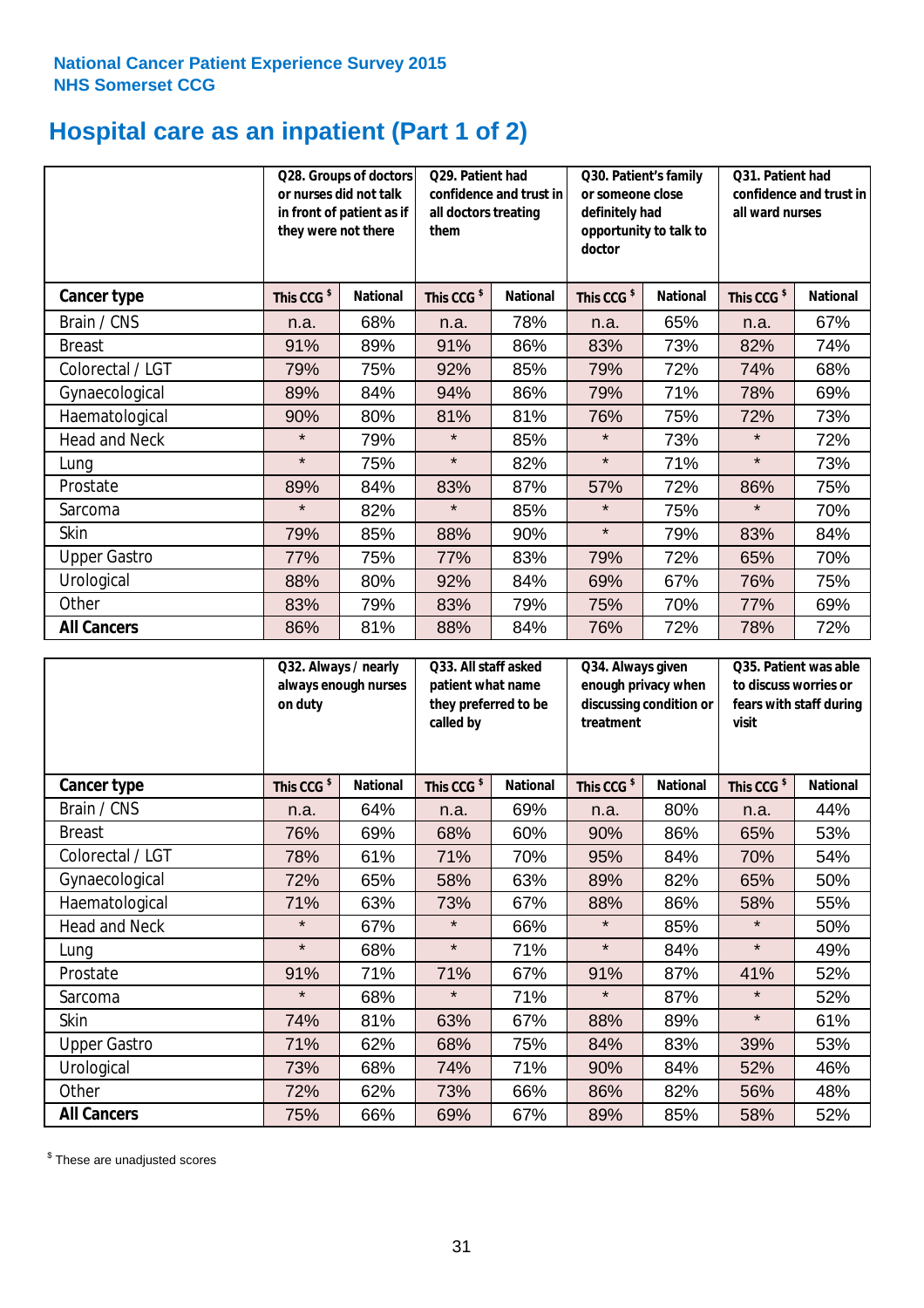# **Hospital care as an inpatient (Part 2 of 2)**

|                      | Q36. Hospital staff<br>definitely did<br>everything to help<br>control pain |                 | Q37. Always treated<br>with respect and<br>dignity by staff |                 | Q38. Given clear<br>written information<br>about what should /<br>should not do post<br>discharge |                 | Q39. Staff told patient<br>who to contact if<br>worried post discharge |                 |
|----------------------|-----------------------------------------------------------------------------|-----------------|-------------------------------------------------------------|-----------------|---------------------------------------------------------------------------------------------------|-----------------|------------------------------------------------------------------------|-----------------|
| Cancer type          | This CCG <sup>\$</sup>                                                      | <b>National</b> | This CCG <sup>\$</sup>                                      | <b>National</b> | This CCG <sup>\$</sup>                                                                            | <b>National</b> | This CCG <sup>\$</sup>                                                 | <b>National</b> |
| Brain / CNS          | n.a.                                                                        | 82%             | n.a.                                                        | 84%             | n.a.                                                                                              | 79%             | n.a.                                                                   | 91%             |
| <b>Breast</b>        | 91%                                                                         | 86%             | 91%                                                         | 88%             | 92%                                                                                               | 90%             | 99%                                                                    | 95%             |
| Colorectal / LGT     | 92%                                                                         | 84%             | 93%                                                         | 86%             | 85%                                                                                               | 83%             | 96%                                                                    | 94%             |
| Gynaecological       | 84%                                                                         | 83%             | 83%                                                         | 85%             | 76%                                                                                               | 86%             | 94%                                                                    | 93%             |
| Haematological       | 87%                                                                         | 84%             | 89%                                                         | 89%             | 71%                                                                                               | 79%             | 92%                                                                    | 95%             |
| <b>Head and Neck</b> | $\star$                                                                     | 84%             | $\star$                                                     | 88%             | $\star$                                                                                           | 86%             | $\star$                                                                | 92%             |
| Lung                 | $\star$                                                                     | 83%             | $\star$                                                     | 87%             | $\star$                                                                                           | 81%             | $\star$                                                                | 92%             |
| Prostate             | 94%                                                                         | 85%             | 97%                                                         | 91%             | 81%                                                                                               | 87%             | 88%                                                                    | 94%             |
| Sarcoma              | $\star$                                                                     | 86%             | $\star$                                                     | 91%             | $\star$                                                                                           | 83%             | $\star$                                                                | 94%             |
| Skin                 | $\star$                                                                     | 88%             | 96%                                                         | 93%             | 86%                                                                                               | 91%             | 96%                                                                    | 97%             |
| <b>Upper Gastro</b>  | 73%                                                                         | 83%             | 81%                                                         | 86%             | 68%                                                                                               | 79%             | 86%                                                                    | 93%             |
| Urological           | 85%                                                                         | 80%             | 92%                                                         | 88%             | 85%                                                                                               | 83%             | 88%                                                                    | 90%             |
| Other                | 81%                                                                         | 82%             | 92%                                                         | 85%             | 87%                                                                                               | 80%             | 97%                                                                    | 92%             |
| <b>All Cancers</b>   | 87%                                                                         | 84%             | 91%                                                         | 87%             | 84%                                                                                               | 84%             | 94%                                                                    | 94%             |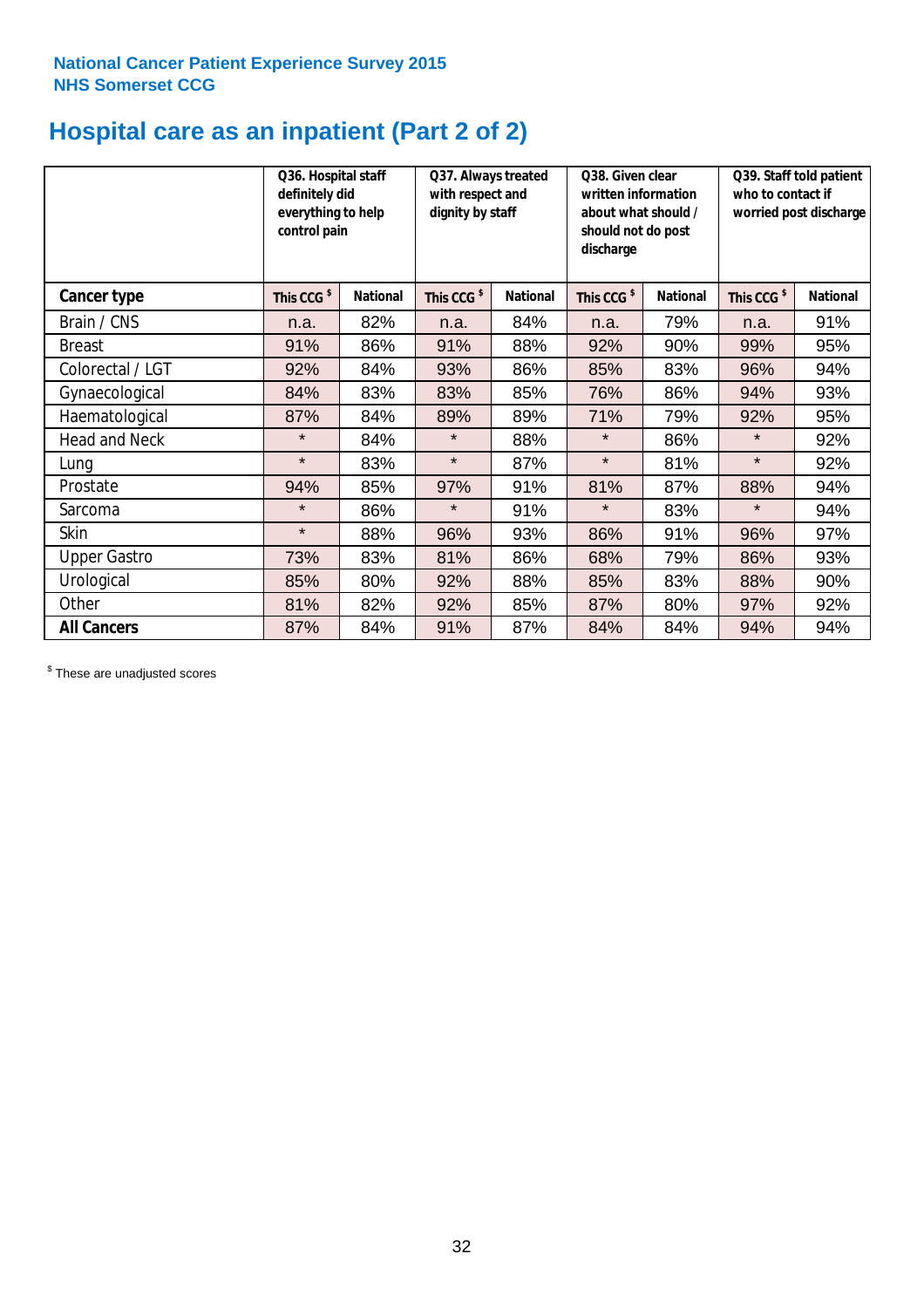# **Hospital care as a day patient / outpatient**

|                      | to discuss worries or<br>visit | Q41. Patient was able<br>fears with staff during | Q42. Doctor had the<br>right notes and other<br>documentation with<br>them |                 | Q44. Beforehand<br>patient had all<br>information needed<br>about radiotherapy<br>treatment |                 | Q45. Patient given<br>understandable<br>information about<br>whether radiotherapy<br>was working |                 |
|----------------------|--------------------------------|--------------------------------------------------|----------------------------------------------------------------------------|-----------------|---------------------------------------------------------------------------------------------|-----------------|--------------------------------------------------------------------------------------------------|-----------------|
| Cancer type          | This CCG <sup>\$</sup>         | <b>National</b>                                  | This CCG <sup>\$</sup>                                                     | <b>National</b> | This CCG <sup>\$</sup>                                                                      | <b>National</b> | This CCG <sup>\$</sup>                                                                           | <b>National</b> |
| Brain / CNS          | n.a.                           | 65%                                              | n.a.                                                                       | 94%             | n.a.                                                                                        | 85%             | n.a.                                                                                             | 52%             |
| <b>Breast</b>        | 81%                            | 70%                                              | 96%                                                                        | 95%             | 96%                                                                                         | 87%             | 64%                                                                                              | 60%             |
| Colorectal / LGT     | 83%                            | 73%                                              | 100%                                                                       | 95%             | $\star$                                                                                     | 85%             | $\star$                                                                                          | 55%             |
| Gynaecological       | 77%                            | 70%                                              | 96%                                                                        | 96%             | $\star$                                                                                     | 85%             | $\star$                                                                                          | 64%             |
| Haematological       | 77%                            | 74%                                              | 99%                                                                        | 97%             | 91%                                                                                         | 82%             | $\star$                                                                                          | 64%             |
| <b>Head and Neck</b> | $\star$                        | 69%                                              | $\star$                                                                    | 95%             | $\star$                                                                                     | 86%             | $\star$                                                                                          | 60%             |
| Lung                 | 65%                            | 69%                                              | 100%                                                                       | 96%             | $\star$                                                                                     | 86%             | $\star$                                                                                          | 59%             |
| Prostate             | 71%                            | 69%                                              | 93%                                                                        | 95%             | $\star$                                                                                     | 88%             | $\star$                                                                                          | 61%             |
| Sarcoma              | $\star$                        | 68%                                              | $\star$                                                                    | 97%             | $\star$                                                                                     | 88%             | $\star$                                                                                          | 63%             |
| Skin                 | 88%                            | 73%                                              | 92%                                                                        | 96%             | $\star$                                                                                     | 81%             | $\star$                                                                                          | 63%             |
| <b>Upper Gastro</b>  | 72%                            | 68%                                              | 93%                                                                        | 95%             | $\star$                                                                                     | 85%             | $\star$                                                                                          | 57%             |
| Urological           | 69%                            | 65%                                              | 95%                                                                        | 95%             | $\star$                                                                                     | 81%             | $\star$                                                                                          | 53%             |
| Other                | 68%                            | 67%                                              | 98%                                                                        | 95%             | 93%                                                                                         | 83%             | 54%                                                                                              | 59%             |
| <b>All Cancers</b>   | 76%                            | 70%                                              | 97%                                                                        | 96%             | 92%                                                                                         | 86%             | 66%                                                                                              | 60%             |

|                      | O47. Beforehand<br>patient had all<br>information needed<br>treatment | about chemotherapy | Q48. Patient given<br>understandable<br>information about<br>whether<br>chemotherapy was<br>working |                 |
|----------------------|-----------------------------------------------------------------------|--------------------|-----------------------------------------------------------------------------------------------------|-----------------|
| <b>Cancer type</b>   | This CCG <sup>\$</sup>                                                | <b>National</b>    | This CCG <sup>\$</sup>                                                                              | <b>National</b> |
| Brain / CNS          | n.a.                                                                  | 82%                | n.a.                                                                                                | 57%             |
| <b>Breast</b>        | 86%                                                                   | 83%                | 66%                                                                                                 | 62%             |
| Colorectal / LGT     | 92%                                                                   | 86%                | 81%                                                                                                 | 65%             |
| Gynaecological       | 91%<br>86%                                                            |                    | 78%                                                                                                 | 68%             |
| Haematological       | 81%                                                                   | 85%                |                                                                                                     | 75%             |
| <b>Head and Neck</b> | $\star$                                                               | 80%                | $\star$                                                                                             | 52%             |
| Lung                 | 73%                                                                   | 85%                | 76%                                                                                                 | 68%             |
| Prostate             | $\star$                                                               | 83%                | $\star$                                                                                             | 69%             |
| Sarcoma              | $\star$                                                               | 82%                | $\star$                                                                                             | 70%             |
| Skin                 | $\star$                                                               | 92%                | $\star$                                                                                             | 80%             |
| <b>Upper Gastro</b>  | 87%                                                                   | 83%                | 80%                                                                                                 | 64%             |
| Urological           | 72%                                                                   | 83%                | 60%                                                                                                 | 66%             |
| Other                | 84%                                                                   | 85%                | 52%                                                                                                 | 70%             |
| <b>All Cancers</b>   | 84%                                                                   | 84%                | 71%                                                                                                 | 68%             |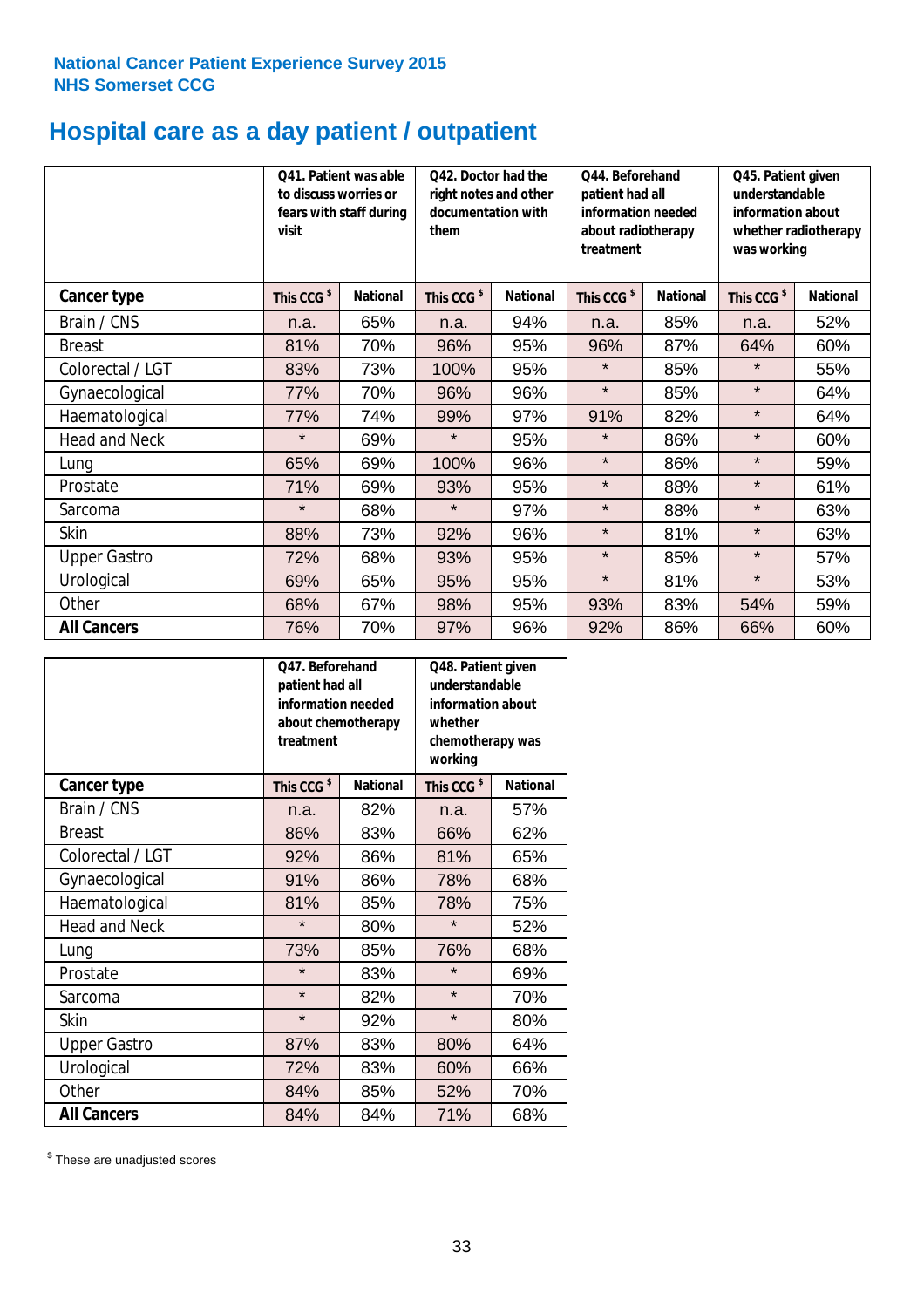### **Home care and support**

|                      | Q49. Hospital staff<br>gave family or | someone close all the<br>information needed to<br>help with care at home | Q50. Patient definitely<br>given enough support<br>from health or social<br>services during<br>treatment |                 | Q51. Patient definitely<br>given enough support<br>from health or social<br>services after<br>treatment |                 |  |
|----------------------|---------------------------------------|--------------------------------------------------------------------------|----------------------------------------------------------------------------------------------------------|-----------------|---------------------------------------------------------------------------------------------------------|-----------------|--|
| <b>Cancer type</b>   | This CCG <sup>\$</sup>                | <b>National</b>                                                          | This CCG <sup>\$</sup>                                                                                   | <b>National</b> | This CCG <sup>\$</sup>                                                                                  | <b>National</b> |  |
| Brain / CNS          | $\star$                               | 56%                                                                      | $\star$                                                                                                  | 44%             | $\star$                                                                                                 | 44%             |  |
| <b>Breast</b>        | 68%                                   | 57%                                                                      | 56%                                                                                                      | 54%             | 54%                                                                                                     | 40%             |  |
| Colorectal / LGT     | 68%                                   | 60%                                                                      | 41%                                                                                                      | 62%             | 38%                                                                                                     | 52%             |  |
| Gynaecological       | 59%                                   | 56%                                                                      | $\star$                                                                                                  | 52%             | $\star$                                                                                                 | 42%             |  |
| Haematological       | 62%                                   | 60%                                                                      | 46%                                                                                                      | 52%             | 52%                                                                                                     | 43%             |  |
| <b>Head and Neck</b> | $\star$                               | 59%                                                                      | $\star$                                                                                                  | 53%             | $\star$                                                                                                 | 50%             |  |
| Lung                 | 55%                                   | 57%                                                                      | 58%                                                                                                      | 52%             | $\star$                                                                                                 | 42%             |  |
| Prostate             | 66%                                   | 55%                                                                      | 31%                                                                                                      | 47%             | $\star$                                                                                                 | 43%             |  |
| Sarcoma              | $\star$                               | 59%                                                                      | $\star$                                                                                                  | 58%             | $\star$                                                                                                 | 53%             |  |
| Skin                 | 70%                                   | 67%                                                                      | $\star$                                                                                                  | 58%             | $\star$                                                                                                 | 61%             |  |
| <b>Upper Gastro</b>  | 63%                                   | 59%                                                                      | 36%                                                                                                      | 54%             | $\star$                                                                                                 | 45%             |  |
| Urological           | 60%                                   | 55%                                                                      | 50%                                                                                                      | 47%             | 48%                                                                                                     | 44%             |  |
| Other                | 62%                                   | 54%                                                                      | 54%                                                                                                      | 55%             | 39%                                                                                                     | 48%             |  |
| <b>All Cancers</b>   | 64%                                   | 58%                                                                      | 49%                                                                                                      | 54%             | 47%                                                                                                     | 45%             |  |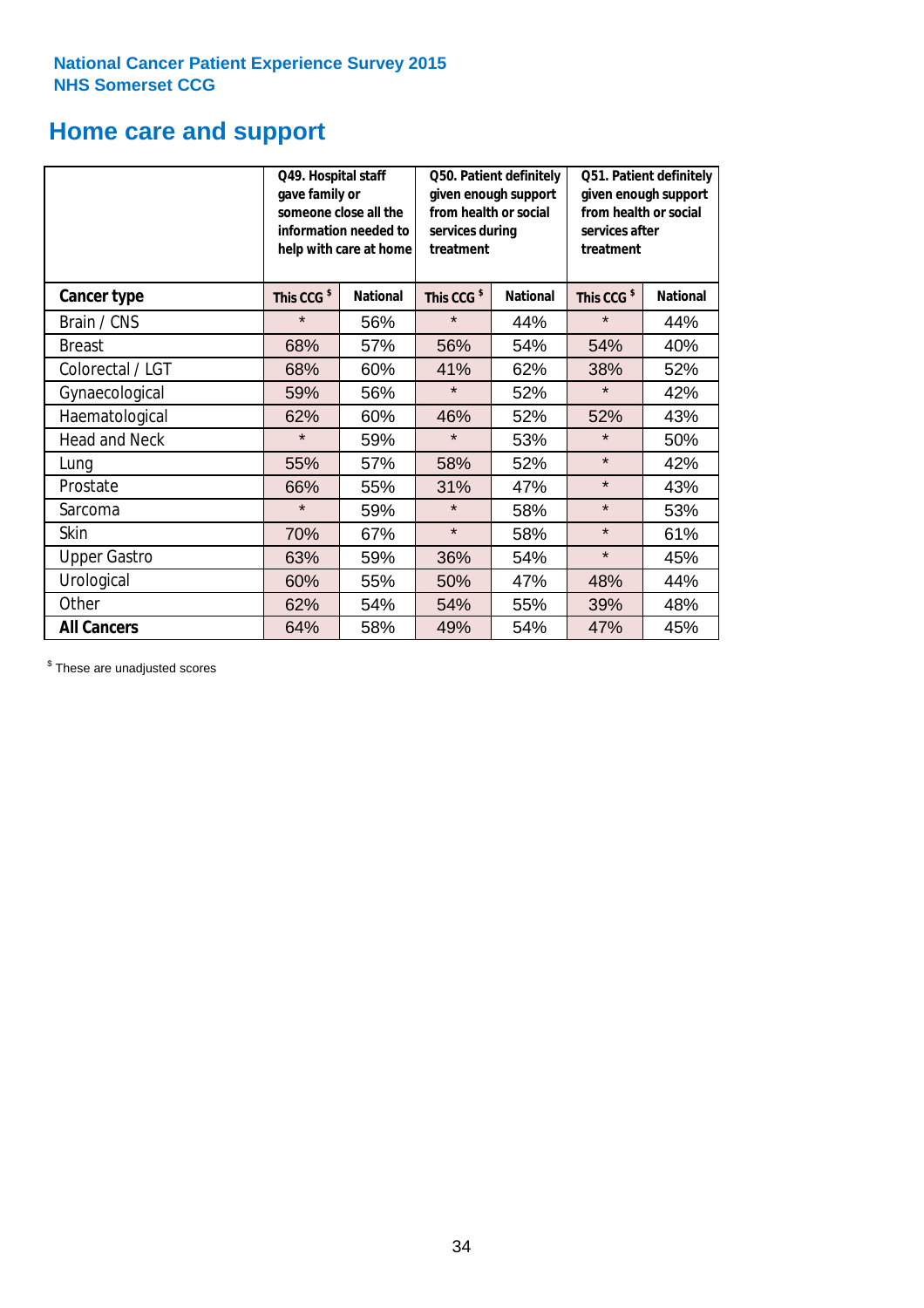# **Care from your general practice**

|                      | information about<br>treatment | Q52. GP given enough<br>patient's condition and | <b>O53. Practice staff</b><br>definitely did<br>everything they could<br>to support patient |                 |  |
|----------------------|--------------------------------|-------------------------------------------------|---------------------------------------------------------------------------------------------|-----------------|--|
| <b>Cancer type</b>   | This CCG <sup>\$</sup>         | <b>National</b>                                 | This CCG <sup>\$</sup>                                                                      | <b>National</b> |  |
| Brain / CNS          | $\star$                        | 94%                                             | $\star$                                                                                     | 59%             |  |
| <b>Breast</b>        | 96%                            | 96%                                             | 64%                                                                                         | 63%             |  |
| Colorectal / LGT     | 92%                            | 95%                                             | 67%                                                                                         | 63%             |  |
| Gynaecological       | 100%                           | 95%                                             | 63%                                                                                         | 59%             |  |
| Haematological       | 100%                           | 96%                                             | 71%                                                                                         | 61%             |  |
| <b>Head and Neck</b> | $\star$                        | 93%                                             | $\star$                                                                                     | 60%             |  |
| Lung                 | 92%                            | 95%                                             | 66%                                                                                         | 62%             |  |
| Prostate             | 96%                            | 95%                                             | 72%                                                                                         | 67%             |  |
| Sarcoma              | $\star$                        | 97%                                             | $\star$                                                                                     | 65%             |  |
| <b>Skin</b>          | 97%                            | 97%                                             | 76%                                                                                         | 71%             |  |
| <b>Upper Gastro</b>  | 93%                            | 94%                                             | 64%                                                                                         | 62%             |  |
| Urological           | 100%                           | 95%                                             | 71%                                                                                         | 64%             |  |
| Other                | 96%                            | 95%                                             | 69%                                                                                         | 61%             |  |
| <b>All Cancers</b>   | 97%                            | 95%                                             | 68%                                                                                         | 63%             |  |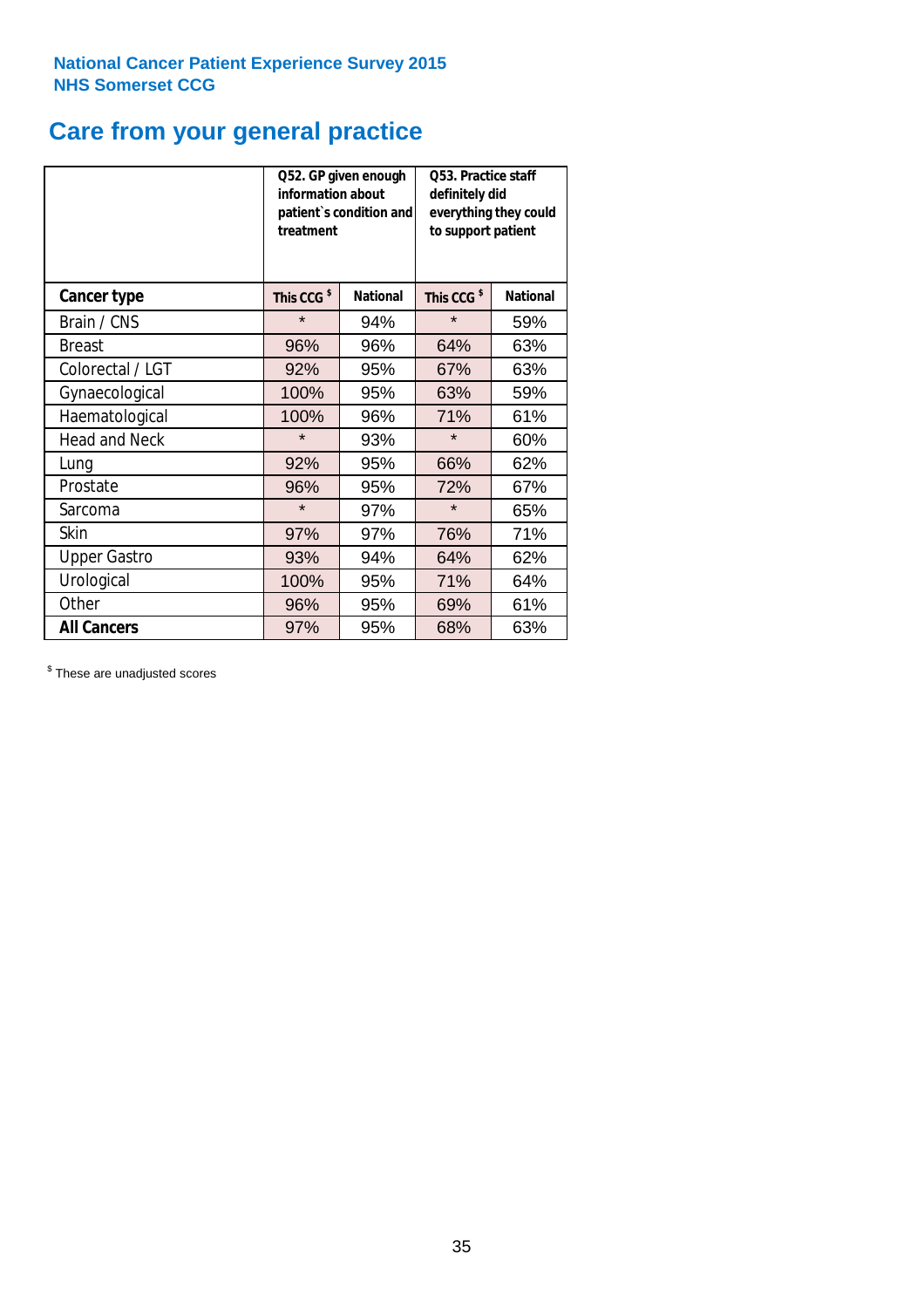### **Your overall NHS care**

|                      | Q54. Hospital and<br>community staff<br>always worked well<br>together |                 | care plan              | Q55. Patient given a<br>good |                        | Q56. Overall the<br>administration of the<br>care was very good / |                        | Q57. Length of time for<br>attending clinics and<br>appointments was<br>right |  |
|----------------------|------------------------------------------------------------------------|-----------------|------------------------|------------------------------|------------------------|-------------------------------------------------------------------|------------------------|-------------------------------------------------------------------------------|--|
| <b>Cancer type</b>   | This CCG <sup>\$</sup>                                                 | <b>National</b> | This CCG <sup>\$</sup> | <b>National</b>              | This CCG <sup>\$</sup> | <b>National</b>                                                   | This CCG <sup>\$</sup> | <b>National</b>                                                               |  |
| Brain / CNS          | $\star$                                                                | 45%             | $\star$                | 29%                          | $\star$                | 84%                                                               | $\star$                | 60%                                                                           |  |
| <b>Breast</b>        | 67%                                                                    | 60%             | 36%                    | 35%                          | 92%                    | 90%                                                               | 87%                    | 64%                                                                           |  |
| Colorectal / LGT     | 70%                                                                    | 60%             | 37%                    | 36%                          | 85%                    | 88%                                                               | 87%                    | 68%                                                                           |  |
| Gynaecological       | 69%                                                                    | 58%             | 24%                    | 29%                          | 100%                   | 89%                                                               | 80%                    | 66%                                                                           |  |
| Haematological       | 70%                                                                    | 63%             | 31%                    | 33%                          | 96%                    | 92%                                                               | 73%                    | 62%                                                                           |  |
| <b>Head and Neck</b> | $\star$                                                                | 58%             | $\star$                | 34%                          | $\star$                | 89%                                                               | $\star$                | 65%                                                                           |  |
| Lung                 | 68%                                                                    | 63%             | 28%                    | 32%                          | 90%                    | 89%                                                               | 80%                    | 70%                                                                           |  |
| Prostate             | 70%                                                                    | 63%             | 48%                    | 36%                          | 89%                    | 87%                                                               | 85%                    | 71%                                                                           |  |
| Sarcoma              | $\star$                                                                | 60%             | $\star$                | 31%                          | $\star$                | 90%                                                               | $\star$                | 63%                                                                           |  |
| Skin                 | 66%                                                                    | 69%             | 32%                    | 39%                          | 93%                    | 89%                                                               | 77%                    | 73%                                                                           |  |
| <b>Upper Gastro</b>  | 60%                                                                    | 58%             | 30%                    | 36%                          | 87%                    | 88%                                                               | 83%                    | 66%                                                                           |  |
| Urological           | 67%                                                                    | 62%             | 23%                    | 26%                          | 89%                    | 84%                                                               | 84%                    | 73%                                                                           |  |
| Other                | 62%                                                                    | 56%             | 35%                    | 29%                          | 89%                    | 87%                                                               | 74%                    | 61%                                                                           |  |
| <b>All Cancers</b>   | 67%                                                                    | 61%             | 34%                    | 33%                          | 91%                    | 89%                                                               | 81%                    | 66%                                                                           |  |

|                      | Q58. Taking part in<br>cancer research | discussed with patient | Q59. Patient's average<br>rating of care scored<br>from very poor to very<br>good |                 |  |
|----------------------|----------------------------------------|------------------------|-----------------------------------------------------------------------------------|-----------------|--|
| <b>Cancer type</b>   | This CCG <sup>\$</sup>                 | <b>National</b>        | This CCG <sup>\$</sup>                                                            | <b>National</b> |  |
| Brain / CNS          | $\star$                                | 32%                    | $\star$                                                                           | 8.5             |  |
| <b>Breast</b>        | 27%                                    | 28%                    | 9.1                                                                               | 8.8             |  |
| Colorectal / LGT     | 21%                                    | 22%                    | 9.1                                                                               | 8.7             |  |
| Gynaecological       | 47%<br>27%                             |                        | 9.0                                                                               | 8.7             |  |
| Haematological       | 18%                                    | 36%                    | 9.1                                                                               | 8.8             |  |
| <b>Head and Neck</b> | $\star$                                | 21%                    | $\star$                                                                           | 8.6             |  |
| Lung                 | 33%                                    | 34%                    | 8.7                                                                               | 8.6             |  |
| Prostate             | 37%                                    | 35%                    | 8.9                                                                               | 8.6             |  |
| Sarcoma              | $\star$                                | 29%                    | $\star$                                                                           | 8.7             |  |
| Skin                 | 9%                                     | 17%                    | 8.9                                                                               | 8.9             |  |
| <b>Upper Gastro</b>  | 43%                                    | 30%                    | 8.8                                                                               | 8.6             |  |
| Urological           | 5%                                     | 14%                    | 8.7                                                                               | 8.5             |  |
| Other                | 34%                                    | 31%                    | 8.6                                                                               | 8.6             |  |
| <b>All Cancers</b>   | 25%                                    | 28%                    | 8.9                                                                               | 8.7             |  |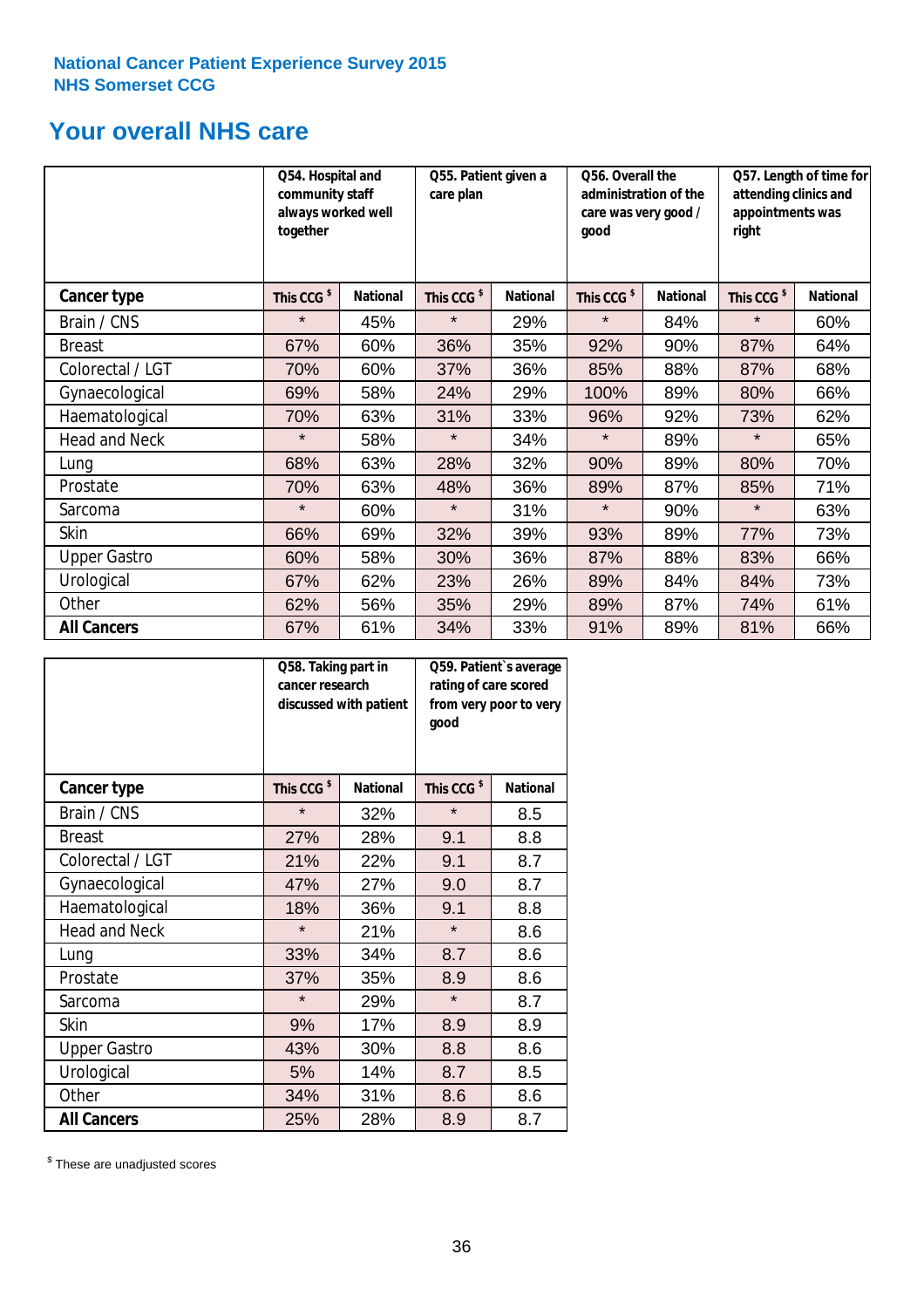### **Annex**

### **Methodology**

The sample for the survey included all adult (aged 16 and over) NHS patients, with a confirmed primary diagnosis of cancer, discharged from an NHS Trust after an inpatient episode or day case attendance for cancer related treatment in the months of April, May and June 2015.

The patients included in the sample had relevant cancer ICD10 codes (C00-99 excluding C44 and C84, and D05) in the first diagnosis field of their patient records, applied to their patient files by the relevant NHS Trust, and were alive at the point at which fieldwork commenced. Deceased checks were undertaken on up to three occasions during fieldwork, to ensure that questionnaires were not sent to patients who had died since their treatment.

Trust samples were checked rigorously for duplicates and patient lists were also de-duplicated nationally to ensure that patients did not receive multiple copies of questionnaires.

The fieldwork for the survey was undertaken between October 2015 and March 2016.

For the first time, the survey used a mixed mode methodology. Questionnaires were sent by post with two reminders where necesssary, but also included an option to complete online. A Freephone helpline was available for respondents to ask questions about the survey, to enable them to complete their questionnaires over the phone, and to provide access to a translation and interpreting facility for those whose first language was not English.

The Health Research Authority supported the survey by granting Section 251 approval.

#### **Further information**

Further information on survey methodology, as well as all of the national and local reports and data, is available at www.ncpes.co.uk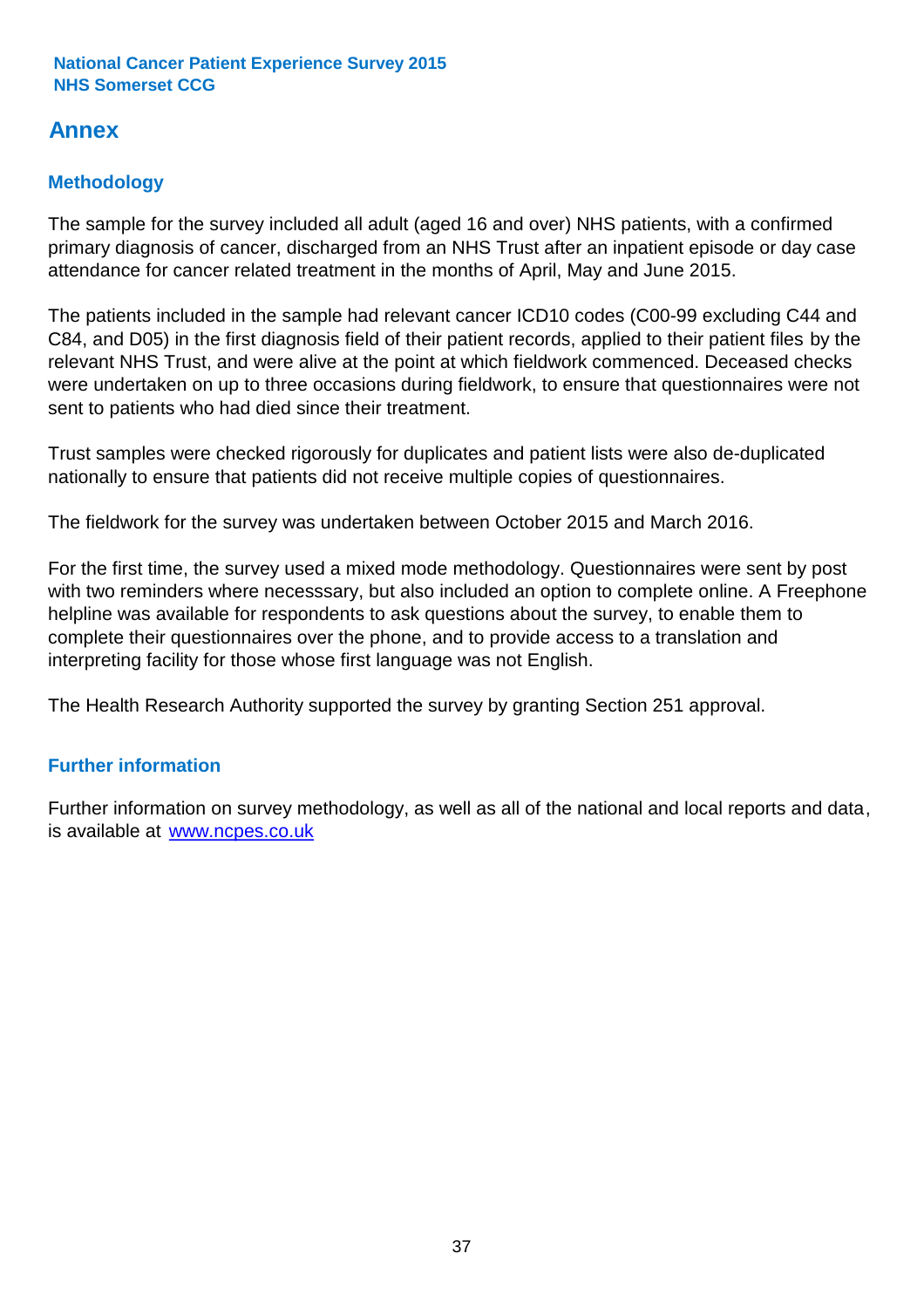#### **Redevelopment of the 2015 survey**

A number of significant changes have been made to the National Cancer Patient Experience Survey in 2015:

- the length of the questionnaire has been reduced
- response options have been reviewed and changed to make them consistent throughout the survey
- some of the questions and / or answer options have been changed so that they are now in line with questions in other patient surveys (e.g. the Care Quality Commission national patient surveys), to improve comparability between them
- the topic areas within the questionnaire have been redesigned to capture the whole patient journey.

There are 50 questions in the questionnaire that relate directly to patient experience. Of these, 14 remain unchanged from previous years; and a further 21 have been slightly amended. We draw caution in directly comparing data from the 2015 survey to the findings of the previous CPES surveys, even for identical questions. Changes in the structure of the survey instrument (questionnaire) and also the administration of the survey (calendar period and length of time from sampling to field work start and completion) may influence nationwide averages, although these features will not greatly impact on relative comparisons (e.g. between patient groups or hospitals).

The other 15 questions are either new or substantially changed from previous years.

It is expected that there will be few, if any changes, to the questionnaire going forward so we will be able to compare the results year on year. Where changes are necessary they are expected to be for methodological reasons or to improve question reliability.

Another significant change in 2015 is that an online version of the questionnaire has been developed. The online version was developed to make the questionnaire more accessible for respondents. This may have an impact on the demographic characteristics of the respondents. This may be an improvement if previously underrepresented groups have responded. However, changes to the demographics of respondents may have implications on the overall results - and again, leads us to draw caution in directly comparing results with previous years.

#### **Official Statistics**

The 2015 survey data has been published for the first time as Official Statistics. The 2015 survey data has been produced and published in line with the Code of Practice for Official Statistics.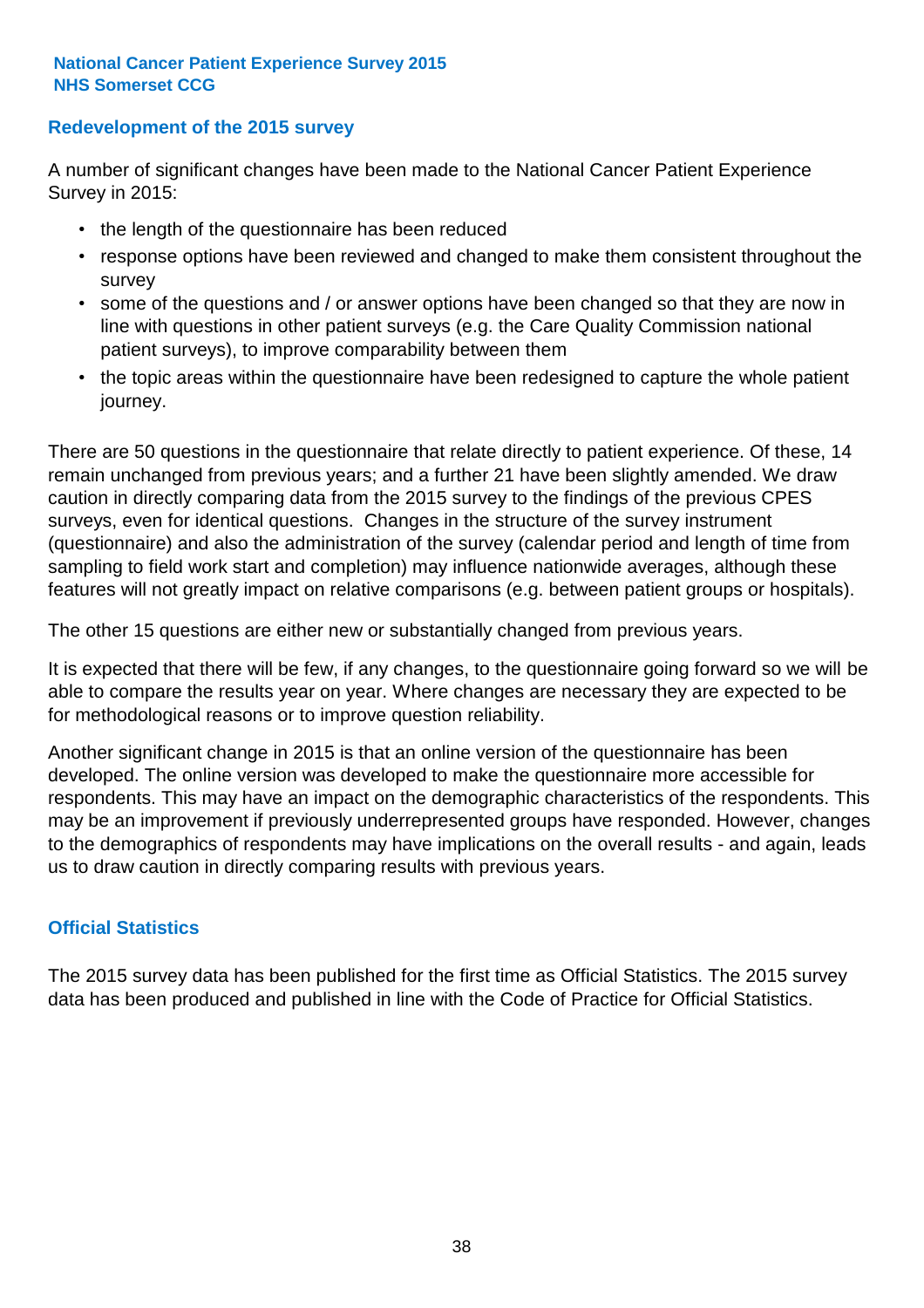#### **Scoring methodologies**

49 of the 50 questions relating directly to patient experience have been summarised as the score of the percentage of patients who reported a positive experience. For example:

- question 6 asks: "Overall, how did you feel about the length of time you had to wait for your test to be done?". Responses have been recorded as positive only for those patients who selected the first option ("It was about right")
- question 11 asks: "When you were told you had cancer, were you given written information about the type of cancer you had?". Responses have been recorded as positive only for those patients who selected the first option ("Yes, and it was easy to understand").

Where options do not provide any information on positive/negative patient experience (e.g. "Don't know / can't remember"), they are excluded from the score.

The other question (question 59) asks respondents to rate their overall care on a scale of 0 to 10. Scores have been given as an average on this scale.

A copy of the 2015 questionnaire, marked up with all of these scoring conventions, is available at www.ncpes.co.uk

Further details on the scoring methodology can be found in the technical document for the survey, available at <u>www.ncpes.co.uk</u>

#### **Case-mix adjustment**

For the first time in 2015, case-mix adjusted findings are being presented alongside unadjusted results for CCGs. Case-mix adjustment allows us to account for the impact that differing patient populations might have on results. By using the case-mix adjusted estimates we can obtain a greater understanding of how a CCG is performing given their patient population.

The factors taken into account in this case-mix adjustment are gender, age, ethnic group, deprivation, and tumour group.

For further details on case-mix adjustment, please refer to the technical document for the survey, available at www.ncpes.co.uk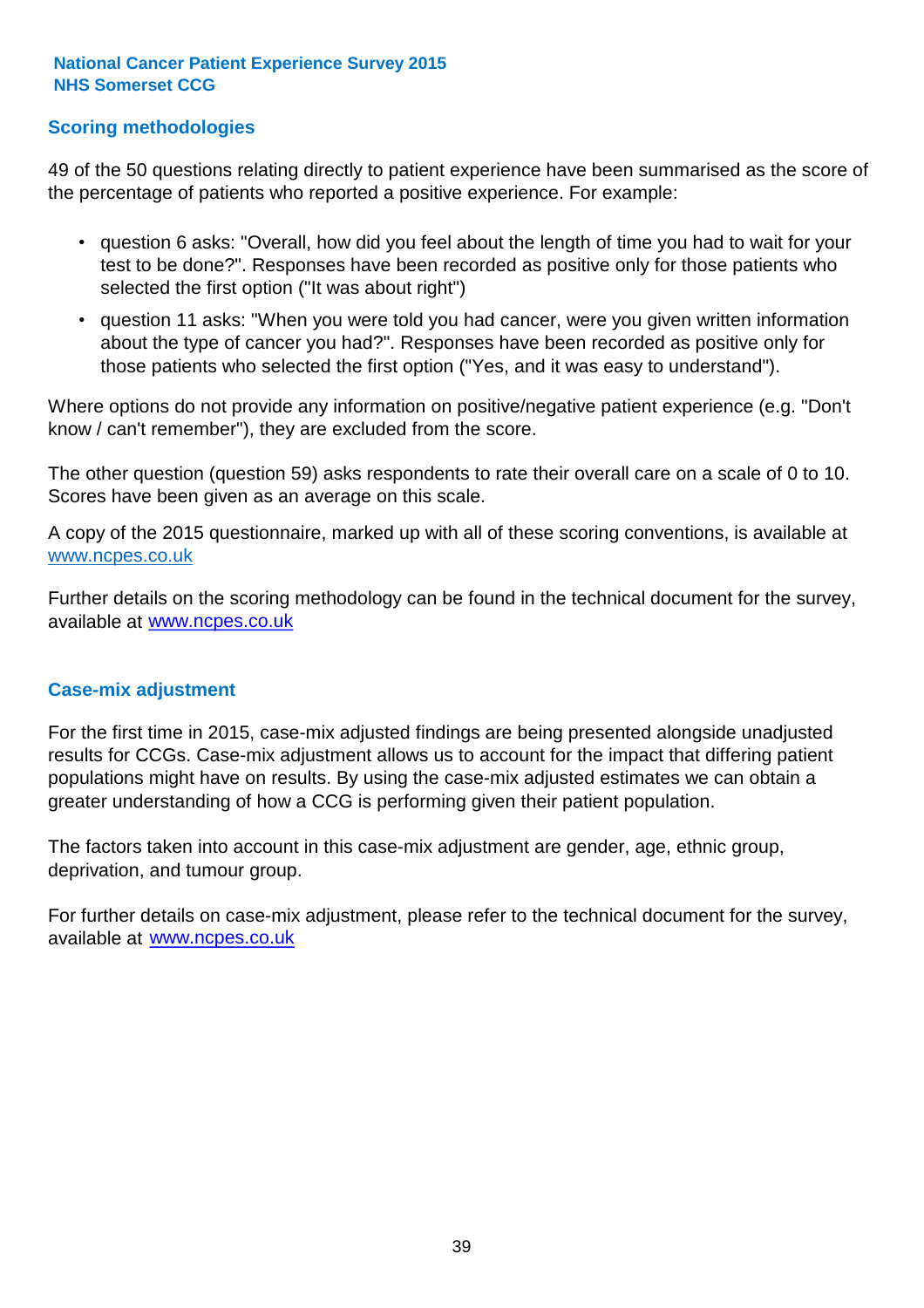#### **Response Rates**

|                 | Sample<br><b>Size</b> | <b>Excluded</b> | Adjusted<br><b>Sample</b> | <b>Not</b><br><b>Returned Refused</b> | Blank / | Completed | Response<br>Rate |
|-----------------|-----------------------|-----------------|---------------------------|---------------------------------------|---------|-----------|------------------|
| <b>National</b> | 116,991               | 8,719           | 108,272                   | 33,168                                | 3.918   | 71,186    | 66%              |
| 11X             | .522                  | 124             | 1,398                     | 287                                   | 59      | 1,052     | 75%              |

#### **Respondents by tumour group**

The tables below show the numbers of patients from each tumour group and the age and gender distribution of these patients.

| <b>Tumour Group</b>  | Number of<br>respondents* |  |  |
|----------------------|---------------------------|--|--|
| Brain / CNS          | 5                         |  |  |
| <b>Breast</b>        | 214                       |  |  |
| Gynaecological       | 54                        |  |  |
| Colorectal / LGT     | 102                       |  |  |
| Lung                 | 53                        |  |  |
| <b>Skin</b>          | 46                        |  |  |
| Haematological       | 198                       |  |  |
| <b>Upper Gastro</b>  | 65                        |  |  |
| Other                | 53                        |  |  |
| Urological           | 127                       |  |  |
| Prostate             | 93                        |  |  |
| Sarcoma              | 12                        |  |  |
| <b>Head and Neck</b> | 30                        |  |  |

*\* These figures may not match the numerator for all questions in the 'Comparisons by tumour group' section of this report, because not all questions were answered by all respondents.*

#### **Respondents by age and gender**

The questionnaire asked respondents to give their year of birth. This information has been amalgamated into 8 age bands. The age and gender distribution for the CCG was as follows:

|             | 16-24  | 25-34 | 35-44 | 45-54 | 55-64 | 65-74 | 75-84 | $85+$ | <b>Total</b> |
|-------------|--------|-------|-------|-------|-------|-------|-------|-------|--------------|
| <b>Male</b> |        | 4     | 5     | 35    | 76    | 203   | 124   | 33    | 481          |
| Female      | ◠<br>ັ | 6     | 26    | 80    | 152   | 172   | 101   | 31    | 571          |
| Total       | 4      | 10    | 31    | 115   | 228   | 375   | 225   | 64    | ,052         |